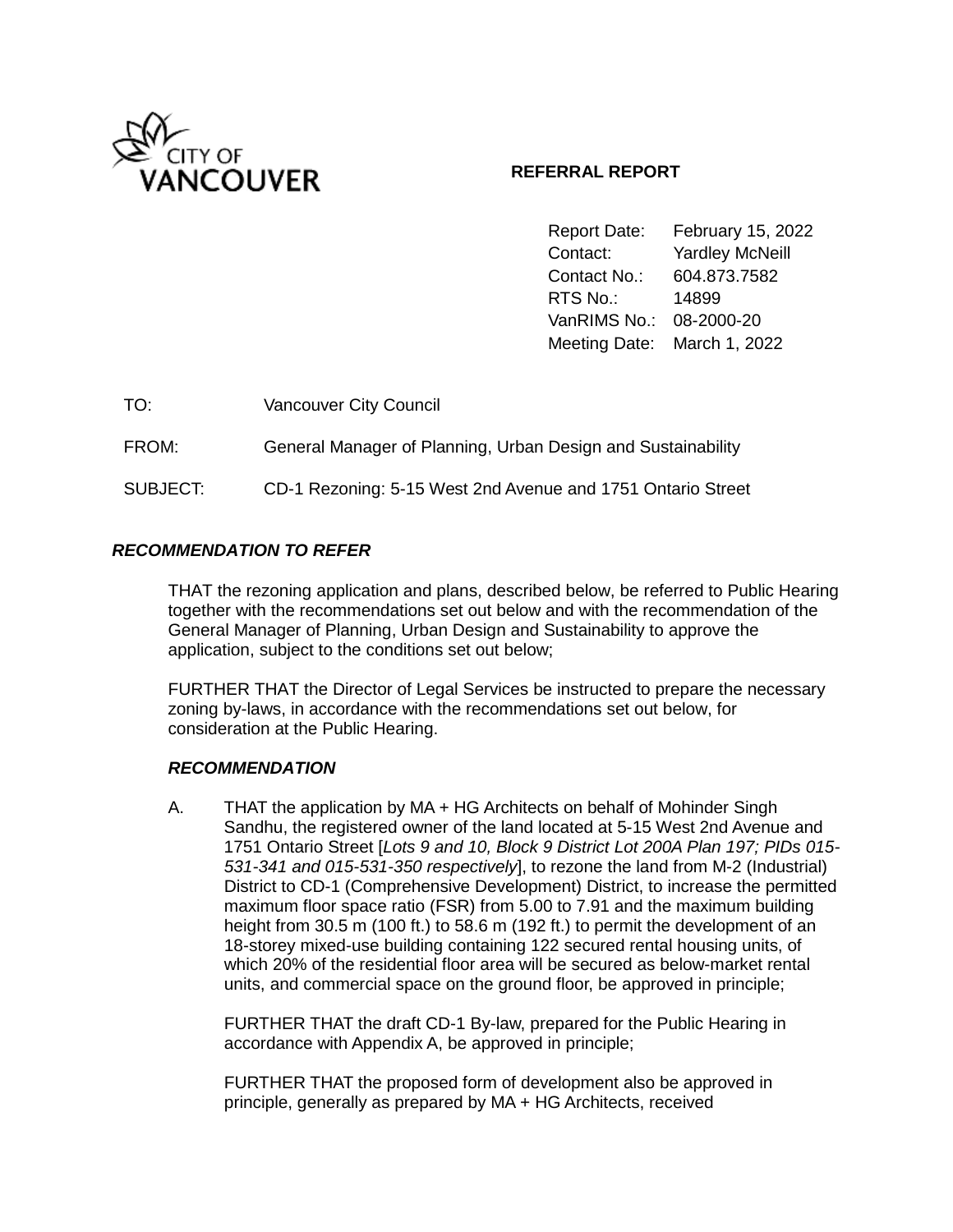December 14, 2020, provided that the Director of Planning may allow minor alterations to this form of development when approving the detailed scheme of development;

AND FURTHER THAT the above approvals be subject to the Conditions of Approval contained in Appendix B.

- B. THAT subject to approval in principle of the rezoning and the Housing Agreement described in Part 2 of Appendix B, the Director of Legal Services be instructed to prepare the necessary Housing Agreement By-law for enactment prior to enactment of the CD-1 By-law, subject to such terms and conditions as may be required at the discretion of the Director of Legal Services, and the General Manager of Planning, Urban Design and Sustainability.
- C. THAT subject to approval of the CD-1 By-law, a consequential amendment to the Southeast False Creek Official Development Plan to increase the maximum floor area limit for non-residential uses, the maximum floor area in Area 2B and the total permitted floor area for Southeast False Creek, generally as set out in Appendix C, be approved.
- D. THAT subject to approval of the CD-1 By-law, the application to amend the Sign By-law to establish regulations for this CD-1, generally as set out in Appendix C, be approved.
- E. THAT subject to approval of the CD-1 By-law, the Noise Control By-law be amended to include the CD-1, generally as set out in Appendix C;

FURTHER THAT the Director of Legal Services be instructed to bring forward the amendment to the Noise Control By-law at the time of enactment of the CD-1 By-law.

- F. THAT Recommendations A to E be adopted on the following conditions:
	- (i) THAT the passage of the above resolutions creates no legal rights for the applicant or any other person, or obligation on the part of the City, and any expenditure of funds or incurring of costs is at the risk of the person making the expenditure or incurring the cost;
	- (ii) THAT any approval that may be granted following the Public Hearing shall not obligate the City to enact a by-law rezoning the property, and any costs incurred in fulfilling requirements imposed as a condition of rezoning are at the risk of the property owner; and
	- (iii) THAT the City and all its officials, including the Approving Officer, shall not in any way be limited or directed in the exercise of their authority or discretion, regardless of when they are called upon to exercise such authority or discretion.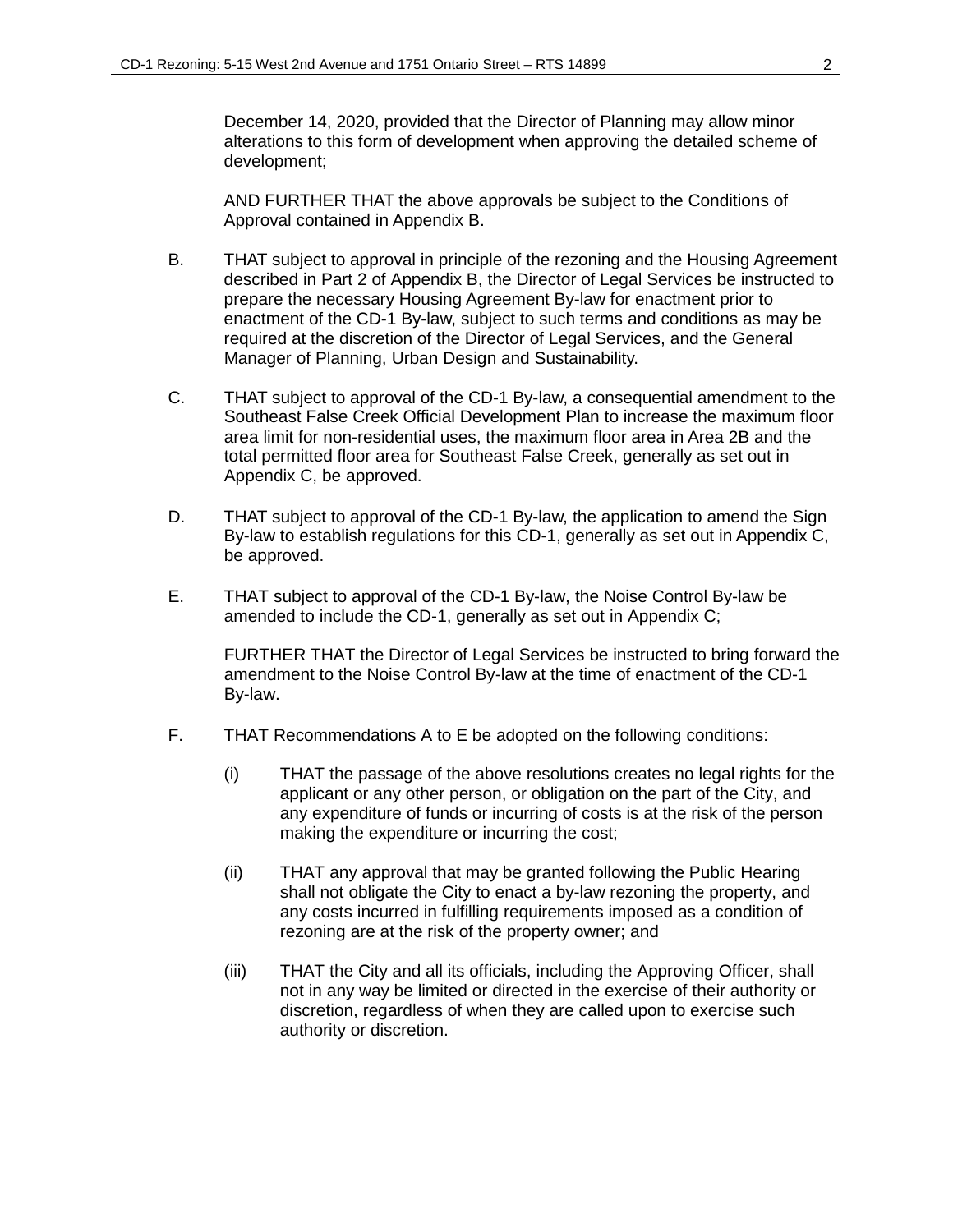### *REPORT SUMMARY*

This report evaluates an application to rezone the sites at 5-15 West 2nd Avenue and 1751 Ontario Street from M-2 (Industrial) District to CD-1 (Comprehensive Development) District. The proposal is for an 18-storey, mixed-use building containing 122 secured rental housing units, of which 20% of the residential floor area will be secured as below-market rental units, and commercial space on the ground floor. The proposed height is 58.6 m (192 ft.) with a floor area of 8,892 sq. m (95,713 sq. ft.) and floor space ratio (FSR) of 7.91.

Staff have assessed the application and conclude that it generally meets the intent of the *Southeast False Creek Official Development Plan* (SEFC ODP*)* and the *Below Market Rental Housing Policy for Rezonings.* Staff support the application, subject to design development and other conditions. Staff recommend that the application be referred to a Public Hearing, with the recommendation of the General Manager of Planning, Urban Design and Sustainability to approve it in principle, subject to Public Hearing, and the conditions contained in Appendix B.

# *COUNCIL AUTHORITY/PREVIOUS DECISIONS*

- Southeast False Creek Official Development Plan (2005, amended 2018)
- Southeast False Creek Design Guidelines for Additional Penthouse Storeys (2010)
- Below-Market Rental Housing Policy for Rezonings (2019)
- Community Amenity Contributions Through Rezonings (1999, amended 2021)
- Green Building Policy for Rezonings (2018)
- Family Room: Housing Mix Policy for Rezonings (2016)
- M-2 District Schedule
- Vancouver Development Cost Levy By-law No. 9755 ("DCL By-law")
- Vancouver Utilities Development Cost Levy By-law No. 12183 ("Utilities DCL By-law")
- Area-specific Development Cost Levy By-law No. 9418 ("Area-specific DCL By-law")
- Culture|Shift: Blanketing the City in Arts and Culture (2019)
- Making Space for Arts and Culture (2019)
- Vancouver Music Strategy (2019)
- Urban Forest Strategy (2018)

# *REPORT*

### *Background/Context*

### **1. Site and Context**

The subject site is zoned M-2 (Industrial) District and located at the intersection of 2nd Avenue and Ontario Street. The site is developed with a two-storey industrial building that contains an automotive repair shop and music rehearsal space. The site frontage is 30.2 m (99 ft.) on West 2nd Avenue with a depth of 37.2 m (122 ft.) along Ontario Street, and a site area of 1,124 sq. m (12,099 sq. ft.).

The site is located on the south edge of Olympic Village within the *SEFC ODP*. Nearby sites within Olympic Village have been rezoned to CD-1 to allow for primarily mid and high-rise residential developments. The Mount Pleasant Industrial Area (MPIA) is located to the south of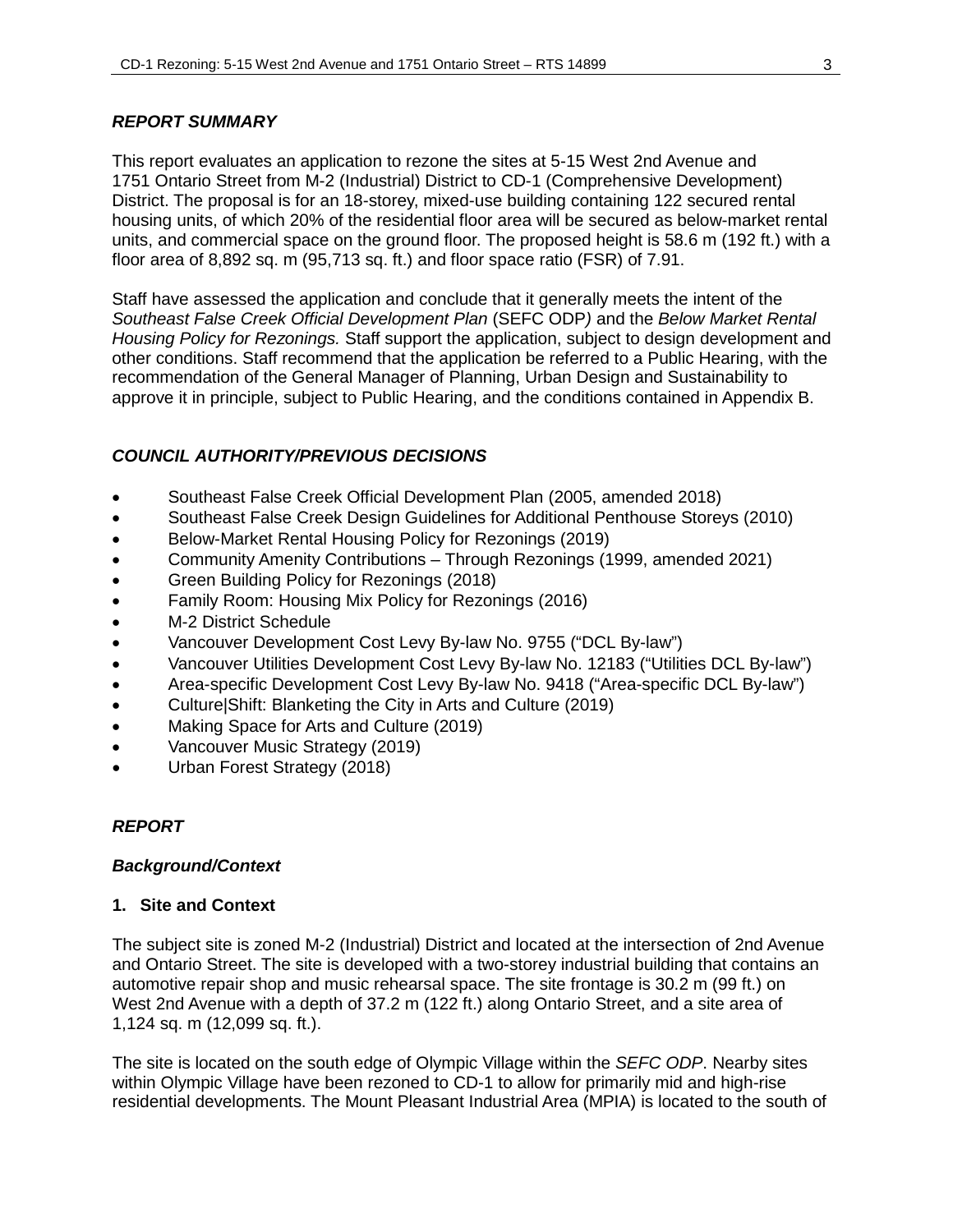this site with properties along 2nd Avenue zoned I-1 (Industrial) which generally allows for building heights up to 33.5 m (109 ft.) and floor space ratio of 3.0.

**Neighbourhood Amenities** – The following neighbourhood amenities exist in the area:

- Parks: East Park (250 m) Hinge Park (600 m), Creekside Park (750 m).
- Cultural/Community Space: Creekside Community Centre (300 m), ScienceWorld (650 m), Mount Pleasant Community Centre and Library (800 m).
- Child Care: West Village Children's Centre (220 m) and Creekside Child Development Centre (300 m).

The site is located approximately 650 m from the Main Street – Science World Skytrain Station and one kilometre from Olympic Village Skytrain Station. Ontario Street and 1st Avenue are bicycle routes.

**Local School Capacity** – The site is located within the catchment area of Simon Fraser Elementary School to the south and Eric Hamber Secondary School to the southwest. According to the Vancouver School Board (VSB)'s 2020 Long Range Facilities Plan, Simon Fraser Elementary School will be operating above capacity in the coming years, with a capacity utilization of 238% by 2029 and Eric Hamber Secondary School will be operating under capacity, with a capacity utilization at 86% by 2029.

The *SEFC ODP* identified a site in Area 1A for a future elementary school. Discussions between the City and VSB for the school are ongoing.

The City coordinates with the VSB to inform decision-making and reduce enrolment pressure, recognizing that some schools are full, but there is overall surplus capacity within their system. The VSB continues to monitor development and work with City staff to help plan for future growth.

### **Policy Context**

*Southeast False Creek Official Development Plan (SEFC ODP)* – Rezonings in Southeast False Creek are guided by the area's Official Development Plan. The site is located in Area 2B of the Shipyards area, envisioned as a mixed commercial and residential precinct that forms a transition between the industrial uses to the south and the primarily residential areas adjacent and to the north.

The *SEFC ODP* contains public infrastructure and amenity targets needed to achieve a complete community. The majority of the infrastructure and amenity targets have been fulfilled including a new waterfront community centre, 663 social housing units, 210 secure market rental units, park space, bicycle infrastructure and heritage retention. The majority of the remaining infrastructure and amenity targets are anticipated to be delivered through the development of the City-owned properties in Areas 1A and 2A, including a new school, daycare, affordable and social housing units, and additional park space.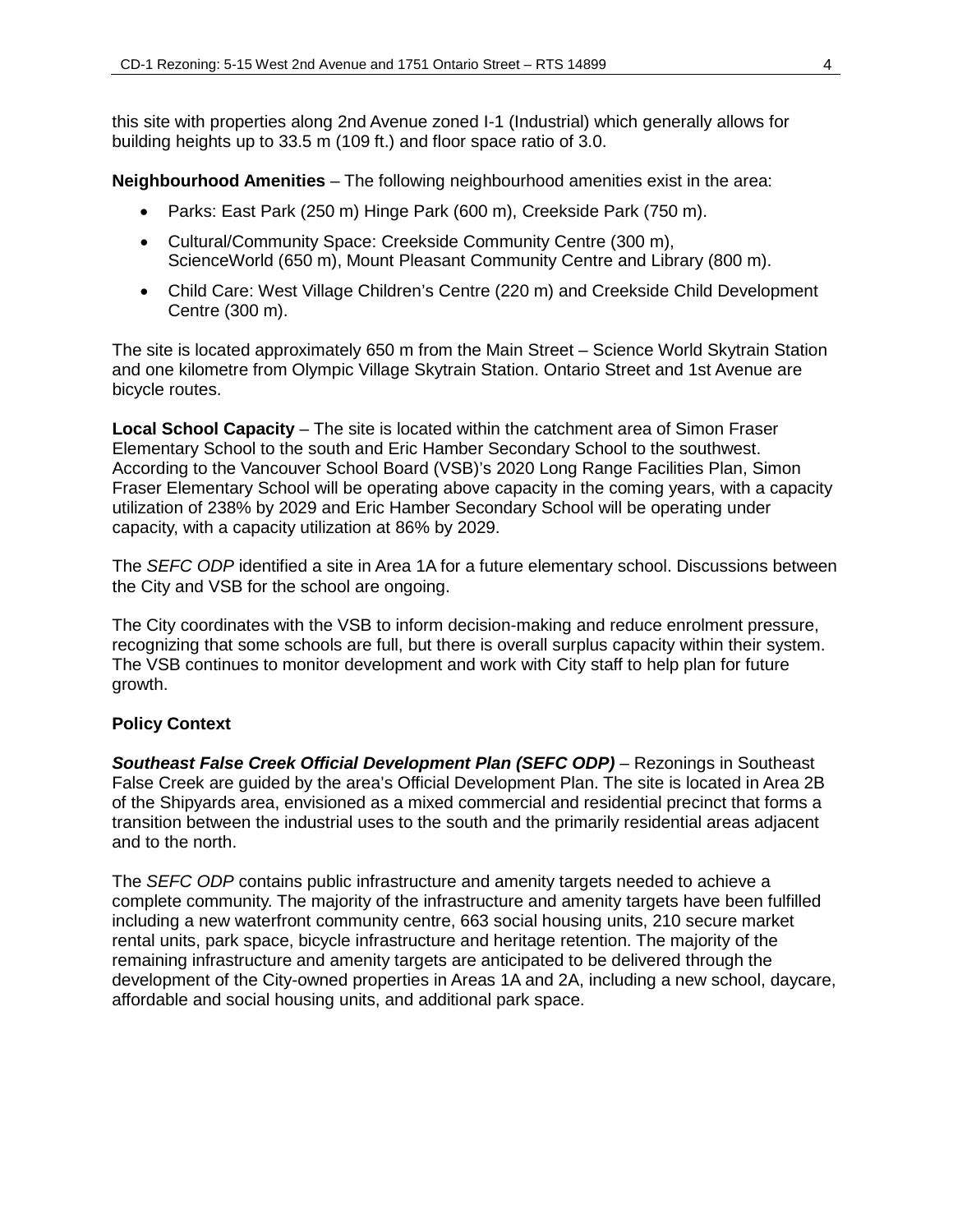

**Figure 1: Southeast False Creek Development Areas**

*Southeast False Creek Design Guidelines for Additional Penthouse Storeys* – The guidelines allow for consideration of additional height and density beyond the provisions within the *SEFC ODP*. For tower forms, height increases of up to two storeys may be considered, along with a corresponding increase in density. The intent of the guidelines is to capture additional development opportunity identified following adoption of the ODP and contribute further towards the cost of local public benefits such as housing affordability, heritage preservation and child care.



**Figure 2 – Location of approved buildings with additional height and density**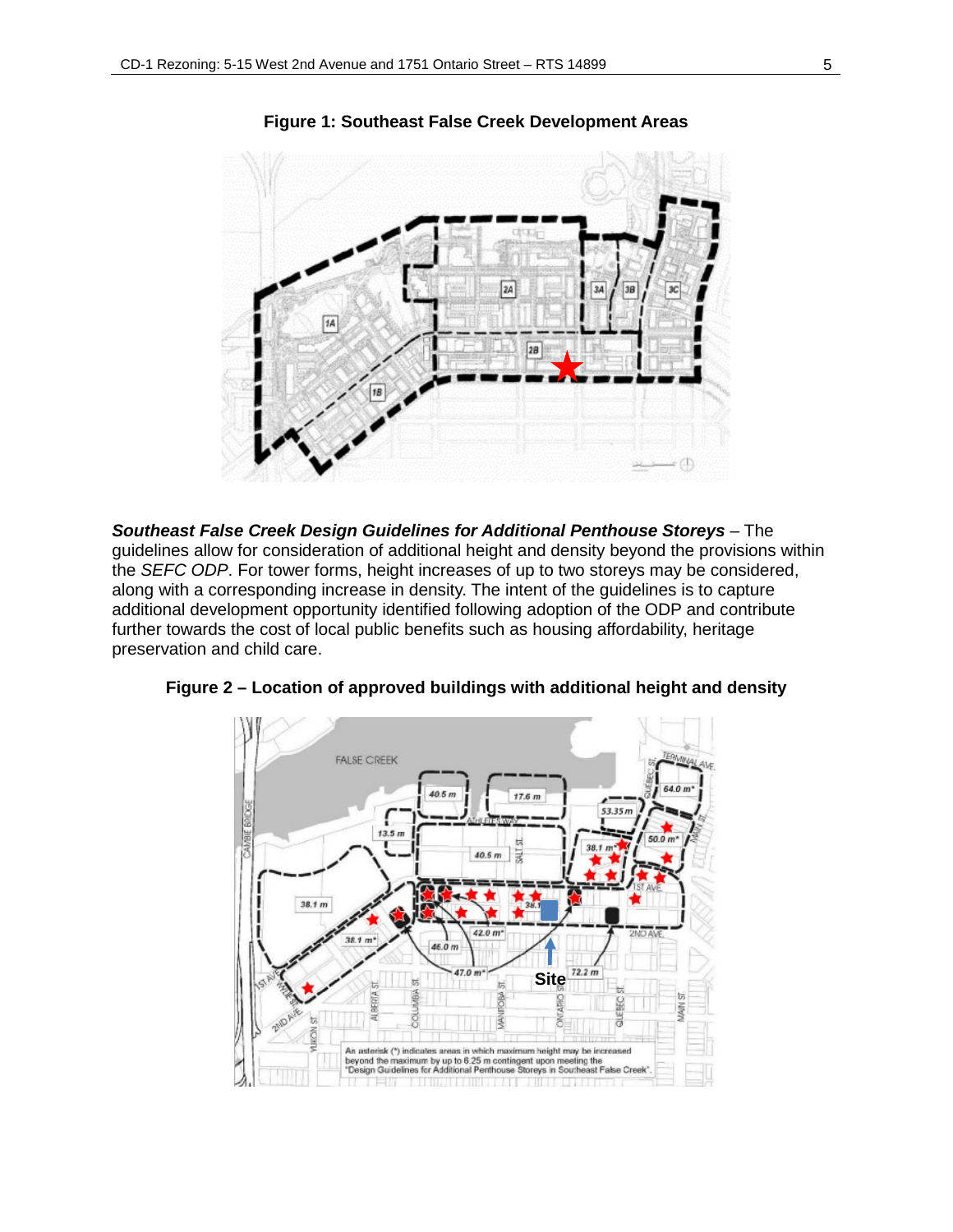As shown in Figure 2, more than 20 buildings have been approved with additional height and density under the guidelines*.* This has resulted in a taller building context surrounding the subject site with commensurate increases in the maximum floor area.

*Below-Market Rental Housing Policy for Rezonings* (the *Policy*) – In November 2019, Council approved the *Policy* as a way of encouraging the development of secured below-market rental housing. In areas of the City where existing policies enable mid- and high-rise residential forms, *the Policy* enables modest increases in heights and density for projects where 100% of the residential floor area is secured rental housing and at least 20% of the residential floor area is secured as below-market rental housing targeting households earning below \$80,000/year.

Tenant eligibility criteria for the below-market units is described in Section 2.3 of *the Policy*, and includes conditions also noted under the *Moderate Income Rental Housing Pilot Program (MIRHPP) Bulletin, Section 2b.*

*The Policy* allows for consideration of up to two additional storeys for projects 8 to 11 storeys or three additional storeys for projects 12 storeys or more. Projects are evaluated on a case-bycase basis with the additional height and density considered alongside public realm impacts and urban design considerations, including view cones and shadow impacts on public open spaces.

*Culture|Shift: Blanketing the City in Arts and Culture* **and** *Making Space for Arts and Culture* **and** *Vancouver Music Strategy* – In September 2019, Council approved these policies with the aim of preventing displacement of cultural resources, and supporting community-led spaces through enabling partnerships, *Making Space for Arts and Culture* makes affordability, accessibility and security one of its key directions. The policy sets an overall city-

wide goal of securing 800,000 square feet of cultural space that includes 650,000 square feet of new, expanded or repurposed space.

The *Vancouver Music Strategy* supports music and musicians working and living in the city by addressing gaps and opportunities in Vancouver's music ecosystem. The *Vancouver Music Strategy* identifies dedicated music spaces as a critical space need priority as musicians continue to face displacement in Vancouver.

# *Strategic Analysis*

# **1. Proposal**

The application proposes an 18-storey mixeduse building with 122 rental residential units, with 20% of the residential floor area targeting households earning less than \$80,000/year, and includes commercial space on the ground level. The proposed floor area is 8,892 sq. m (95,713 sq. ft.), a building height of 58.6 m (192 ft.), and a FSR of 7.91 (Figure 3).

### **Figure 3 – Proposed Building looking east on 2nd Avenue**

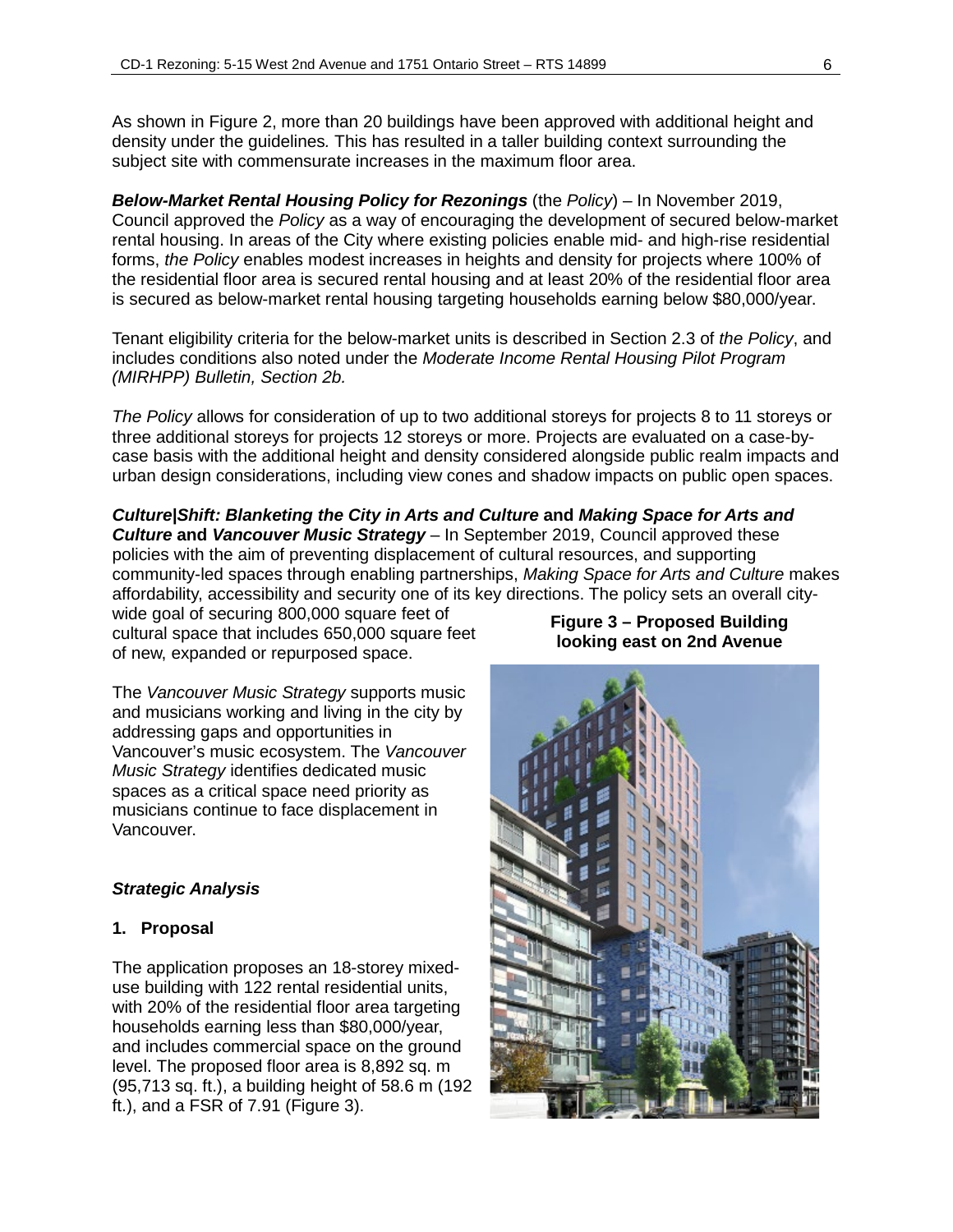## **2. Land Use**

The proposed residential and commercial uses were anticipated in the *SEFC ODP*.

### **3. Form of Development, Height and Density**

(refer to application drawings in Appendix F and project statistics in Appendix I)

The subject property is the last remaining tower location in Area 2B of the *SEFC ODP.* Staff are satisfied the proposed form of development meets the intent of the applicable policies and guidelines, subject to design development conditions in Appendix B.

**Form of Development** – The tower is expressed as three progressively smaller "boxes" stacked atop a single-storey podium. The proposed tower is a departure from the typical form found in the neighbourhood as most buildings are articulated with upper level step-backs or other architectural features. The building includes a pronounced massing concept, with each of the boxes shifting off a central axis resulting in a staggered form. The boxes would be clad in different types of masonry, intended to reference the historical industrial character of the area noted in the *SEFC ODP*.

**Building Separation** – Within Southeast False Creek tower separation for residential towers over 18.3 m (60 ft.) in height, are generally less than the typical 24.4 m (80 ft.) sought in other areas of the City. A building separation of 12.2 m (40 ft.) from the neighbouring building to the north at 38 West 1st Avenue, has been included as a condition in Appendix B in order to be consistent with tower placement within the immediate context and ensure adequate livability for the residents of both the proposed and neighbouring building.

**Public Realm** – The *SEFC ODP* anticipates that development in this area will include public open spaces that are connected and integrated with adjacent areas to create a walking and cycling-friendly neighbourhood. The development to the west of the subject site was designed with a setback at grade along the shared property line, allowing for a pedestrian connection between West 2nd Avenue and the rear lane. While policy does not require any at-grade setbacks to this pedestrian connection, staff have included a design development condition in Appendix B to ensure that the built interface responds to the existing pedestrian connection. Additionally, the commercial retail units proposed on the ground level will provide for an active public realm interface and contribute to the urban vitality of this area by completing the retail continuity fronting West 2nd Avenue.

**Height** – The proposed height is derived from multiple policies (See Figure 4). The *SEFC ODP* includes both an optimum and a maximum height for rezoning sites. Prescribed heights in the plan are subject to urban design considerations include views, shadowing and relationship to nearby public realm and buildings. The *SEFC ODP* anticipated the "Optimum Height" at this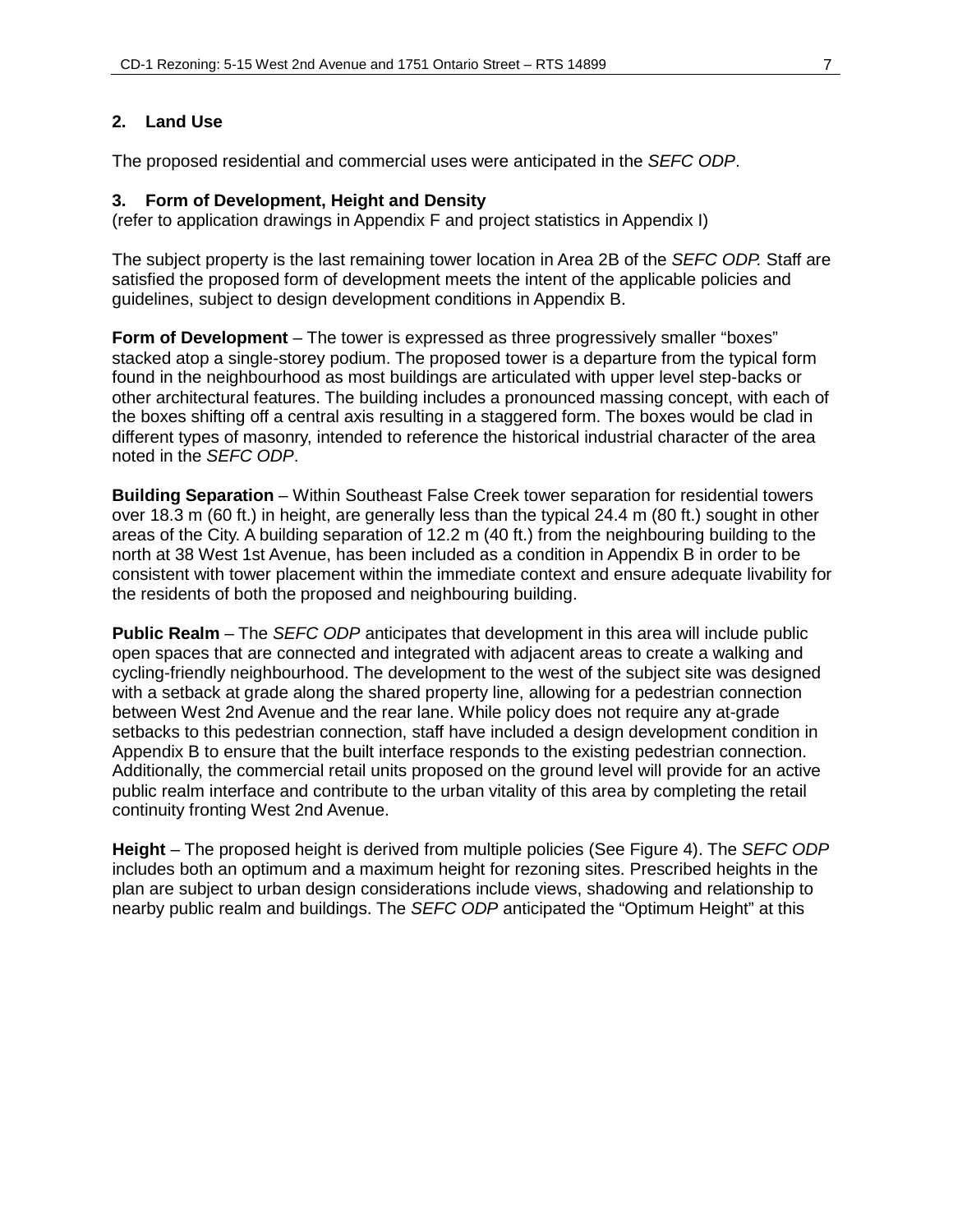location as seven storeys and the "Maximum Height" as 38.1 m (125 ft.) or approximately 13 storeys. Optimum heights were included to encourage a variety of building heights throughout the Plan area. With the adoption of the *Southeast False Creek Design Guidelines for Additional Penthouse Storeys*, building heights consistently increased in the area with most buildings achieving the maximum building height permitted.

The *Below-Market Rental Housing Policy for Rezonings* permits consideration of three additional storeys for rental proposals with 20% of the residential floor area at belowmarket rental rates, as is the case for this proposal. As per this policy*,* height beyond the "maximum height" within the ODP is conditional based on urban design considerations such as shadowing and impact on nearby



public realm. Staff note that the three additional storeys proposed, for this application, does not fundamentally impact the public realm performance or character of the neighbourhood.

In addition, two additional partial penthouse storeys are enabled through the *SEFC Design Guidelines for Additional Penthouse Storeys*. Staff note that the additional storeys, though not stepped back in the typical manner seen elsewhere in the neighbourhood, have a measurably smaller floorplate than the levels below and therefore substantially meet the provisions of that policy.

**Shadow Impacts** – Shadow impacts of the proposed development on nearby the public realm were assessed at the spring and fall equinoxes and summer and winter solstices, between the hours of 10 am and 4 pm (Appendix F). The proposed development does not measurably increase overshadowing on adjacent public spaces or parks as compared to the base height and density anticipated by the *SEFC ODP*. Overshadowing will remain an important urban design consideration through the Development Permit process.

**Density** – The existing M-2 zoning permits a maximum density of 5.0 FSR. The proposed density is 7.91 FSR. This density is enabled through the *SEFC ODP*, *SEFC Design Guidelines for Additional Penthouse Storeys* and the *Below-Market Rental Housing Rezoning Policy*.

The SEFC ODP sets plan-wide and sub-area floor area limits for both residential and nonresidential uses. A consequential amendment to the SEFC ODP is required in order to accommodate the proposed non-residential floor area (see Appendix C).

**Urban Design Panel** – The Urban Design Panel (UDP) reviewed this application on June 9, 2020 and supported the proposal with recommendations (see Appendix D). The Panel shared mixed comments on the proposed height and density. Design recommendations included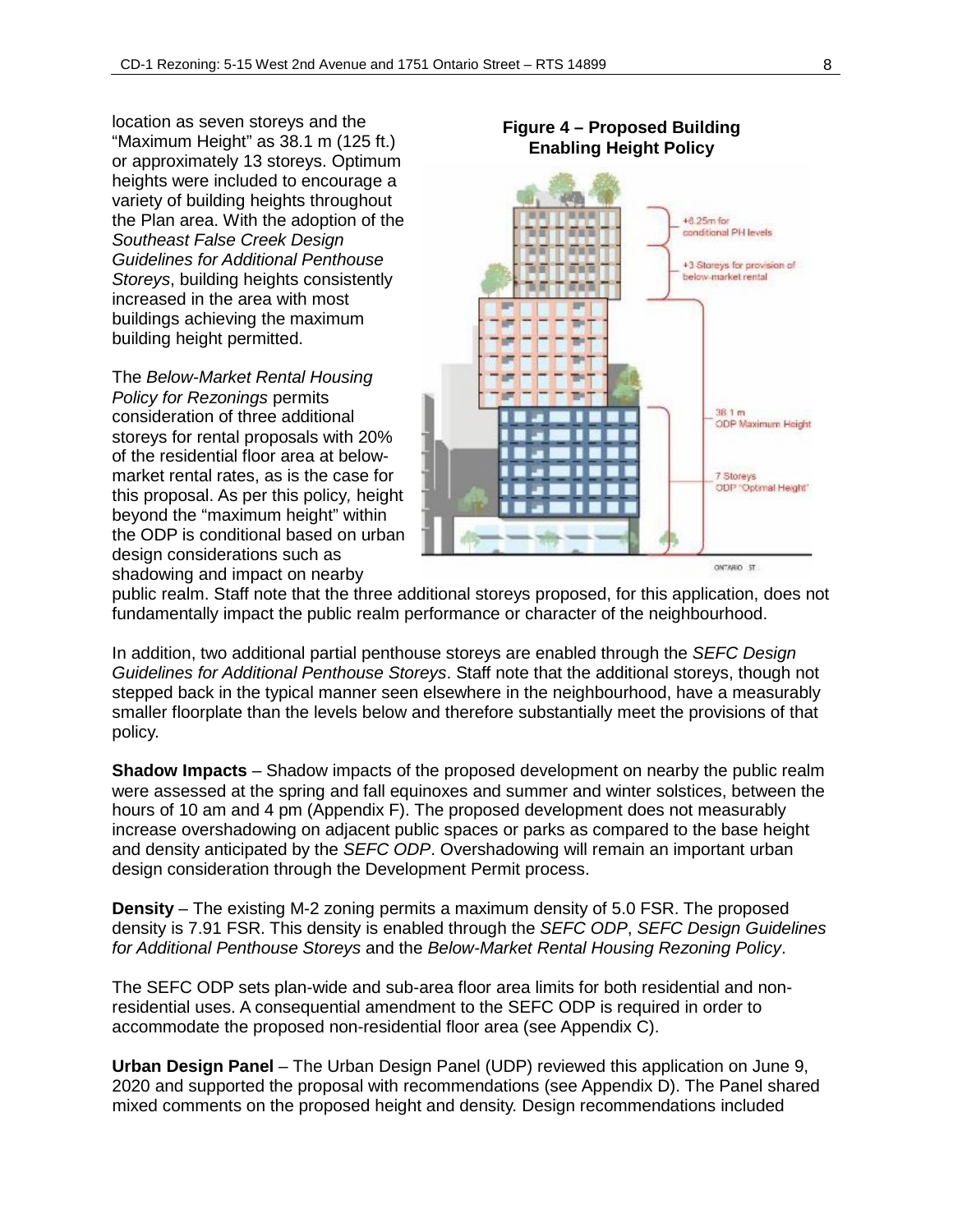increased setbacks and tower separation from adjacent residential buildings to increase privacy, inclusion of balconies for studio units, improvement of the ground floor interface with the lane and shifting the child play area to the rooftop. The Panel's recommendations have been incorporated in to the design conditions in Appendix B.

### **4. Housing**

The *Housing Vancouver Strategy* and associated *3-Year Action Plan* is the culmination of a yearlong process of gathering, synthesizing and testing new ideas and approaches to 'addressing housing needs in Vancouver. This application, if approved, would add 122 rental housing units, including approximately 98 market rental units and 24 below-market rental units, to the City's inventory of rental housing, which would contribute to the targets set out in the *Housing Vancouver Strategy* (see Figure 5).

### **Figure 5 - Progress towards 10 Year Housing Vancouver Targets for Purpose-Built Market and Developer-Owned Below-Market Rental Housing as of Dec. 31, 2021**

| <b>Housing Type</b>                                                             | <b>CATEGORY</b>                               | <b>10-YEAR TARGETS</b> | <b>Units Approved</b><br><b>Towards Targets</b> |
|---------------------------------------------------------------------------------|-----------------------------------------------|------------------------|-------------------------------------------------|
|                                                                                 | <b>Market Rental</b>                          | 16,000                 | 8,275 (52%)                                     |
| <b>Purpose-</b><br><b>Built Market</b><br><b>Rental Housing</b><br><b>Units</b> | Developer-Owned<br><b>Below Market Rental</b> | 4,000                  | 660 (17%)                                       |
|                                                                                 | Total                                         | 20,000                 | 8,935                                           |

*Note:*

*1. Tracking progress towards 10-year Housing Vancouver targets began in 2017*

*2. Unit numbers exclude the units in this proposal, pending Council's approval of this application.*

**Vacancy Rates** – Vancouver has exhibited historically low vacancy rates during the last 30 years. Between 2017 and 2019, prior to the COVID-19 pandemic, the average vacancy rate for purpose-built rental apartments (based on the CHMC Market Rental Survey) for the South Granville/Oak neighbourhood, where this site is located, was 0.6%. The vacancy rate in late 2021 was around 2.4%, due to COVID-19, but is anticipated to return closer to the average near-term rate when this building is ready for occupancy. A vacancy rate of 3% represents a balanced market.

**Housing Mix** – This proposal would deliver a variety of unit types in the form of studio, onebedroom, two-bedroom and three-bedroom units. The *SEFC ODP* requires that a minimum of 25% of residential units in Area 2B are suitable for families with children. On July 13, 2016, Council adopted the *Family Room: Housing Mix Policy for Rezoning Projects* policy that requires a minimum of 35% of units to be suitable for families with children; however, this policy does not supersede the family unit mix requirement in the *SEFC ODP*. This application exceeds the *SEFC ODP* family mix requirement as 36% of the market units and 38% of the below-market rental units are two or more bedrooms (see Figure 6). These units are designed in accordance with the *High Density Housing for Families with Children Guidelines*.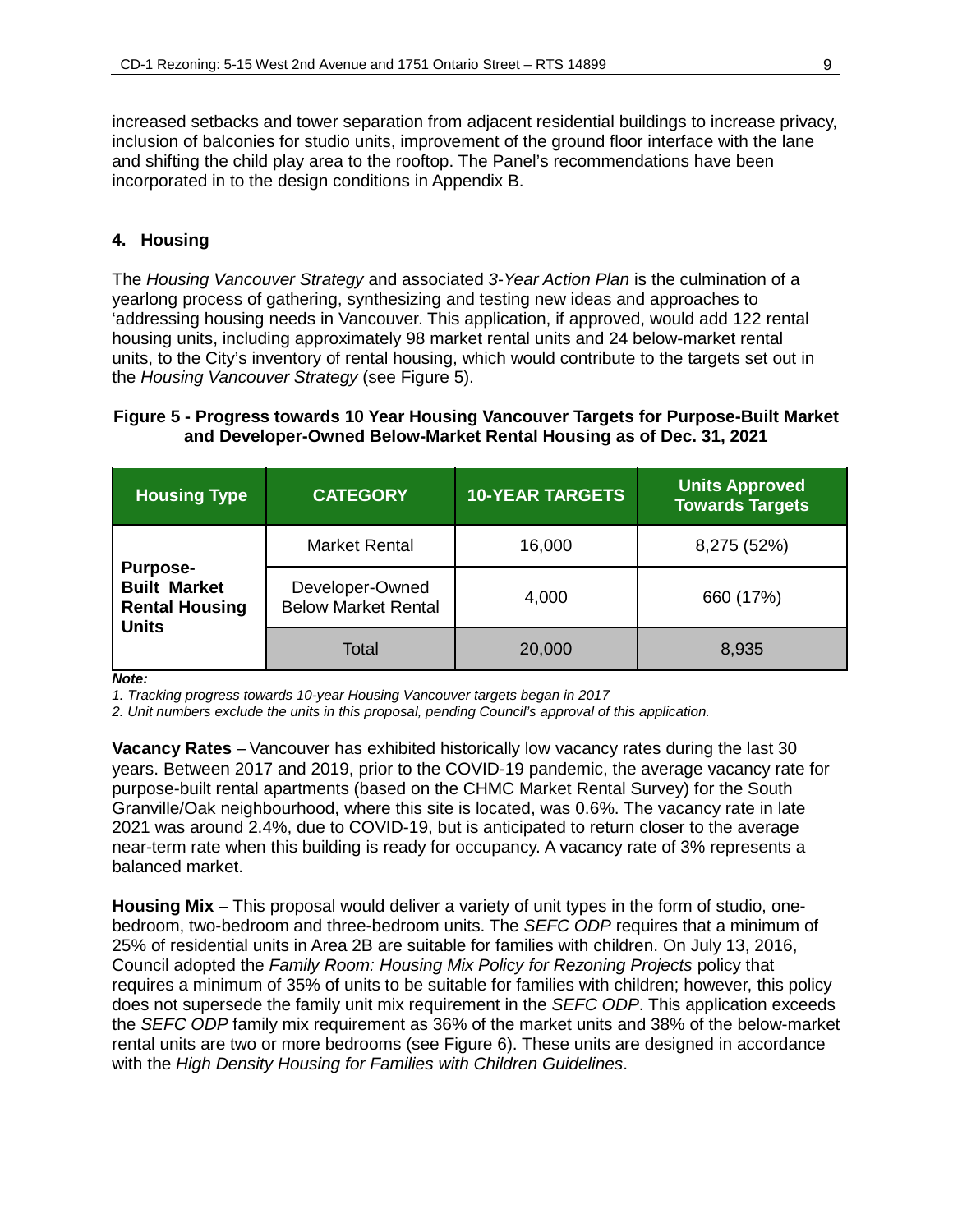| Type          | <b>Count</b> | Percentage |
|---------------|--------------|------------|
| <b>Studio</b> | 21           | 17%        |
| 1-bed         | 57           | 47%        |
| 2-bed         | 36           | 29.5%      |
| 3-bed         |              | 6.5%       |
| <b>Total</b>  | 122          | 100%       |

#### **Figure 6 - Proposed Unit Mix**

**Average Rents and Income Thresholds** – Figure 7 sets out the proposed average starting rents for the below-market units. The below-market units are secured at Moderate Income Rental Housing Pilot Program rents, which meet the affordability criteria of the *Below-Market Rental Housing Policy*. These starting rents are applicable for the below-market units which will comprise at least 20% of the residential floor area that is counted in the calculation of the floor space ratio, and will be targeted to households earning below \$80,000 per year.

Average market rents in newer rental buildings on the Westside are also shown in the third column in Figure 7. An average market rental studio unit could be affordable to a single person working in occupations in the education sector and industrial sector. A two-bedroom market rental unit could be affordable to a couple employed in occupations such as technical roles in engineering or manufacturing.

|        | <b>Below-Market</b><br><b>Units Average</b><br><b>Starting Rents</b> | Average<br><b>Market Rent in</b><br><b>Newer</b><br><b>Buildings</b><br>- Westside<br>(CMHC, 2020) <sup>1</sup> | <b>Annual Income</b><br><b>Required to</b><br><b>Afford Average</b><br><b>Market Rent in</b><br><b>Newer</b><br><b>Buildings</b> | <b>DCL By-Law</b><br><b>Maximum</b><br>Averages -<br>Westside<br>(CMHC, 2020) <sup>2</sup> | <b>Annual Income</b><br><b>Required to</b><br>Afford DCL By-<br><b>Law Maximum</b><br>Averages |
|--------|----------------------------------------------------------------------|-----------------------------------------------------------------------------------------------------------------|----------------------------------------------------------------------------------------------------------------------------------|--------------------------------------------------------------------------------------------|------------------------------------------------------------------------------------------------|
| Studio | \$950                                                                | \$1,832                                                                                                         | \$73,280                                                                                                                         | \$1,818                                                                                    | \$72,732                                                                                       |
| 1-bed  | \$1,200                                                              | \$1,975                                                                                                         | \$79,000                                                                                                                         | \$2,224                                                                                    | \$88,968                                                                                       |
| 2-bed  | \$1,600                                                              | \$2,804                                                                                                         | \$112,160                                                                                                                        | \$2,912                                                                                    | \$116,468                                                                                      |
| 3-bed  | \$2,000                                                              | \$3,349                                                                                                         | \$133,960                                                                                                                        | \$4,094                                                                                    | \$163,768                                                                                      |

### **Figure 7 - Below-Market Unit Average Rents, Market Rents in Newer Buildings and Household Incomes Served**

Data from the October 2020 CMHC Rental Market Survey for buildings completed in the year 2011 or later on the Eastside of Vancouver

2. For studio, 1-, 2-, and 3-bedroom units, the maximum DCL rents are the average rents for all residential units built since the year 2005 in the City of Vancouver as published by CMHC in the fall 2020 Rental Market Report.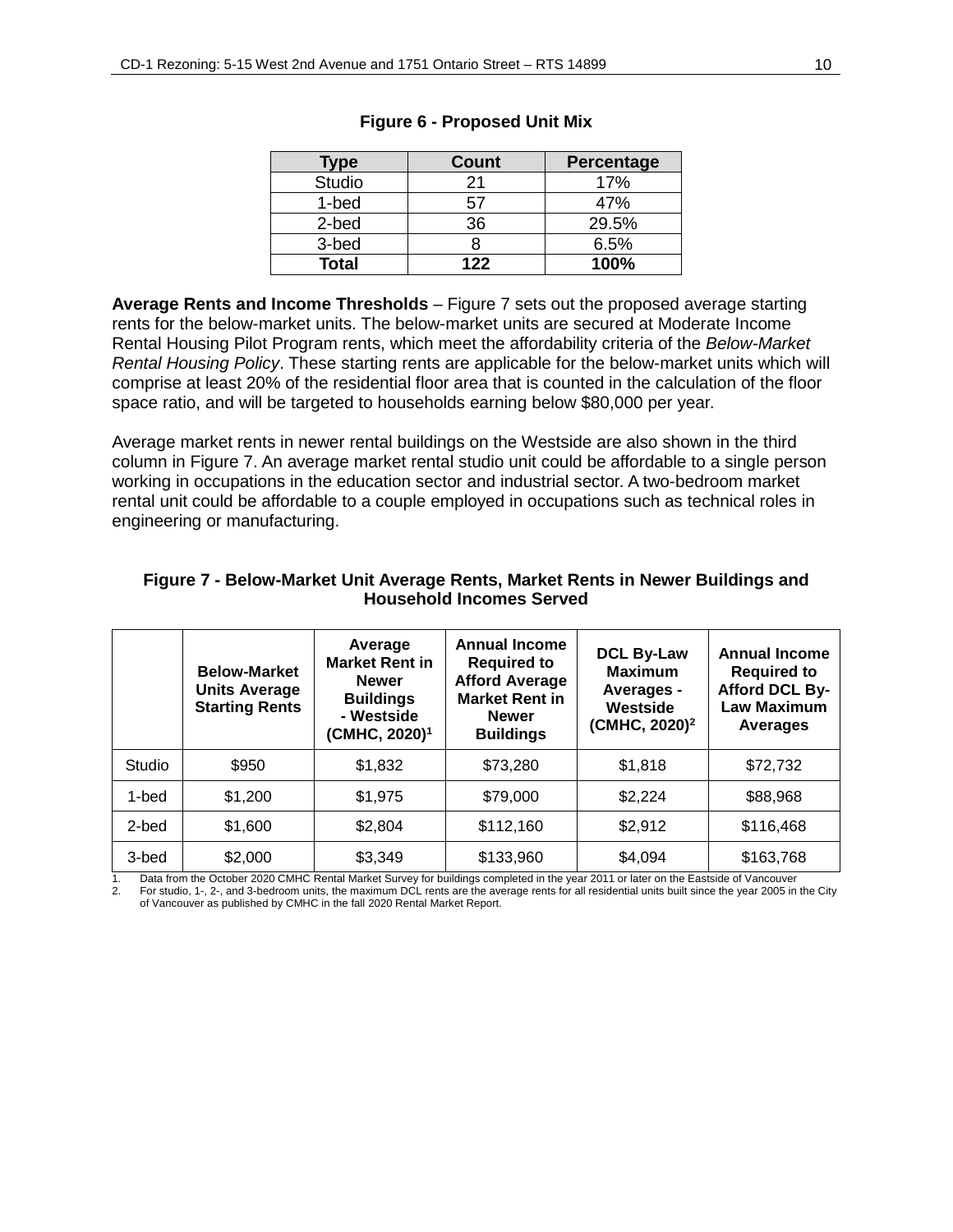|        | <b>Monthly Costs of</b><br><b>Ownership for Median-</b><br><b>Priced Unit -</b><br>Westside - 20% down<br>payment<br>(BC Assessment 2020) $^1$ | <b>Annual Income</b><br><b>Required to Afford</b><br><b>Monthly Costs for</b><br>Ownership | <b>Starting down payment</b><br>required at 20% |
|--------|------------------------------------------------------------------------------------------------------------------------------------------------|--------------------------------------------------------------------------------------------|-------------------------------------------------|
| Studio | \$2,569                                                                                                                                        | \$102,776                                                                                  | \$99,050                                        |
| 1-bed  | \$3,191                                                                                                                                        | \$127,654                                                                                  | \$124,600                                       |
| 2-bed  | \$4,812                                                                                                                                        | \$192,492                                                                                  | \$186,600                                       |
| 3-bed  | \$7,809                                                                                                                                        | \$312,350                                                                                  | \$309,000                                       |

| Figure 8 - Cost of Ownership and Household Incomes Served |  |  |
|-----------------------------------------------------------|--|--|
|-----------------------------------------------------------|--|--|

1. Based on the following assumptions in: median of all BC Assessment sales prices in Vancouver Eastside in 2020 by unit type, 10% / 20% down payment, 5% mortgage rate (in-line with Bank of Canada conventional rate), 25-year amortization, \$150 – 250 monthly strata fees and monthly property taxes at \$2.92 per \$1,000 of assessed value (2020 assessments and property tax rate)

To be eligible to rent a below-market unit, a household must have a gross annual income that does not exceed the income requirements for the relevant unit type, and there must be at least one household member per bedroom. For projects proceeding under the Below-Market Rental Housing Policy, the eligibility requirements for the below-market rental units are described in further detail in the Moderate Income Rental Housing Pilot Program: Application Process, Project Requirements and Available Incentives document. All residents in the building will have equal access to common indoor and outdoor amenities and facilities illustrated in the architectural drawings in Appendix F.

The market rental housing component will provide options that are significantly more affordable than home ownership as illustrated in Figures 7 and 8.

**Security of Tenure –** Purpose-built rental housing offers permanent rental housing and security of tenure, unlike rented condominiums or basement suites in the secondary rental market. All 122 units in the proposal would be secured through a Housing Agreement and/or a Section 219 Covenant for the longer of 60 years or the life of the building. Covenants will be registered on title to prohibit the stratification and/or separate sale of individual units.

The Housing Agreement will secure the floor space for the below-market units at not less than 20% of the total residential floor area. The below-market unit rental rates will also be secured and are targeted to meet the affordability needs of households earning less than \$80,000 per year. Rent increases for each of the below-market rental units after the issuance of occupancy permit will be capped at the Residential Tenancy Act annual allowable rental increase regardless of a change in tenancy. Conditions related to securing the units are contained in Appendix B.

**Existing Tenants** – The rezoning site currently contains no residential units and no eligible tenants as defined under the Tenant Relocation and Protection Policy.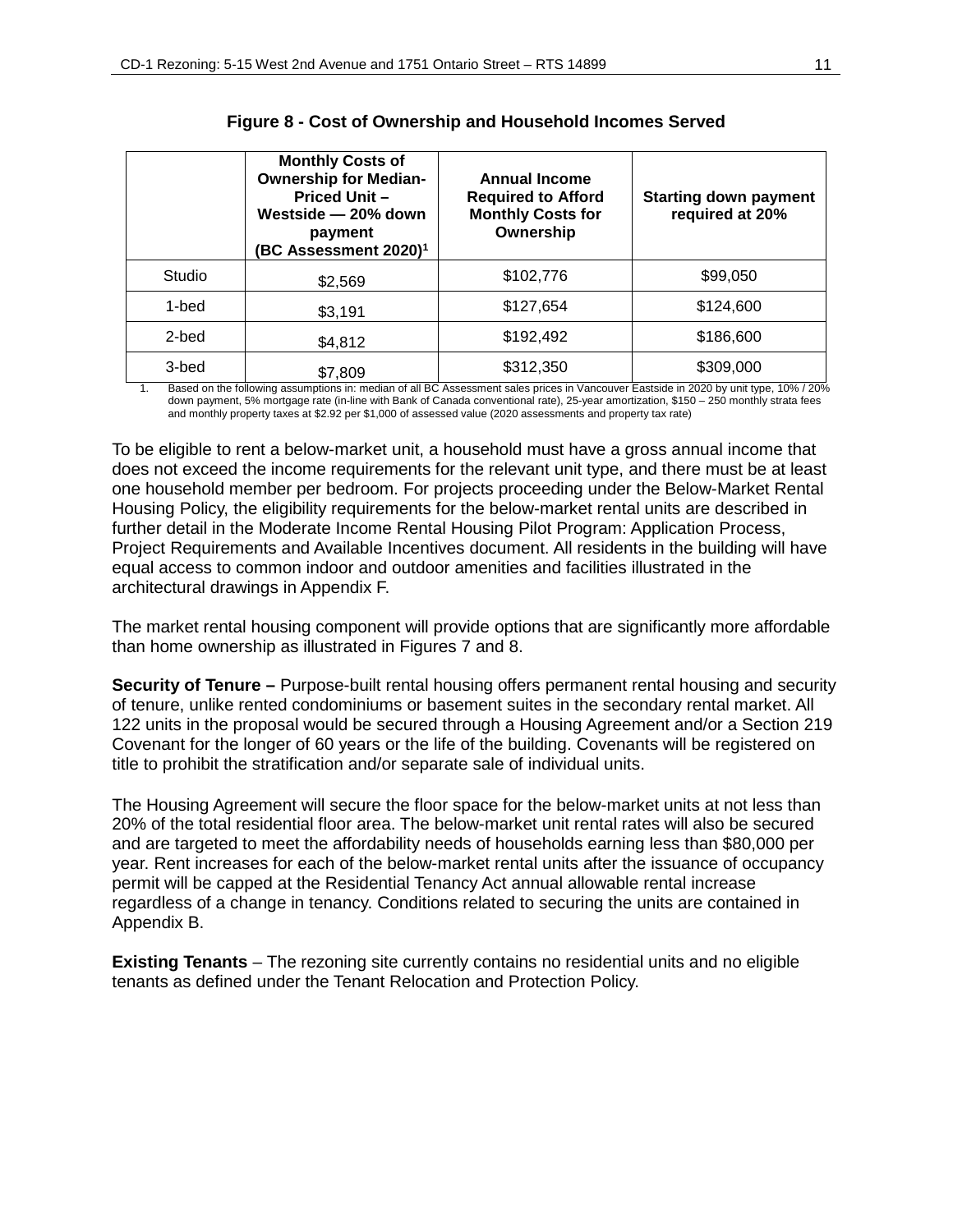# **4. Music Rehearsal Space**

Until May 2021, "The Woods Studio" was located on the subject site. This was a privately managed, 186 sq. m (2,000 sq. ft.) community-based music studio, additionally an unsanctioned, approximately 251 sq. m (2,700 sq. ft.) music rehearsal space is located in the basement of the building. The studio supported 60-80 musicians for music creation, collaboration, and rehearsal.

There is no opportunity to acquire dedicated replacement space for the music studio through the rezoning given the below-market rental housing public benefit offer. Recognizing the importance of the existing space to the city's music sector, the applicant has proposed a commercial unit that would be constructed to function as a music rehearsal space, including adequate acoustic controls. The 75 sq. m (817 sq. ft.) space would be privately-owned and can be leased to a nonor for-profit music organization. The applicant would be required to consult with the musicians and artists in the current music space should they have interest in continuing cultural and music activities on the site.

Conditions to construct the music rehearsal space to the satisfaction of the Managing Director of Cultural Services, are contained in Appendix B.

# **5. Parking and Transportation**

Vehicle and bicycle parking are provided on three levels of underground parking, accessed from the rear lane. The application proposes 53 vehicle parking spaces and 239 bicycle spaces. Conditions included in Appendix B require the proposal meet the requirements of the Parking By-law.

# **6. Environmental Sustainability and Natural Assets**

**Green Buildings** – The *Green Buildings Policy for Rezonings* requires that rezoning applications satisfy either the near zero emission buildings or low emissions green buildings conditions within the policy.

This application is pursuing the low emissions green buildings requirements. The low emissions green buildings pathway represents City priority outcomes, establishing limits on heat loss, energy use, and greenhouse gases, and drawing on industry best practices to create more efficient, healthy and comfortable homes and workplaces. The applicant has submitted preliminary energy modelling analysis detailing building performance strategies to meet the new energy use intensity, greenhouse gas and thermal demand targets. Additionally, all developments will need to meet rainwater management requirements for retention, rate control, cleaning, and safe conveyance. Conditions are included in Appendix B.

**Natural Assets** – The *Urban Forest Strategy* was developed to find ways to help preserve, protect and strengthen Vancouver's urban forest and tree canopy for the future. The *Protection of Trees By-law* aims to maintain a healthy urban forest by requiring permission be sought to remove trees which meet certain conditions. The intent is to retain and protect as many healthy, viable trees as possible, while still meeting the challenges of development, housing priorities and densification. This is in keeping with City goals to achieve resilient and healthy natural systems in our urban areas.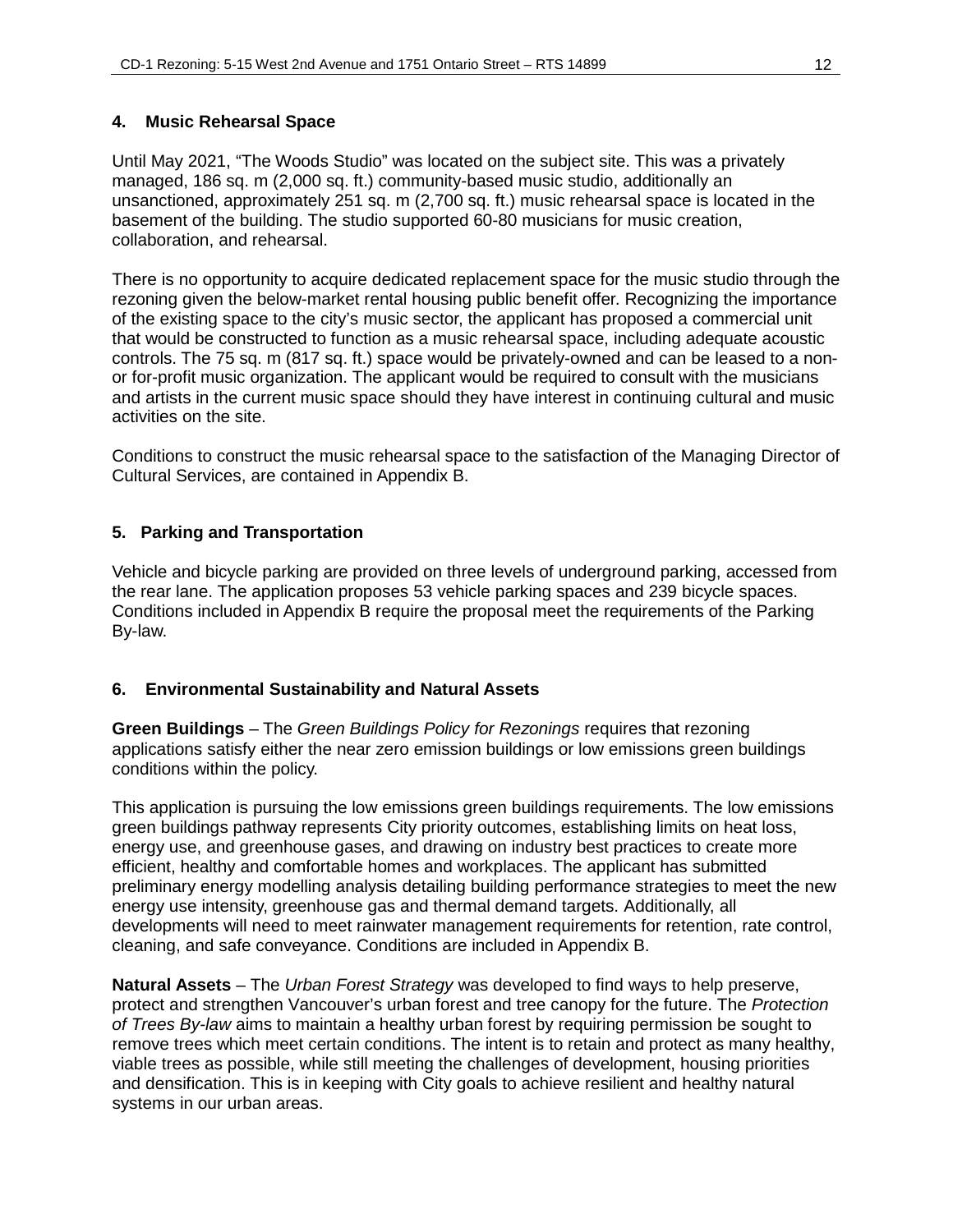There are no existing trees on the site or on City lands adjoining the site. New street trees are proposed on both the Ontario Street and 2nd Avenue boulevards. See Appendix B for landscape and tree conditions.

### *PUBLIC INPUT* (refer to Appendix E)

**Pre-application Community Consultation** – Prior to submitting the application the applicant team published a project webpage and sent postcards to nearby residents and businesses inviting comment and to view the proposal. Two phone calls and one email were received in response to the consultation.

**Public Notification** – A rezoning information sign was installed on the site on February 9, 2021. Approximately 4,592 notification postcards were distributed within the neighbouring area on or around April 8, 2021. Notification and application information, as well as an online comment form, was provided on the City's new digital engagement platform *Shape Your City Vancouver* (shapeyourcity.ca/).

**Virtual Open House** – In-person open houses were put on hold based on the provincial health authority's restrictions for public gatherings due to the COVID-19 pandemic. In lieu of an inperson event, a virtual open house was held from April 12, 2021 to May 2, 2021 on the Shape Your City platform. The virtual open house consisted of an open-question online event where questions were submitted and posted with a response over a period of three weeks. Digital presentations from the City and the applicant were posted for online viewing, along with a digital model representation of the proposed application.

Due to the pandemic, a virtual engagement strategy was put in place to ensure the City's process for public discussion and obtaining feedback was maintained. This virtual approach allowed people to access materials online and engage at different levels at a time and location of their choosing. An extended virtual open house period allowed people to ask questions regarding the proposal, which staff actively monitored and responded to publicly.



#### **Figure 9 - Overview of Notification and Engagement**

**Public Response and Comments** – Public input was received throughout the application process through online questions and comment forms, and by email and phone. A total of 81 submissions were received. A summary of all public responses are included in Appendix E.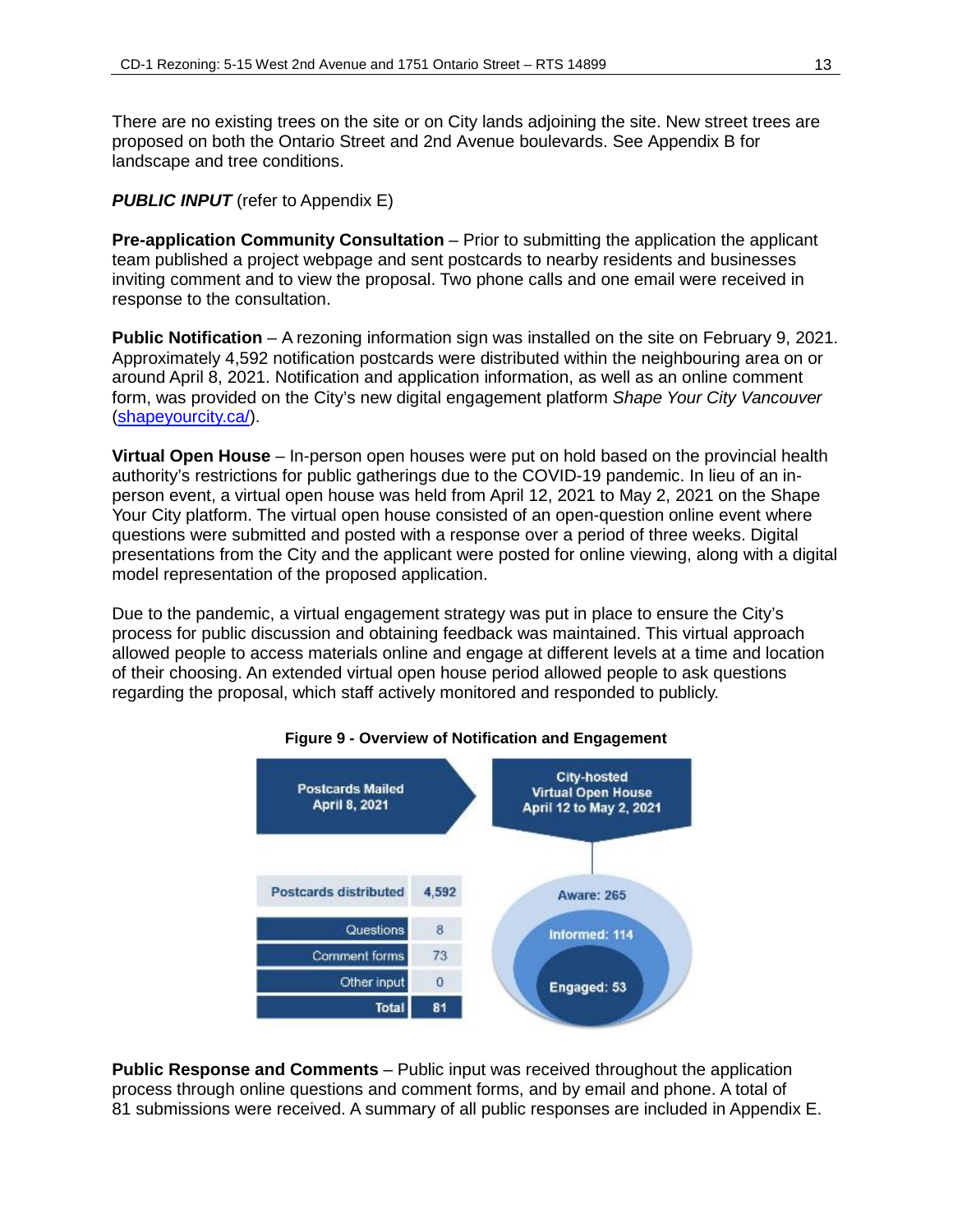Below is a summary of feedback received from the public by topic and ordered by frequency.

Generally, comments of support fell within the following areas:

- **Building height, massing, density and context:** The building height, massing, density and context is appropriate given its location at an arterial street that is serviced by transit and a great addition to the False Creek South area.
- **Building design:** The building design is creative, unique and brings architectural variety to the area. The industrial heritage building design gives nod to the history of the area.
- **Housing stock and affordability:** The addition of more purpose-built rental housing is needed in the city. The 20% floor space dedicated to below-market rental units is important for households earning less than \$80,000 per year who want to remain close to their jobs in the Downtown core.
- **Parking:** The amount of parking proposed is appropriate.

Generally, comments of concern fell within the following areas:

- **Building height, massing, density and context:** The height, massing, density and context of this proposal is not appropriate and creates inconsistency for this area. The height proposed will cause increased shadowing and block access to views for the surrounding buildings. Privacy concerns were raised as this development is in very close proximity to the neighbouring buildings.
- **Building design:** The building design is bulky and mismatched. Concern was expressed about the multi themed colour palate for the bricks proposed.
- **Artist space:** The loss of existing artist space and lack of policy to replace the space.
- **Amenities:** Not enough local amenities within the area to properly facilitate the increase in density
- **Parking:** The proposed number of parking is not enough to serve all the residents that will be moving into the building and will cause parking spillage onto already crowded side streets.

# **Response to Comments**

**Height, Density and Neighbourhood Fit** – The proposed height is the result of layered policies that apply to this area including the *SEFC ODP*, *SEFC Design Guidelines for Additional Penthouse Storeys* and the *Below-Market Rental Housing Policy for Rezonings*. Staff have reviewed the impact of the additional height and density on the immediate and nearby public realm, noting the immediate context is defined by buildings up to 18 storeys. Through staff analysis of shadowing and public realm interface design, it was determined that the proposed building does not fundamentally impact the public realm performance or character of the neighbourhood.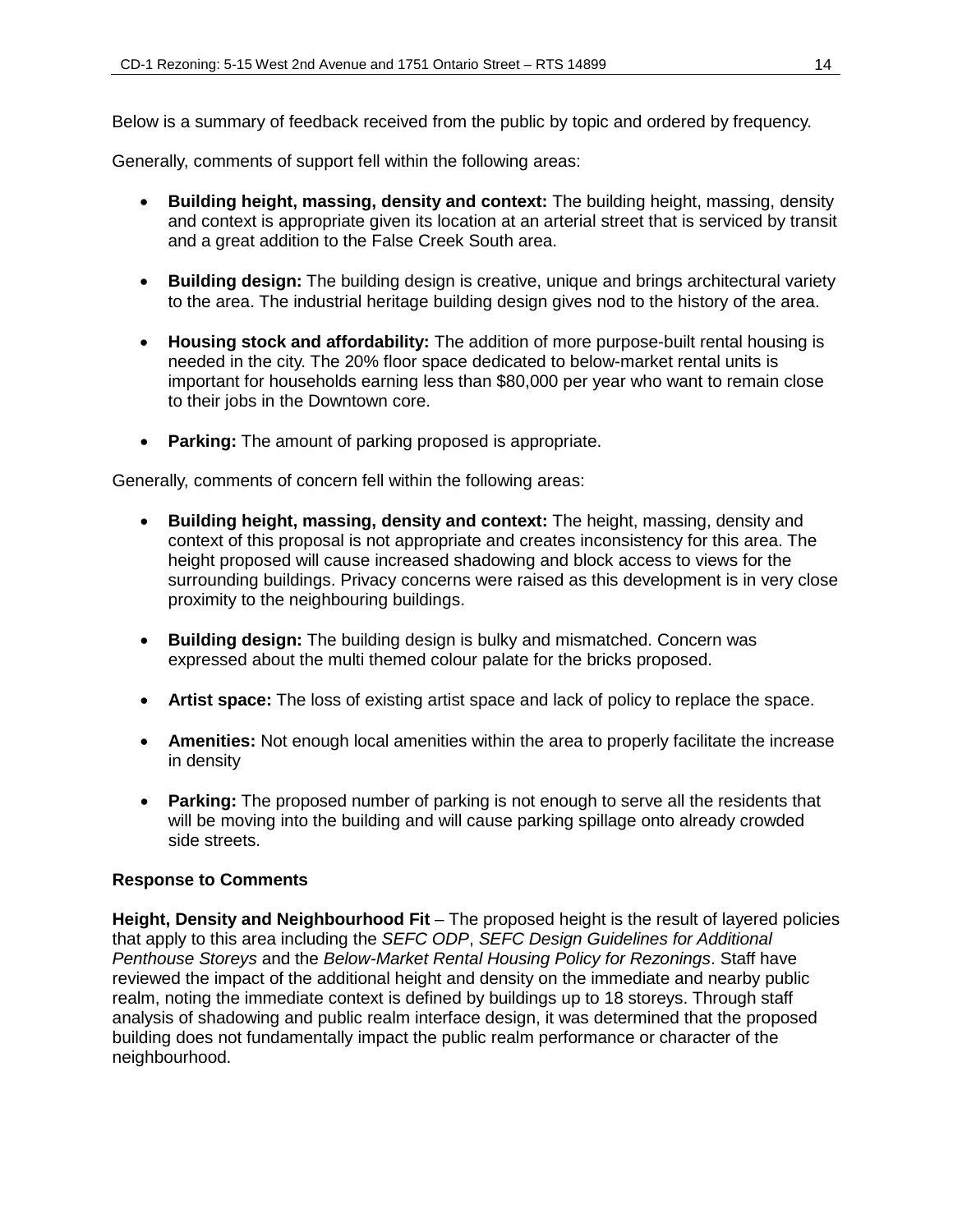**Artist Space** – Recognizing the importance of the existing space to the city's music sector, the applicant has proposed a commercial unit that could be constructed to function as a music rehearsal space. The 75 sq. m (817 sq. ft.) space would be privately-owned and can be leased to a non-profit music organization and could be constructed to function as a music rehearsal space including adequate acoustic controls.

**Amenities** – The *SEFC ODP* contains public infrastructure and amenity targets needed to achieve a complete community. The majority of which have been fulfilled by previous developments. Amenities delivered through the *SEFC ODP* include a new waterfront community centre, 663 social housing units, 210 secure market rental units, 13.3 acres of park space, retention of three heritage buildings and a the completion of the Seaside greenway and 1st Avenue bikeway.

### *PUBLIC BENEFITS*

**Community Amenity Contribution** (CAC) – Within the context of

the *Financing Growth Policy*, an offer of a CAC to address the impacts of rezoning can be anticipated from the owner of a rezoning site. CAC offers typically include either the provision of on-site amenities or a cash contribution towards other public benefits and they take into consideration community needs, area deficiencies and the impact of the proposed development on City services.

The application is subject to the *Community Amenity Contributions Policy for Rezonings* with CACs based on a negotiated contribution. The proposal includes 100% of the residential floor area of approximately 8,338 sq. m (89,749 sq. ft.) as rental housing comprised of 122 residential units to be secured for the longer of 60 years and the life of the building. Of the total residential floor area, 20% (approximately 1,668 sq. m (17,950 sq. ft.)), 24 units, will be provided as belowmarket rental housing at moderate income rental rates with rents capped at the RTA annual allowable rental increase regardless of a change in tenancy.

The public benefit achieved for this application is the 100% rental residential floor area with a provision of 20% below-market rental housing. Real Estate Services staff reviewed the applicant's development pro forma and determined that no additional CAC contribution is required.

*Development Cost Levies (DCLs)* – DCLs collected from development help pay for facilities made necessary by growth, including parks, childcare facilities, replacement housing (social/non-profit housing) and engineering infrastructure.

The site is currently subject to the City-wide DCL (pursuant to the "DCL By-law"), Utilities DCL (pursuant to the "Utilities DCL By-law") and Area-specific DCL (pursuant to the Area-specific DCL By-law). DCLs are payable at building permit issuance based on rates in effect at that time and the floor area proposed at building permit stage.

The applicant has requested a waiver in accordance with the provisions of Section 3.1A of the City-wide DCL By-law and the Area-specific DCL By-law of the City-wide and Areaspecific DCL attributed to the floor area qualifying as "for-profit affordable rental housing". A review of how the application meets the waiver criteria is provided in Appendix G. The DCL By-law and Area-specific By-law require that where rents are determined under section 3.1A(d) of each such by-law, they are to apply at initial occupancy. A final rent roll that sets out the initial monthly rents will be required prior to issuance of the occupancy permit in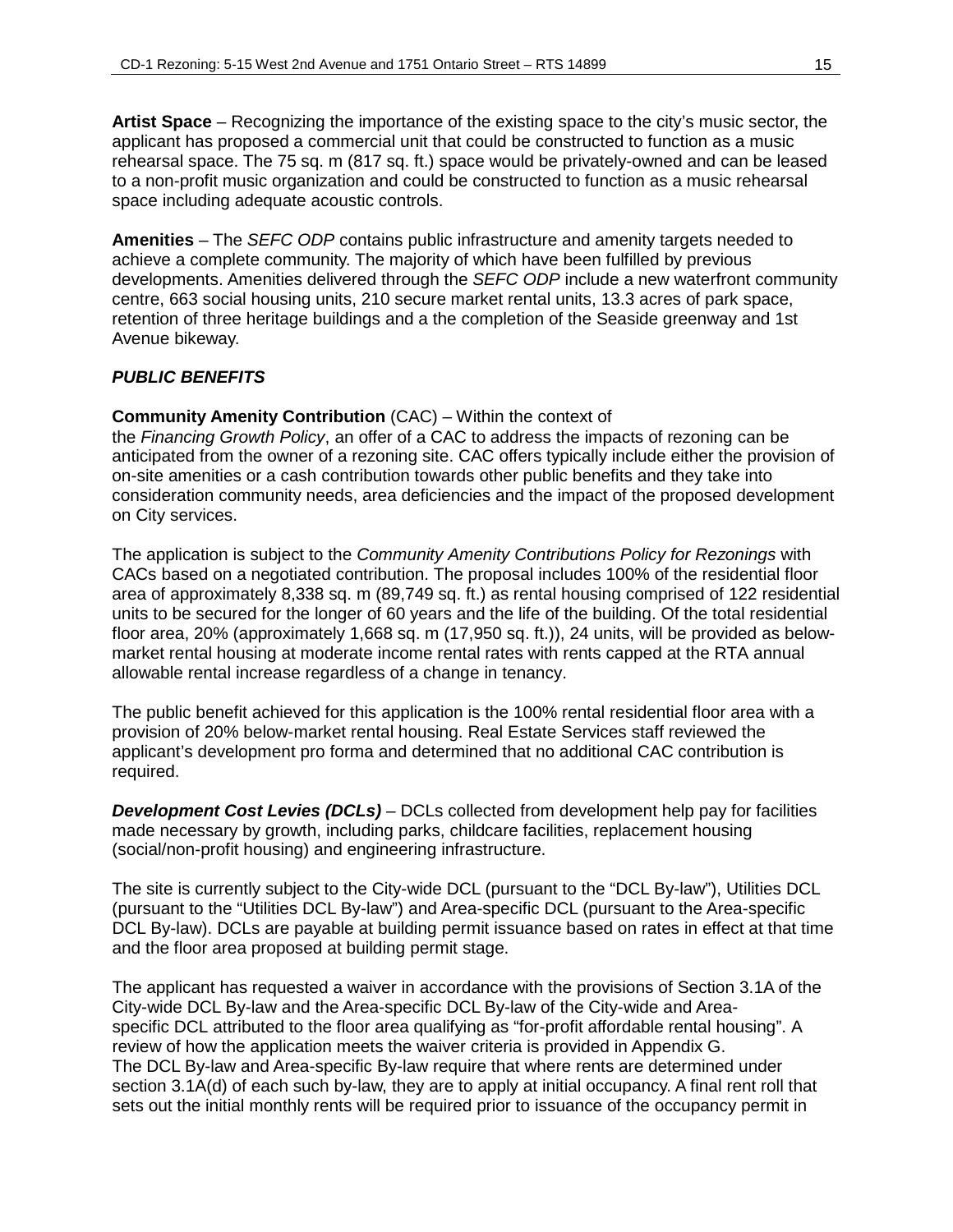order to ensure compliance with the DCL By-law, Area-specific By-law and the MIRHPP Program.

The City will ensure that average unit sizes do not exceed the maximum thresholds set out by DCL bylaw through the Development Permit application process.

Based on rates in effect as of September 30, 2021 and the proposed 8,338 sq. m (89,749 sq. ft.) residential floor area and 554 sq. m (5,964 sq. ft.) commercial floor area, \$1,152,969 of DCLs would be expected from this development. The value of the City-wide DCL waiver and the Area-specific DCL waiver on the residential floor area is expected to be approximately \$3,445,512.

DCL bylaws are subject to future adjustment by Council including annual inflationary adjustments. A development may qualify for 12 months of in-stream rate protection from DCL rate increases, provided that an application has been received prior to the rate adjustment. See the City's [DCL Bulletin](https://vancouver.ca/files/cov/development-cost-levies-bulletin.pdf) for details on DCL rate protection.

*Public Art Program* – The application is not subject to the *Public Art Policy and Procedures for Rezoned Developments* as the total floor area is below the minimum threshold of 9,290 sq. m (100,000 sq. ft.).

#### *FINANCIAL IMPLICATIONS*

As noted in the Public Benefits section, the CAC is the affordable housing and no cash CAC contribution is applicable.

The 122 units of secured rental housing, including approximately 24 below-market rental units, will be privately owned and operated, secured by a Housing Agreement and Section 219 Covenant for 60 years or the life the building.

Based on rates in effect as at September 30, 2021, it is estimated that the project will pay \$1,152,969 in DCLs. The value of the City-wide DCL waiver and the Area-specific DCL waiver on the residential floor area is expected to be approximately \$3,445,512.

### *CONCLUSION*

Staff review of the application has concluded that the proposed land use, housing mix, form of development and public benefits are consistent with the intent of *Southeast False Creek Official Development Plan, SEFC Design Guidelines for Additional Penthouse Storeys* and the *Below-Market Rental Residential Policy for Rezonings*. Staff further conclude that the proposed form of development represents an appropriate urban design response to the site and context. If approved, this application would contribute 122 secured rental residential units to the City's rental housing stock serving households with a range of incomes.

The General Manager of Planning, Urban Design and Sustainability recommends that the application be referred to Public Hearing together with the draft CD-1 By-law provisions generally shown in Appendix A with a recommendation that these be approved, subject to the Public Hearing, along with the conditions of approval listed in Appendix B, including approval in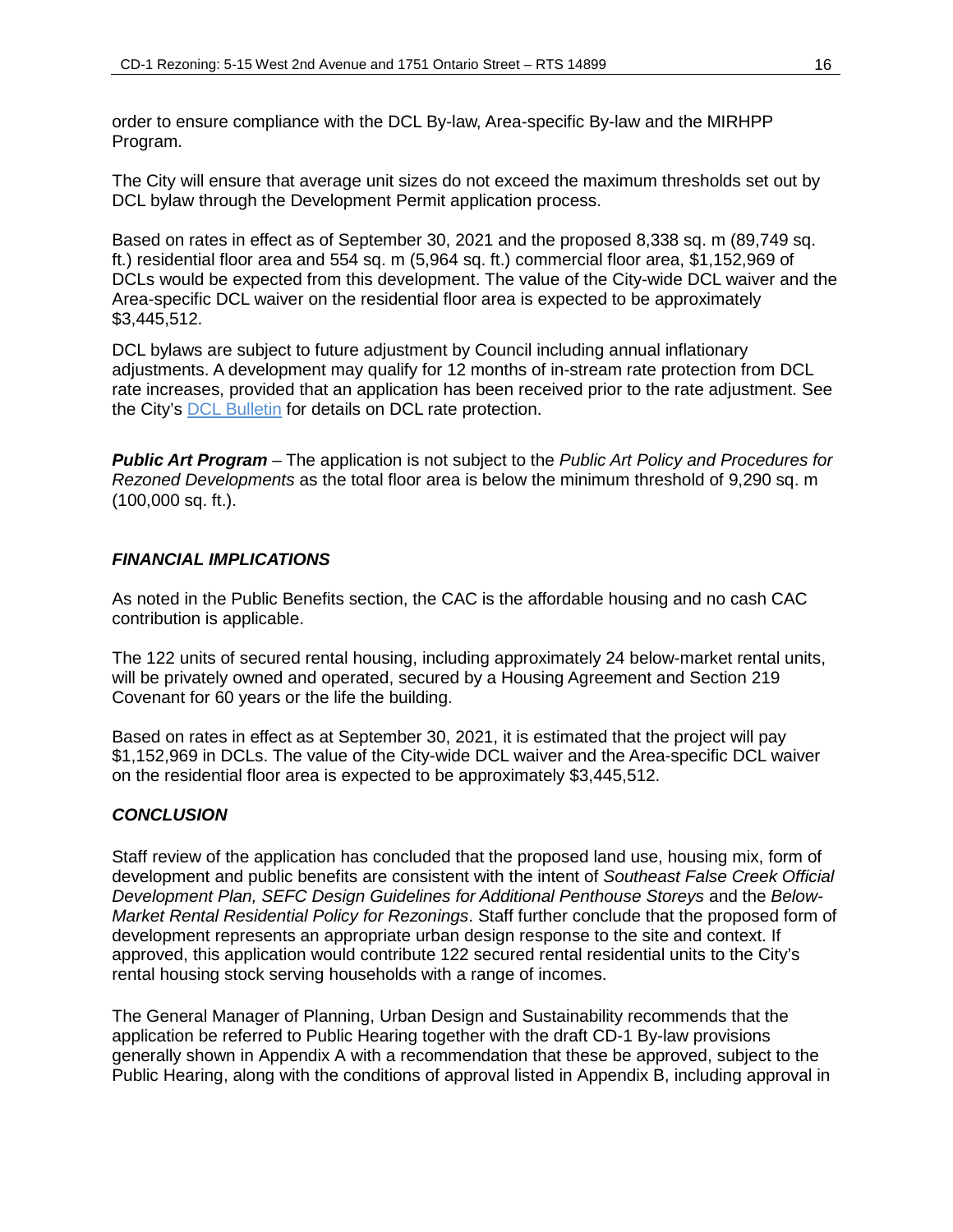principle of the form of development as shown in plans included as Appendix F.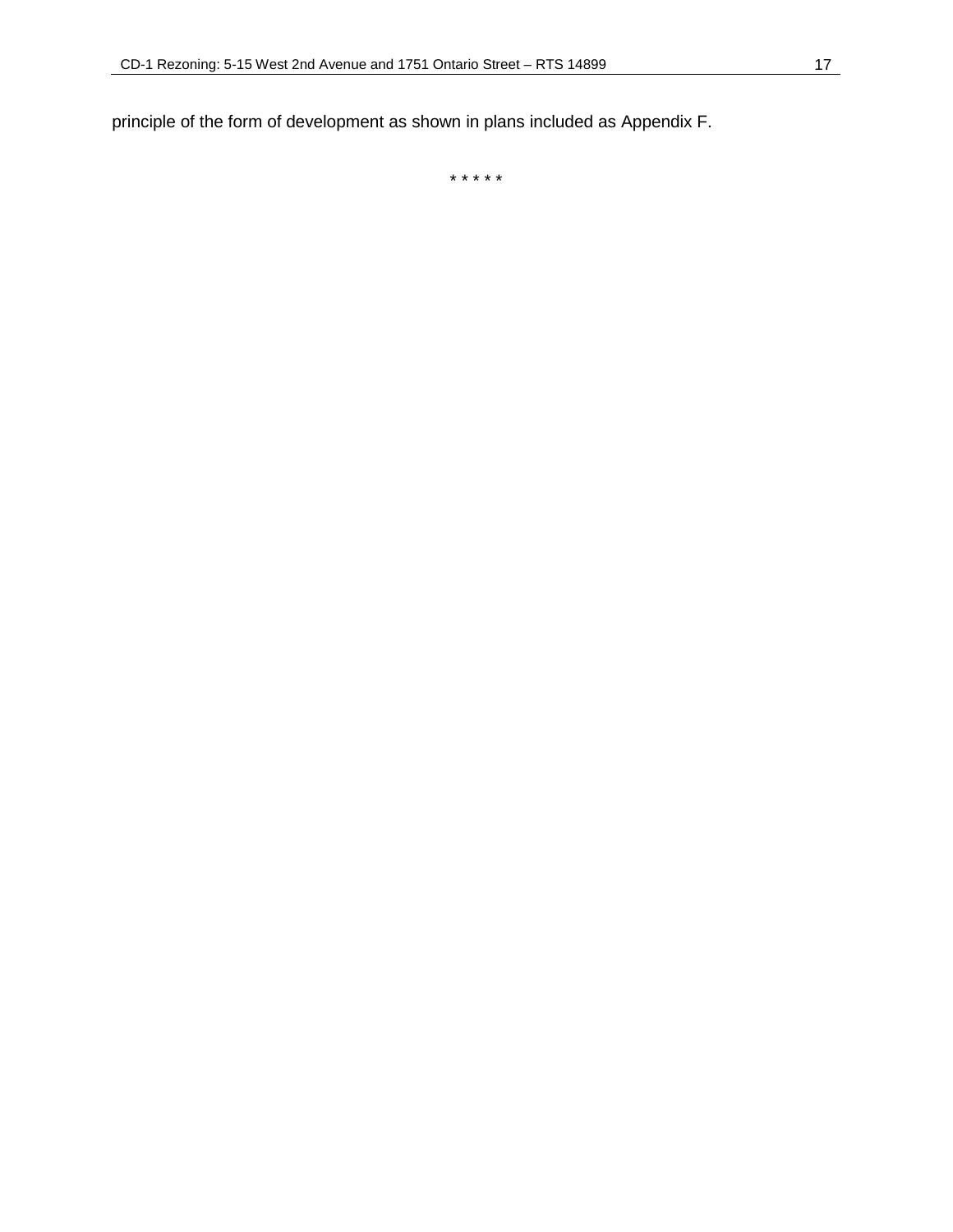### **5-15 West 2nd Avenue and 1751 Ontario Street PROPOSED CD-1 BY-LAW PROVISIONS**

Note: A By-law will be prepared generally in accordance with the provisions listed below, subject to change and refinement prior to posting.

# **Zoning District Plan Amendment**

1. This By-law amends the Zoning District Plan attached as Schedule D to By-law No. 3575 and amends or substitutes the boundaries and districts shown on it, according to the amendments, substitutions, explanatory legends, notations, and references shown on the plan attached as Schedule A to this By-law, and incorporates Schedule A into Schedule D of By-law No. 3575.

[*Note: Schedule A, not attached to this appendix, is a map that amends the City of Vancouver zoning map. Should the rezoning application be referred to Public Hearing, Schedule A will be included with the draft by-law that is prepared for posting*.]

# **Designation of CD-1 District**

2. The area shown within the heavy black outline on Schedule A is hereby designated CD-1  $( )$ .

# **Definitions**

- 3. Words in this By-law have the meaning given to them in the Zoning and Development By-law, except that:
	- (a) for the purposes of calculating the total dwelling unit area for section 5.1 of this By-law, "Dwelling Unit Area" is the floor area of each dwelling unit, measured to the inside of all perimeter walls, excluding any floor area as required by section 6.4 of this By-law; and
	- (b) "Below-market rental housing units" means dwelling units that meet the requirements of approved Council policies and guidelines for Below-Market Rental Housing, as secured by a housing agreement registered on title to the property.

# **Uses**

- 4. Subject to Council approval of the form of development, to all conditions, guidelines and policies adopted by Council, and to the conditions set out in this By-law or in a development permit, the only uses permitted within CD-1 ( ) and the only uses for which the Director of Planning or Development Permit Board will issue development permits are:
	- (a) Cultural and Recreational Uses;
	- (b) Dwelling Uses, limited to Dwelling Units in conjunction with any of the uses listed in this section;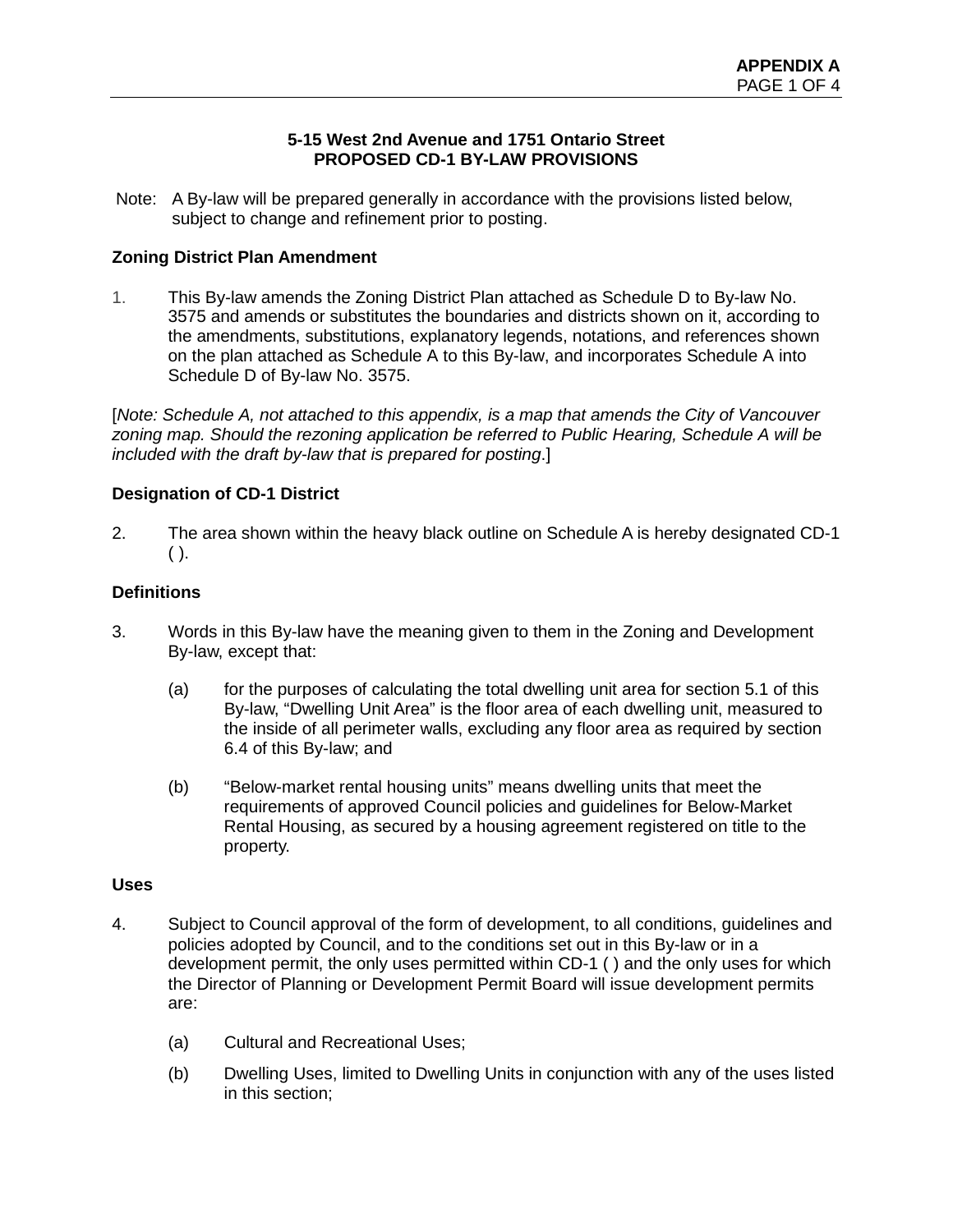- (c) Office Uses;
- (d) Retail Uses;
- (e) Service Uses; and
- (f) Accessory Uses customarily ancillary to the uses permitted in this section.

# **Conditions of Use**

- 5.1 A minimum of 20% of the total dwelling unit area must be below-market rental housing units.
- 5.2 The design and layout of at least 25% of the market rental dwelling units, and at least 25% of the below-market rental dwelling units must:
	- (a) be suitable for family housing; and
	- (b) include two or more bedrooms.
- 5.3 No portion of the first storey of a building to a depth of 10.7 m from the front wall of the building and extending across its full width may be used for residential purposes except for entrances to the residential portion.
- 5.4 All commercial uses and accessory uses must be carried on wholly within a completely enclosed building except for:
	- (a) Farmers' Market;
	- (b) Neighbourhood Public House;
	- (c) Public Bike Share;
	- (d) Restaurant; and
	- (e) Display of flowers, plants, fruits and vegetables in conjunction with a permitted use.
- 5.5 The Director of Planning may vary the use conditions of section 5.4 to permit the outdoor display of retail goods, and may include such other conditions as the Director of Planning deems necessary, having regard to the types of merchandise, the area and location of the display with respect to adjoining sites, the hours of operation and the intent of this By-law.

# **Floor Area and Density**

6.1 Computation of floor area must assume that the site area is 1,124  $m^2$ , being the site area at the time of the application for the rezoning evidenced by this By-law, prior to any dedications.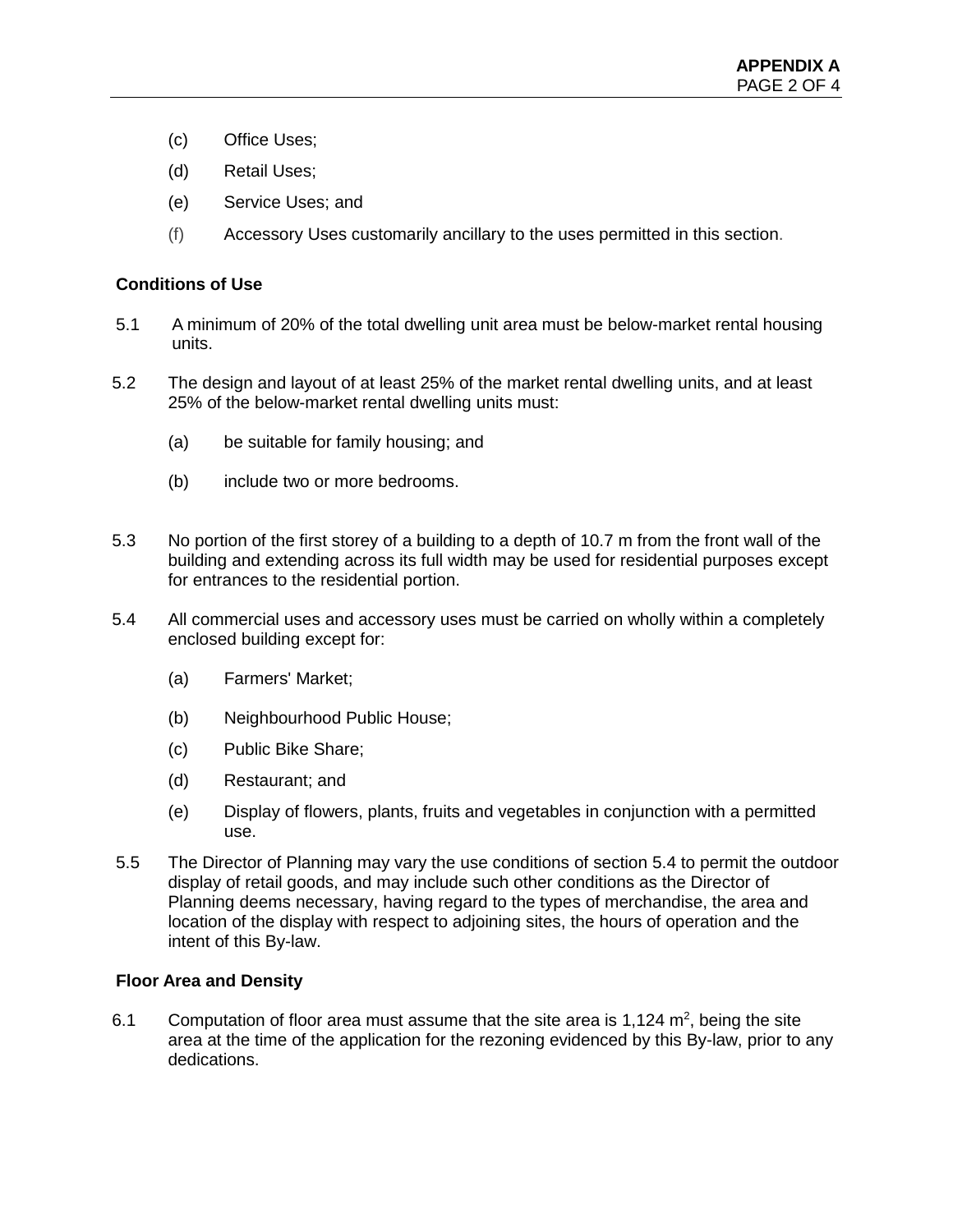- 6.2 The floor space ratio for all uses combined must not exceed 7.91.
- 6.3 Computation of floor area must include all floors having a minimum ceiling height of 1.2 m, both above and below base surface, measured to the extreme outer limits of the building.
- 6.4 Computation of floor area and dwelling unit area must exclude:
	- (a) balconies and decks and any other appurtenances which, in the opinion of the Director of Planning, are similar to the foregoing, except that:
		- (i) the total floor area of these exclusions must not exceed 12% of the floor area being provided for dwelling uses; and
		- (ii) the balconies must not be enclosed for the life of the building;
	- (b) patios and roof decks, if the Director of Planning first approves the design of sunroofs and walls;
	- (c) where floors are used for off-street parking and loading, the taking on or discharging of passengers, bicycle storage, heating and mechanical equipment, or uses which in the opinion of the Director of Planning are similar to the foregoing, those floors or portions thereof so used that are at or below base surface, except that the exclusion for a parking space must not exceed 7.3 m in length;
	- (d) all residential storage area above or below base surface, except that if residential storage area above base surface exceeds 3.7  $m^2$  for a dwelling unit, there will be no exclusion for any of the residential storage area above base surface for that unit.
- 6.5 Computation of floor area may exclude, at the discretion of the Director of Planning or Development Permit Board, amenity areas accessory to a residential use, to a maximum of 10% of the total floor area being provided for dwelling uses.
- 6.6 Where floor area associated with residential storage space is excluded, a minimum of 20% of excluded floor above base surface must be located within the Below-Market Rental Housing Units as storage area.

# **Building height**

7. The building measured from the base surface must not exceed the maximum permitted height of 58.6 m, except that no part of the development is permitted to protrude into the Council-approved public views, as set out in the City of Vancouver View Protection Guidelines.

# **Horizontal Angle of Daylight**

8.1 Each habitable room must have at least one window on an exterior wall of a building.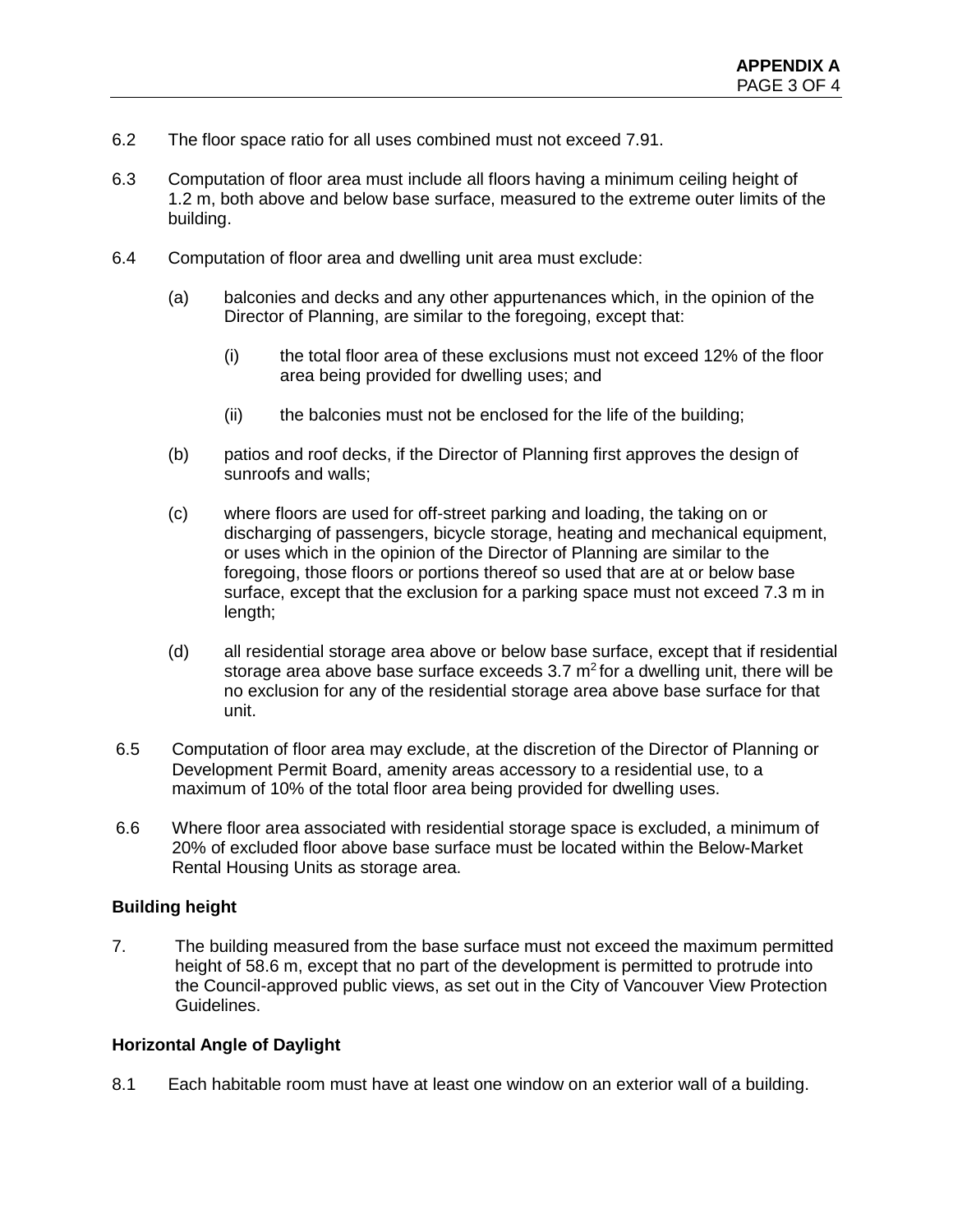- 8.2 The location of each such exterior window must allow a plane or planes extending from the window and formed by an angle of 50 degrees, or two angles with a sum of 70 degrees, to encounter no obstruction over a distance of 24.0 m.
- 8.3 Measurement of the plane or planes referred to in section 8.2 must be horizontally from the centre of the bottom of each window.
- 8.4 The Director of Planning or Development Permit Board may relax the horizontal angle of daylight requirement if:
	- (a) the Director of Planning or Development Permit Board first considers all the applicable policies and guidelines adopted by Council; and
	- (b) the minimum distance of unobstructed view is not less than 3.7 m.
- 8.5 An obstruction referred to in section 8.2 means:
	- (a) any part of the same building including permitted projections; or
	- (b) the largest building permitted under the zoning on any adjoining site.
- 8.6 A habitable room referred to in section 8.1 does not include:
	- (a) a bathroom; or
	- (b) a kitchen whose floor area is the lesser of:
		- (i) 10% or less of the total floor area of the dwelling unit; or
		- (ii)  $9.3 \text{ m}^2$ .

# **Acoustics**

9. A development permit application for dwelling uses must include an acoustical report prepared by a registered professional acoustical engineer demonstrating that the noise levels in those portions of the dwelling units listed below will not exceed the noise levels expressed in decibels set opposite such portions of the dwelling units. For the purposes of this section, the noise level is the A-weighted 24-hour equivalent (Leq24) sound level and will be defined simply as noise level in decibels.

| <b>Portions of dwelling units</b> | <b>Noise levels (Decibels)</b> |
|-----------------------------------|--------------------------------|
| <b>Bedrooms</b>                   | 35                             |
| Living, dining, recreation rooms  | 40                             |
| Kitchen, bathrooms, hallways      | 45                             |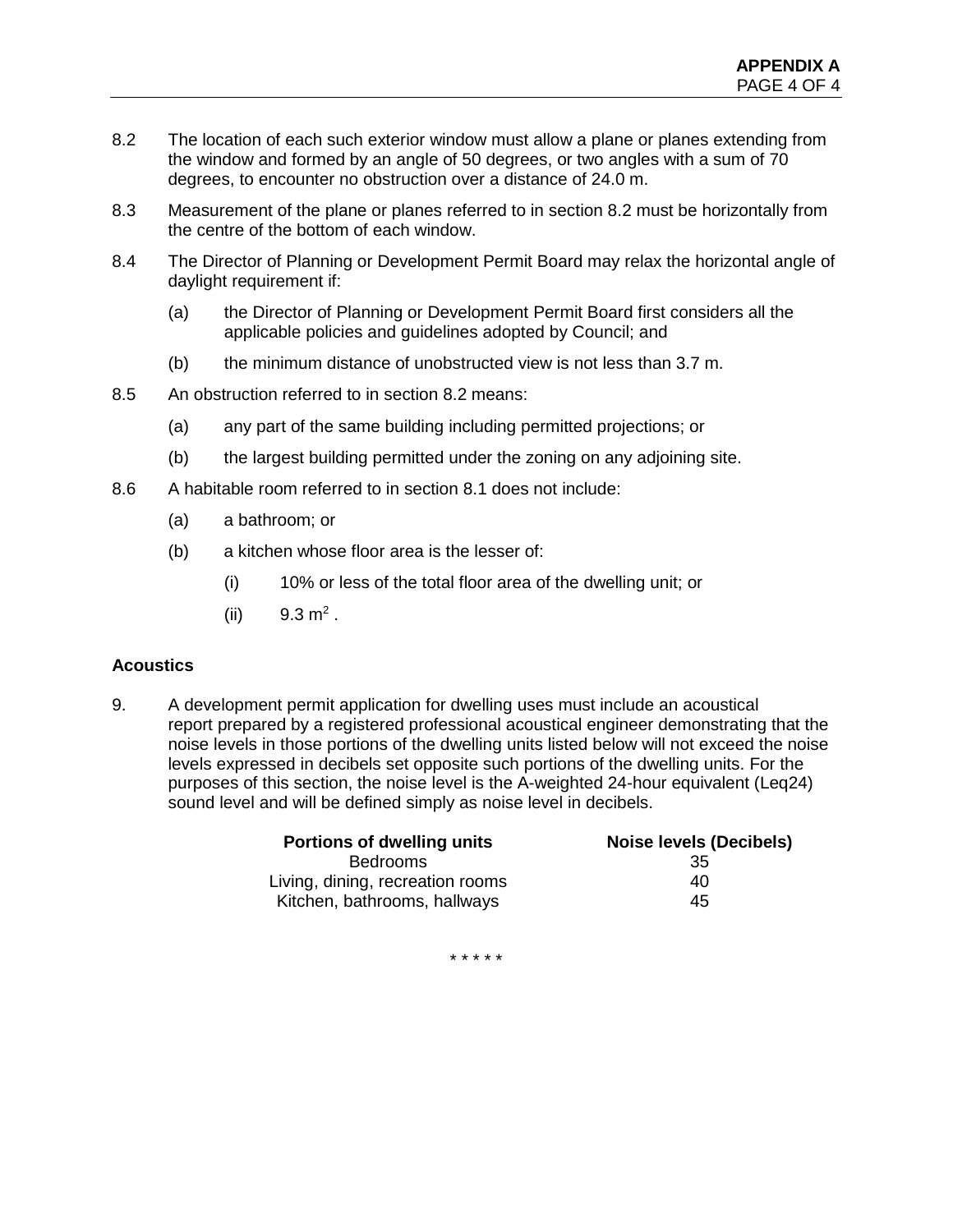### **5-15 West 2nd Avenue and 1751 Ontario Street CONDITIONS OF APPROVAL**

*Note: If the application is referred to a Public Hearing, these Conditions of Approval will be referenced in the Summary and Recommendations included in the hearing agenda package. Any changes to the conditions approved by Council will be contained in its decision. Applicants are advised to consult the hearing minutes for any changes or additions to these conditions.*

# **PART 1: CONDITIONS OF APPROVAL OF FORM OF DEVELOPMENT**

*Note: Consideration by Council at the Public Hearing of the proposed form of development is in reference to plans prepared MA + HG Architects, received December 14, 2020 and provides that the Director of Planning may allow minor alterations to this form of development when considering the detailed scheme of development submitted with the development application.* 

THAT, prior to approval by Council of the form of development, the applicant shall obtain approval of a development application by the Director of Planning who shall have particular regard to the following:

### **Urban Design**

1.1 Design development to allow for a 12.2 m (40 ft.) minimum building setback above the first floor from the face of the building across the lane, subject to addressing livability and privacy impacts;

Note to Applicant: High level of consideration should be given to minimize any additional shadow impacts on adjacent neighbours.

- 1.2 Design development to improve the open space and building interfaces, including;
	- (a) Enhance the lane interface to better respond to the existing character.

Note to Applicant: This interface must be scaled, treated and designed adequately for pedestrians (provision of clear sidewalk, visual interest, etc.) while accomplishing servicing functions. No encroachments into the required setback are permitted.

(b) Enhance the western interface and increase the corner area to further strengthen the pedestrian amenity of the mid-block connection and to better integrate the existing conditions.

Note to Applicant: Larger and fully accessible open spaces that compensate for the density proposed are required. Blank walls are not supported.

(c) Maximize the commercial space and improve the building interfaces with the public realm by relocating service areas (garbage, parking and loading) below grade.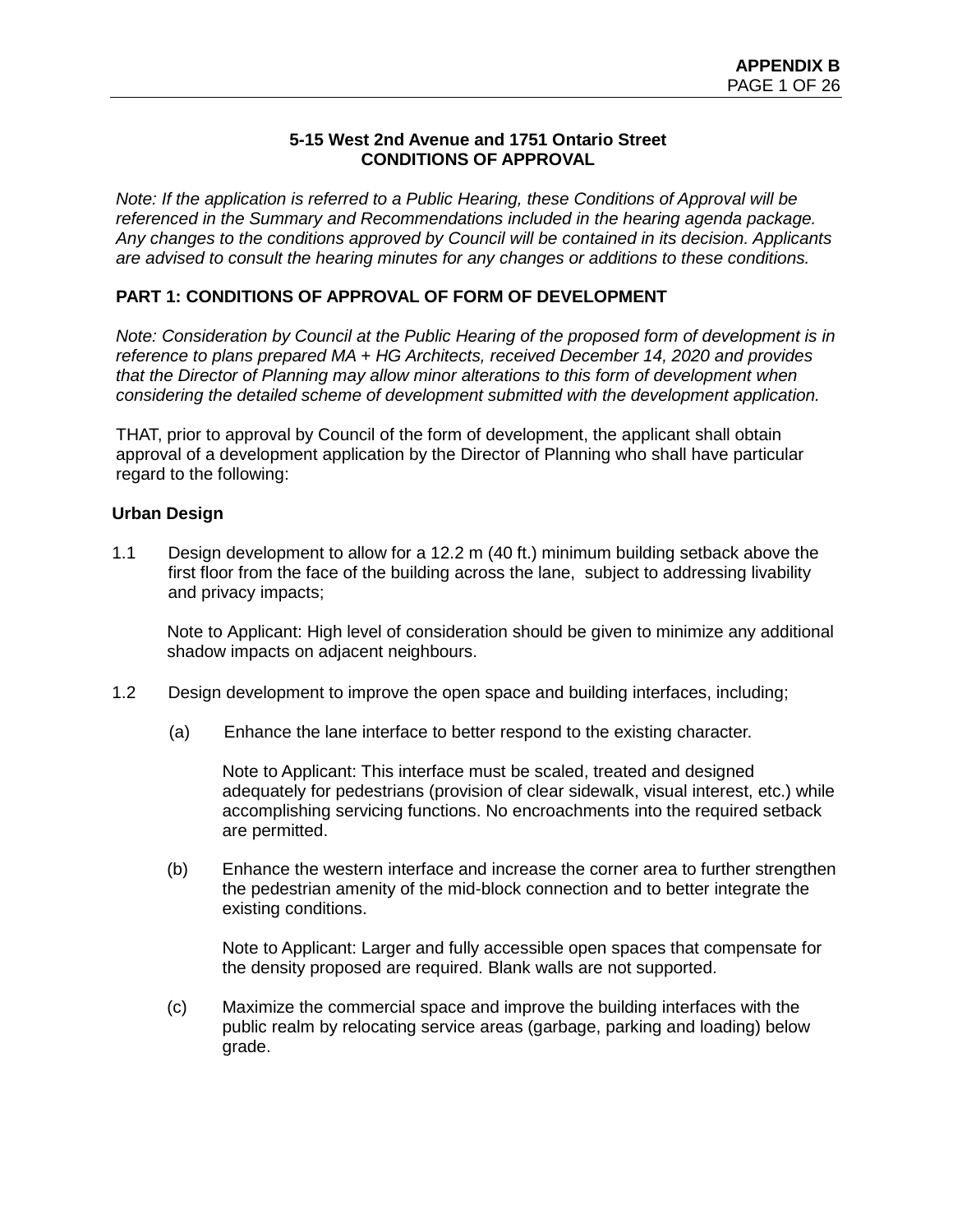Note to Applicant: The SEFC anticipates lanes that are pedestrian orientated. Further, the pedestrian connection should have a more sympathetic interface with the adjacent development openings.

Note to Applicant: The intent of the South East False Creek Public Realm is to provide high-quality public realm design and treatments prioritizing the needs of pedestrian movements, respecting the principles of universal and accessible design, over vehicular flows, to achieve a more cohesive and integrated landscape design.

- 1.3 Design development to improve liveability, including;
	- (a) Reduce privacy and oversight concerns to the western and northern neighbours.

Note to Applicant: The Urban Design Panel noted that due to the close proximity of surrounding buildings, design measures to address these impacts should be proposed.

(b) Provision of sufficient and suitable private open space for all units.

Note to Applicant**:** In accordance with *the High-Density Housing for Families with Children Guidelines,* each family unit should have a private open space that is a minimum of 1.8 m deep and 2.7 m wide. Provision of drawings with suitable furniture, including for private open space that demonstrate adequate furniture for all of prospect residents of the unit fits in balconies is required.

- 1.4 Demonstration of excellent level of the sustainability performance in accordance with the South East False Creek Official Development Plan, including:
	- (a) Provision of integrated high-quality green roofs on all levels, where possible.

Note to Applicant: Ensure provision of community-oriented opportunities and roof program, including edible planting, increased shared urban agriculture garden plots and overall amenity space. Shared gardening areas should be designed to adhere to Council's Urban Agriculture Guidelines for the Private Realm.

(b) Exploration to outperform the required sustainable performance of the building.

Note to Applicant: This is intended to recognize the current climate emergency situation and the capital importance of transforming and adapting the built habitat, in view of the fact that buildings and construction work cause almost 40% of carbon dioxide emissions into the atmosphere, with the consequent impact on the natural habitats, therefore, the application should further take into consideration leadership in environmental design.

- 1.5 Design development to consider an alternate location for the children's amenity play area;
- 1.6 Design development to maintain the concept, expression and associated high-quality materiality displayed in the elevations;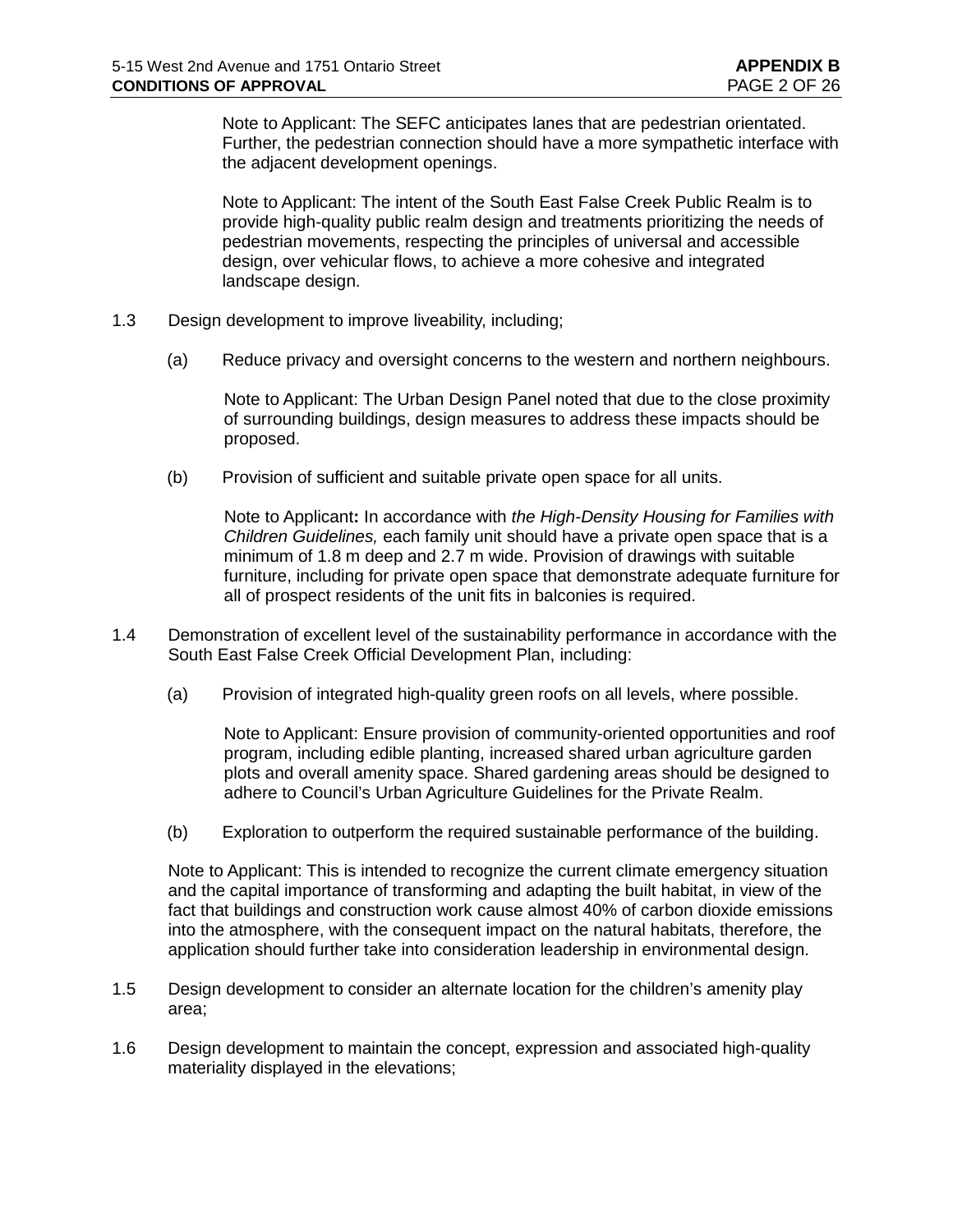1.7 Provision of a conceptual lighting strategy and implementation plan for pedestrian scale lighting to enhance the proposed public realm environment;

Note to Applicant: Public realm lighting needs to be coordinated to meet Engineering standards and requirements.

1.8 Provision of a conceptual signage strategy to ensure a well-conceived and disciplined approach to announcing tenancy;

Note to Applicant: The strategy should confirm general signage hierarchy, location and type. Back lit box signs are not supported.

1.9 Identification on the architectural and landscape drawings of any built features intended to create a bird friendly design;

Note to Applicant: Refer to the Bird Friendly Design Guidelines for examples of built features that may be applicable, and provide a design rationale for the features noted: <https://guidelines.vancouver.ca/B021.pdf>

### **Crime Prevention through Environmental Design (CPTED)**

- 1.10 Design development to respond to CPTED principles, having particular regards for:
	- a) Theft in the underground parking and loading areas;
	- b) Residential break and enter;
	- c) Mail theft; and
	- d) Mischief in alcove and vandalism, such as graffiti.
- 1.11 Design development to reduce opportunities for ground level break and enter;

Note to Applicant: Ground-level units with canopies facing streets have shown to be most susceptible to break and enter. Opportunities for break and enter can be reduced by deleting areas of concealment outside of doors, canopies, windows and patios and encouraging surveillance by other residents and people passing by to these units. Semiprivate open space should be secured from access by non-residents while remaining visually open.

#### **Landscape Design**

- 1.12 Design development to maintain privacy and reduce oversight concerns to adjacent properties to the north and west by the planting of significant trees and shrubs on upper terraces facing north and west.
- 1.13 Design development to enhance public realm interface at the lane, by allowing for the addition of significant evergreen woody planting beds to replace paved service areas.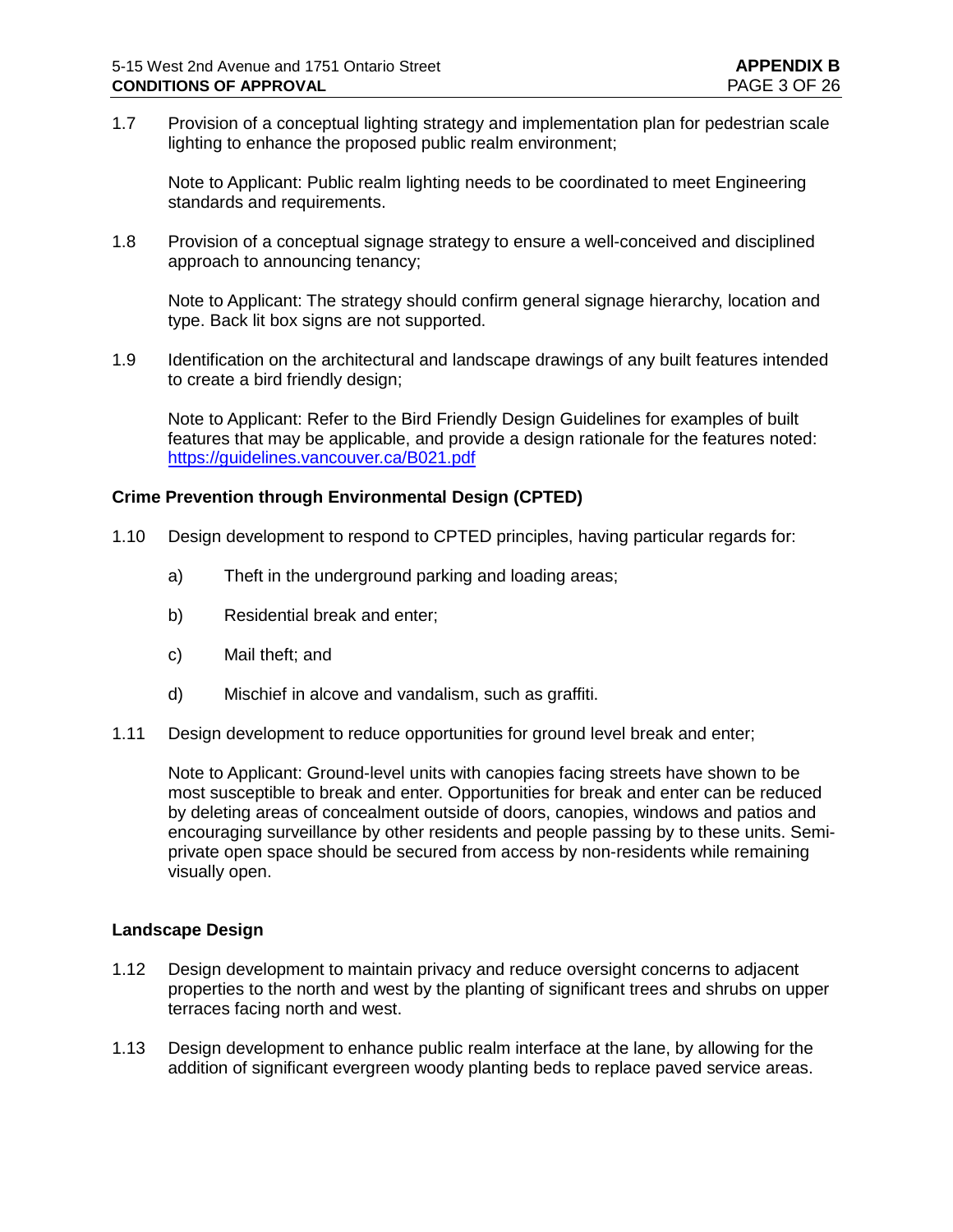- 1.14 Consideration of design development to relocate the child play areas to a sunnier amenity space and provide enhanced solar orientation, while still allowing for contiguous visual access to an indoor amenity area.
- 1.15 Design development to improve the sustainability strategy, by the following:
	- (a) Add substantially more landscape to accent and soften all entry areas;
	- (b) Add vines to any blank wall facades, ensuring the vine support is sturdy and low maintenance (avoid high maintenance modular "green wall" systems):
	- (c) Add planters with overarching shrubs to common upper level decks that are visually accessible from below, soften the edges and consist of woody evergreen plant material for year-round presence;
	- (d) Add edible plants, which can be used as ornamentals as part of the landscape design; and
	- (e) Incorporate urban agriculture plots.
- 1.16 Design development to ensure the intended landscape design allows for adequate maintenance, as follows:
	- (a) Provide common maintenance access to all planted common areas; and
	- (b) Provide a high efficiency irrigation system for all planted areas.
- 1.17 Design development to locate, integrate and fully screen parking garage vents in a manner which minimizes the impact on the architectural expression and the open space and public realm.
- 1.18 Design development to the Integrated Rainwater Management Strategy to explore opportunities for onsite rainwater infiltration and soil absorption, as follows:
	- maximize natural landscape best management practises;
	- minimize the necessity for hidden mechanical water storage;
	- increase the amount of planting to the rooftop areas, where possible;
	- consider linear infiltration bio-swales along property lines, at lower site areas;
	- use permeable paving;
	- employ treatment chain systems (gravity fed, wherever possible);
	- use grading methods to direct water to soil and storage areas;

Note to Applicant: Refer to the City of Vancouver Integrated Rainwater Management Plan (I.R.M.P), Vol.1 & 2 for further information. A consulting engineer (subject matter expert) will need to be engaged and early phase soil analysis will be needed. Further comments may be outstanding at the development permit stage.

1.19 Provision of plans, plan details and documentation/calculations that support integrated rainwater management, including absorbent landscapes, soil volumes and detention systems, as follows: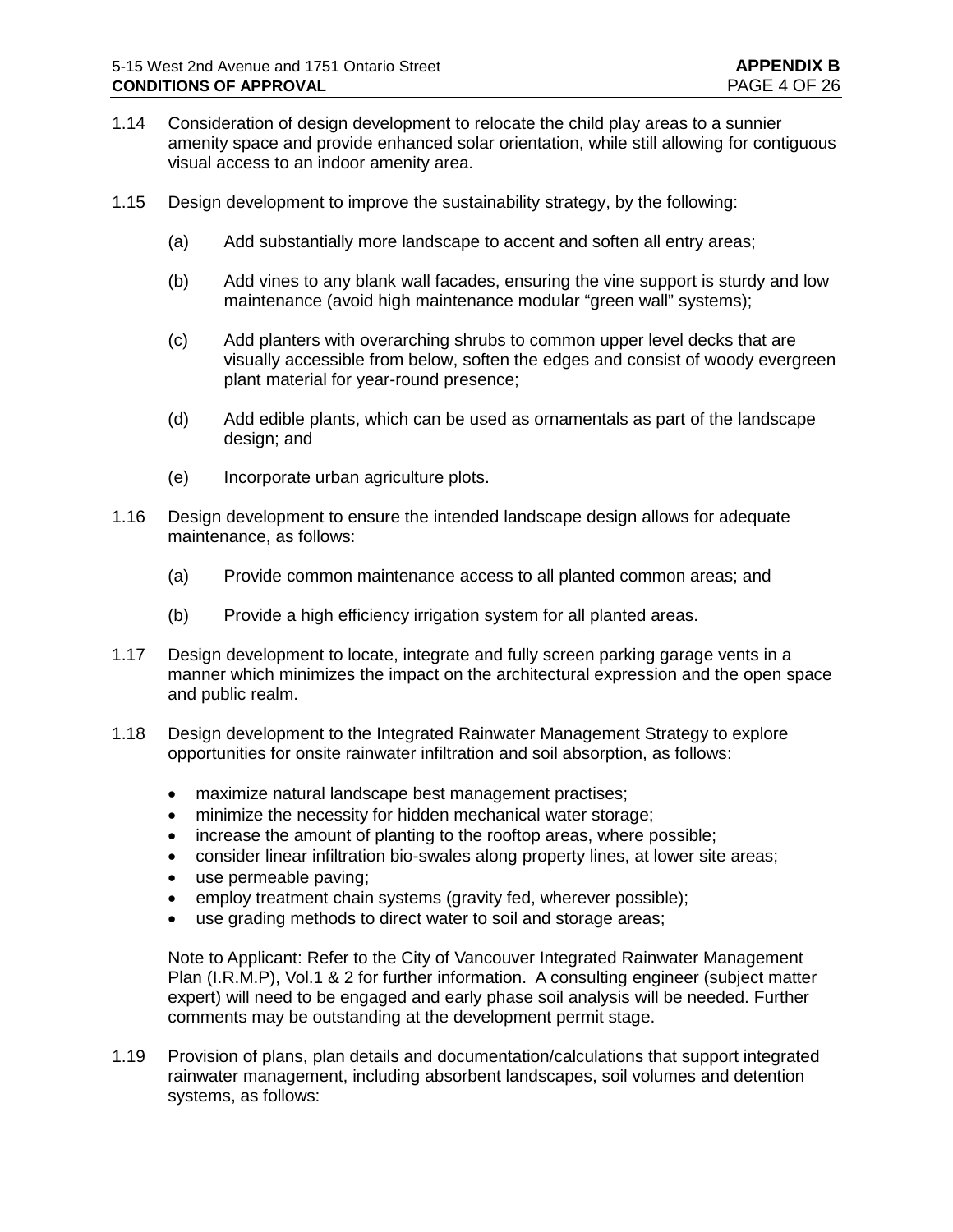- detailed storm water report with calculations describing how the various best management practices contribute to the quality and quantity targets;
- a separate soil volume overlay plan with schematic grading indicating intent to direct rainwater to infiltration zones;
- an overlay plan that shows amount and ratio of vegetative cover (green roof), permeable/impermeable hardscaping and notations describing the storage location of rainwater falling on each surface, including roofs.

Note to Applicant: The sustainable summary water balance calculations assume soil volumes are capable of receiving rainwater are only valid if water is directed from hard surfaces to infiltration zones.

- 1.20 Provision of coordination between Landscape Plan and architectural Site Plan, for most updated information.
- 1.21 Provision of complete information, such as references on the Roof Deck Plan, confirming all landscape elements.
- 1.22 Provision of a detailed Landscape Plan illustrating soft and hard landscaping.

Note to Applicant:The plans should be at 1/8": 1 ft. scale minimum. The Plant List should include the common and botanical name, size and quantity of all existing/ proposed plant material. Plant material should be clearly illustrated on the Plan and keyed to the Plant List. The landscape plan should include the public realm treatment (to the curb) and all existing or proposed street trees, adjoining walkways, surface materials, PMT/Vista transformers and public utilities such as lamp posts, hydro poles, fire hydrants.

- 1.23 Provision of detailed architectural and landscape cross sections (minimum 1/4" inch scale) through common open spaces, semi-private patio areas and the public realm; Note to applicant: the sections should illustrate, the slab design and location, the soil profile, tree root ball, tree canopy and any associated landscaping. For private patios and amenity areas, illustrate and dimension planters on slab, planter sizes (inside dimension), soil, root ball, retaining walls, steps, patios and portions of the adjacent building, such as residential units or amenity rooms.
- 1.24 Provision of a "Tree Management Plan".

Note to Applicant: It is preferred that the arborist tree management plan become the primary document for tree removal/ protection related matters.

1.25 Provision of an arborist "letter of undertaking" to include signatures by the owner, contractor and arborist.

Note to Applicant: The signatures confirm that all parties are aware of the roles and responsibilities and that the project is on track to satisfy the steps and recommendations outlined by the arborist. For example, advanced planning will be needed to ensure that certain works, such as site supervision checkpoints, are coordinated.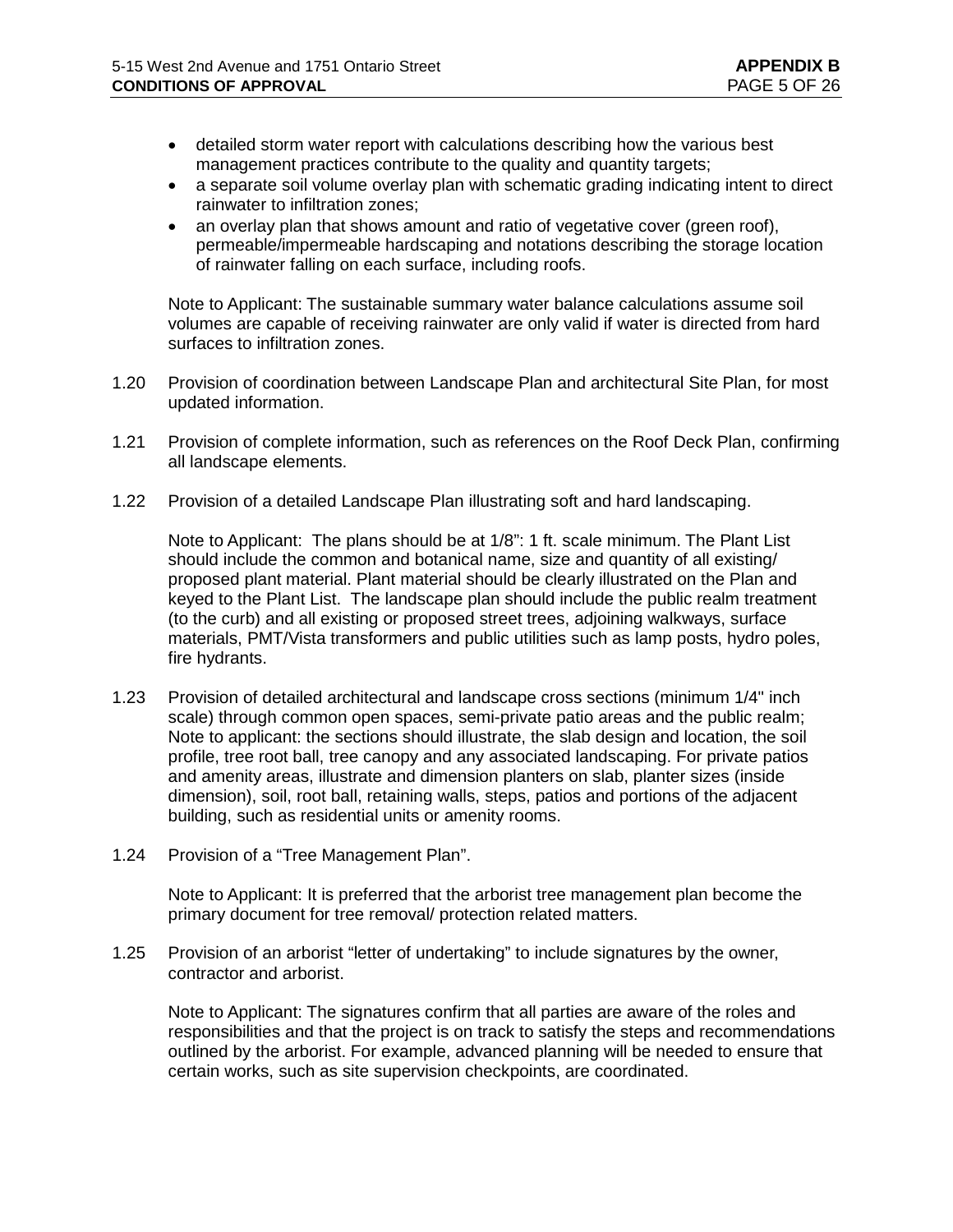- 1.26 Provision of a Letter of Consent for the proposed removal of adjacent property hedge.
- 1.27 Coordination for the provision of new street trees or any proposed City owned tree removals adjacent to the development site, where applicable.

Note to Applicant: New street trees to be shown and confirmed on the development permit plans. Contact Engineering (604-871-6131) to confirm tree planting locations and Park Board (604-257-8587) for tree species selection and planting requirements. Provide a notation on the plan as follows, "*Final spacing, quantity and tree species to the satisfaction of the General Manager of Engineering Services. New trees must be of good standard, minimum 6cm caliper, and installed with approved root barriers, tree guards and appropriate soil. Root barriers shall be 8 feet long and 18 inches deep. Planting depth of root ball must be below sidewalk grade. Call Park Board for inspection after tree planting completion*".

1.28 Provision of an outdoor Lighting Plan.

#### **Sustainability**

1.29 All new buildings in the development will meet the requirements of the *Green Buildings Policy for Rezonings* (amended May 2, 2018), including all requirements for Near Zero Emissions Buildings (i.e. Passive House certified or alternate near zero emissions standard approved by the Director of Sustainability), or Low Emissions Green Buildings. The requirements for Low Emissions Green Buildings are summarized at <http://guidelines.vancouver.ca/G015.pdf>

Note to Applicant: The applicant will be required to demonstrate that the development is on track to achieve the above requirements at each stage of permit. For more detail on the above requirements and what must be submitted at each stage, refer to the most recent bulletin *Green Buildings Policy for Rezonings – Process and Requirements* (amended April 28, 2017 or later).

1.30 Identification on the plans and elevations of any built elements contributing to the building's sustainability performance in achieving the requirements as dictated by the *Green Buildings Policy for Rezonings* and explore further strategies to improve green building performance and identify significant thermal bridges and their resolution on design drawings.

Note to Applicant: Additional strategies could include but are not limited to utilizing solar shading devices and green roof technologies.

#### **Arts, Culture and Community Services**

1.31 Design development of the 75 sq. m (817 sq. ft.) private cultural space ("Music Rehearsal Space") to function primarily as an Artist Studio, to the satisfaction of the Managing Director of Cultural Services. The "Music Rehearsal Space" is to be designed, constructed, equipped and finished in accordance with the following specifications and that the "Music Rehearsal Space" meet all requirements of relevant by-laws including Noise, Building and Fire By-laws for Artist Studio Class B Use. The space should: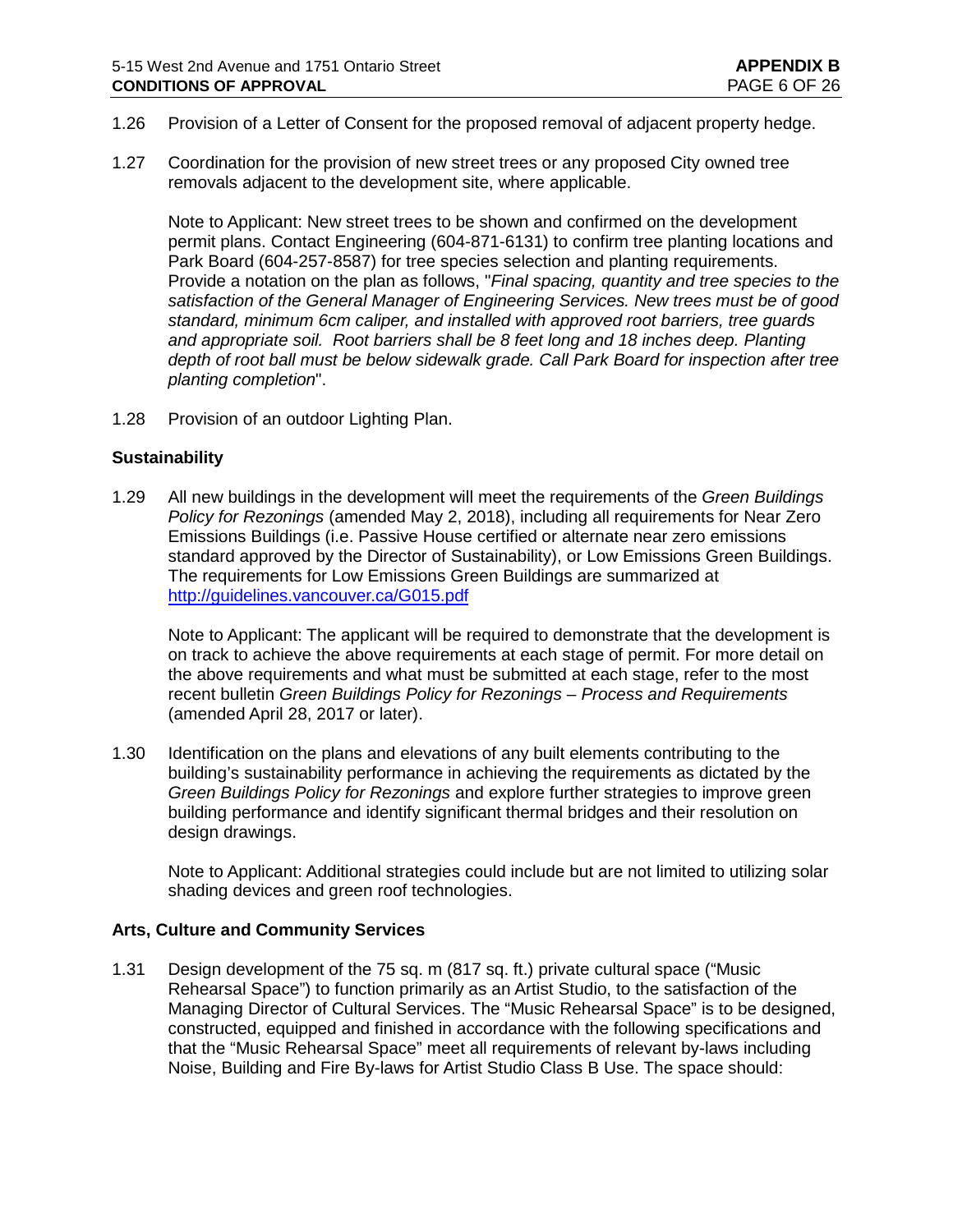- (a) Include floor-to-floor height to be minimum 3.66 m (12 ft.) to allow sufficient space for mechanical and electrical equipment and maintain minimum 2.44 m (8 ft.) clear ceiling heights for any localized ceiling drops throughout the space;
- (b) Include strong visual identity, ground-level entrance, distinct street-level presence, including large identification signage to maximize street/laneway visibility;
- (c) Ensure laneway access to private cultural space is safe for users and clearly marked, especially given close proximity to parkade entrance;
- (d) Ensure design will be finished, at a minimum, to the same level as other CRUs with additional soundproofing measures, and is designed and constructed to accommodate Artist Studio – Class B uses, with occasional performances and public assembly.
- (e) Consider cultural facility fit and finishes to provide flexibility for Class A and Class B uses, which may include but are not limited to: acoustic controls, architectural millwork, ceiling heights, wall, floor and ceiling finishes, mechanical including electrical, plumbing, lighting, and HVAC;
- (f) Provide direct and barrier-free route to cultural space to facilitate ease of loading for equipment, material and supplies, including: loading, halts, with minimum clearance of 48" in corridors, and double doors to preserve a 5 ft. clearance;
- (g) Ensure design includes acoustic controls, adequate soundproofing and acoustic isolation to ensure the private cultural space can accommodate amplified sound, and reduce impact on neighbouring commercial and residential units;
- (h) Ensure all demising walls, ceilings, floors, and openings to meet enhanced soundproofing (STC65 minimum), with interior noise controlled with appropriate acoustic surface treatment. Enhanced sound proofing to allow Class A and B uses to meet Noise Control By-law.
- (i) Maximize daylight access and to be universally accessible for peoples with disabilities, including universal and accessible washroom(s); and
- (j) Include shared access for tenants of private cultural space to loading, waste and recycling rooms on site.
- 1.32 Consult with musicians and artists in the existing music space should they have interest in continuing cultural and music activities on the site, and engage the group in the design process.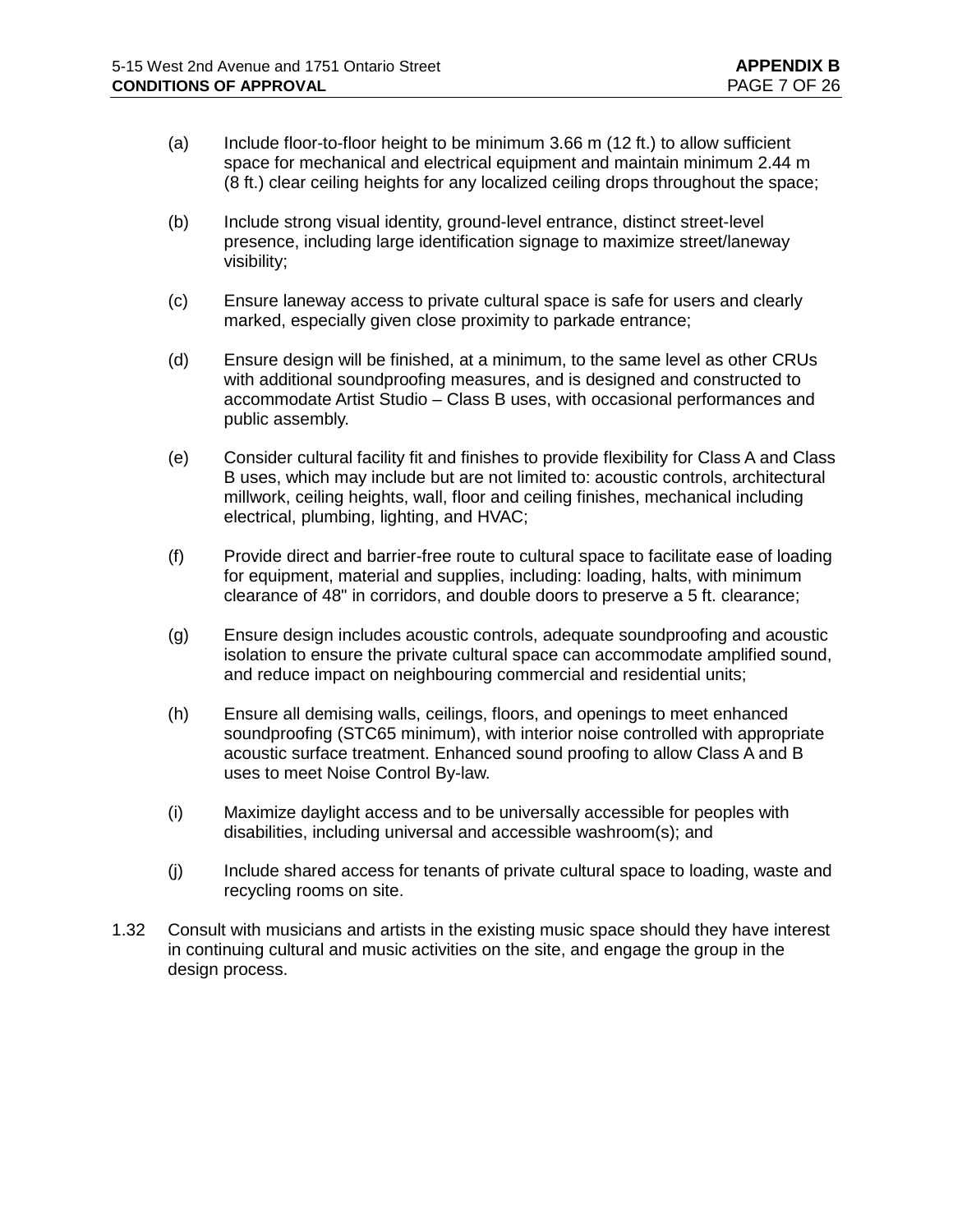# **Engineering**

- 1.33 All archaeological sites, whether on Provincial Crown or private land (including land under water) that are known or suspected to predate AD 1846, are automatically protected under the Heritage Conservation Act (HCA) (S.13). Certain sites, including human burials and rock art sites with heritage value, are automatically protected regardless of their age. Shipwrecks and plane wrecks greater than two years of age are also protected under the HCA. The HCA does not distinguish between those archaeological sites which are "intact," (i.e., those sites which are in a pristine, or undisturbed state) and those which are "disturbed" (i.e., those sites which have been subject to alteration, permitted or otherwise). All archaeological sites, regardless of condition, are protected by the HCA, as described above. HCA-protected archaeological sites or objects cannot be disturbed or altered without a permit issued by the Archaeology Branch (Ministry of Forests, Lands Natural Resource Operations and Rural Development). It is the developer's responsibility to exercise due diligence to avoid damage to any unrecorded archaeological sites, which are still protected under the HCA.
- 1.34 Confirmation of whether the proposed development impacts the Major Road Network (MRN), as defined under the South Coast British Columbia Transportation Authority Act [\(https://www.translink.ca/plans-and-projects/projects/major-road-network\)](https://www.translink.ca/plans-and-projects/projects/major-road-network). In the event it is confirmed the proposed development impacts the MRN, a Construction Management Plan shall be submitted directly to Translink with a copy of the correspondence provided to the City of Vancouver.

Note to Applicant: The City of Vancouver and Translink have authority over the MRN as it relates to carrying out construction works on a City Street that is designated as a MRN.

1.35 Water Sustainability Act: Construction dewatering is a Water Use Purpose under the Water Sustainability Act requiring a provincial Approval or License. Applications for provincial Approvals or Licenses can be completed online. The application will be received and accepted into the province's online system, and the provincial authorizations team strives for 140 days to get the approval to the applicant. The approval holder must be able to produce their approval on site so that it may be shown to a government official upon request. Dewatering before this approval is granted is not in compliance with the provincial Water Sustainability Act. Provide a letter confirming acknowledgement of the condition.

For more information: [https://www2.gov.bc.ca/gov/content/environment/air-land](https://www2.gov.bc.ca/gov/content/environment/air-land-water/water/water-licensing-rights/water-licences-approvals)[water/water/water-licensing-rights/water-licences-approvals](https://www2.gov.bc.ca/gov/content/environment/air-land-water/water/water-licensing-rights/water-licences-approvals)

- 1.36 The owner or representative is advised to contact Engineering to acquire the project's permissible street use. Prepare a mitigation plan to minimize street use during excavation & construction (i.e. consideration to the building design or sourcing adjacent private property to construct from) and be aware that a minimum 60 days lead time for any major crane erection / removal or slab pour that requires additional street use beyond the already identified project street use permissions.
- 1.37 Provision of any gas service to connect directly to the building without any portion of the service connection above grade within the road right-of-way.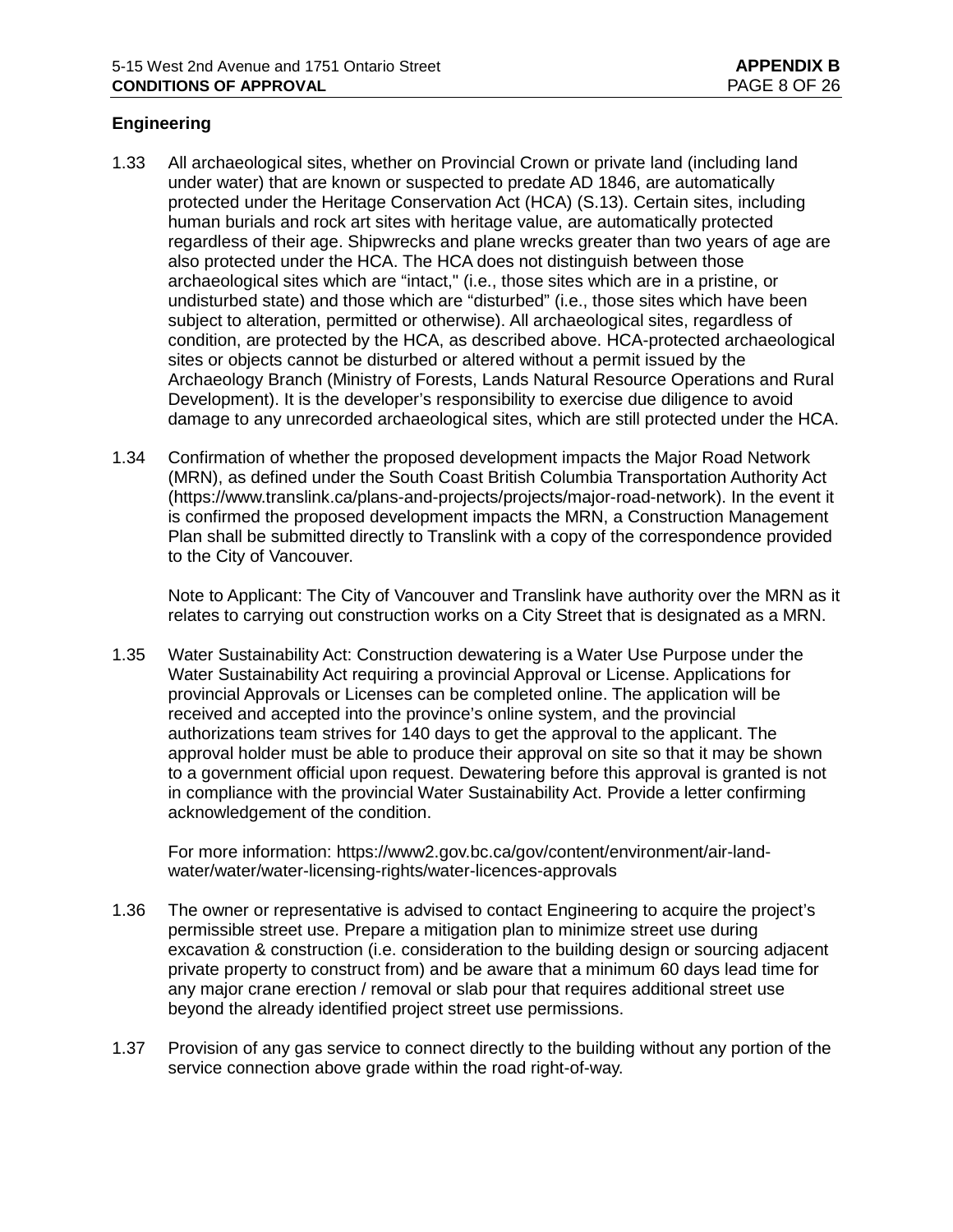- 1.38 Provision of construction details to determine ability to meet municipal design standards for shotcrete removal (Street Restoration Manual section 02596 and Encroachment Bylaw (#4243) section 3A) and access around existing and future utilities adjacent your site. Current construction practices regarding shotcrete shoring removals have put City utilities at risk during removal of encroaching portions of the shoring systems. Detailed confirmations of these commitments will be sought at the building permit stage with final design achievements certified and confirmed with survey and photographic evidence of removals and protection of adjacent utilities prior to building occupancy. Provision of written acknowledgement of this condition is required. Please contact Engineering Services for details.
- 1.39 Submission of letter confirming acknowledgement that this application falls within the area with potential impacts due to the Broadway Subway Project construction and that you have contacted the Rapid Transit Office for more detailed information;

Note to Applicant: The Broadway Subway construction has begun with an anticipated completion date by 2025. During construction, street use (above and below grade) along Broadway, 2nd Ave / Great Northern Way and intercepting north-south streets (e.g. Ontario St and 2nd Avenue) will be highly restricted in order to facilitate Broadway Subway construction and maintaining movement along the corridor. As such, we are providing advance notice to any future development to bare this in mind during planning for any construction activities within the area.

Note to Applicant: Please contact the City of Vancouver Rapid Transit Office [\(rapidtansitoffice@vancouver.ca\)](mailto:rapidtansitoffice@vancouver.ca) for more information on impacts to access and street use for your project.

- 1.40 Gates/doors are not to swing more than 1 ft. over the property lines or into the Statutory Right of Way.
- 1.41 Provision of generous and continuous weather protection on both frontages.
- 1.42 Provision of a finalized Transportation Demand Management (TDM) Plan to the satisfaction of the General Manager of Engineering Services. Provide TDM Plan as a separate package with complete information on TDM measures proposed, including the following clarifications:
	- (a) COM-02 Car Share Vehicles and Spaces.
		- i. Identify/note/dimension car share spaces on plans.
		- ii. Provide detailed information as to how and a design to enable members of the car sharing organization access into the building's underground parking 24 hours a day, 7 days a week.
		- iii. Provision of minimum 2.9m width for all car share vehicle spaces.
	- (b) ACT-02 Improved Access to Class A bicycle Parking.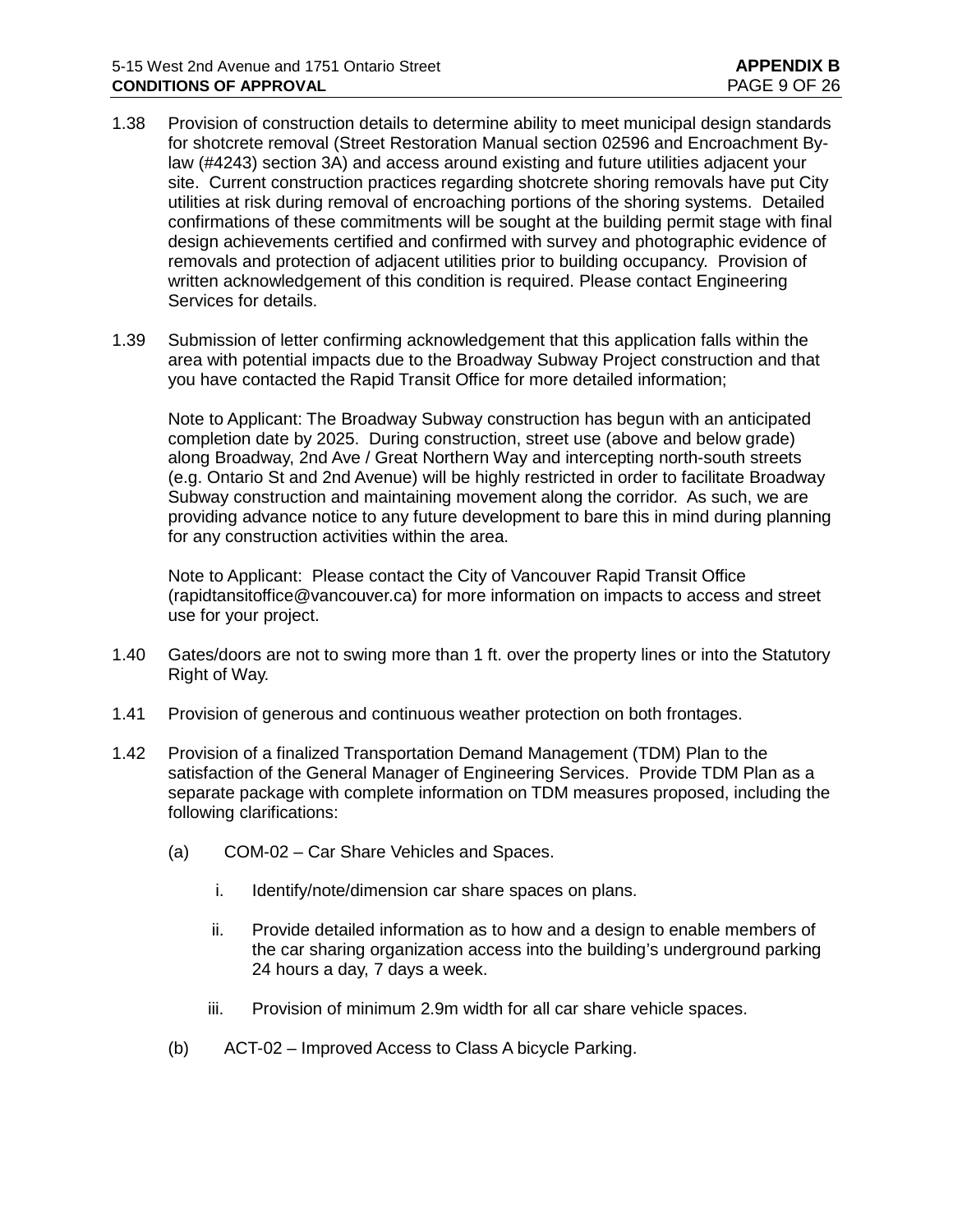- i. Provision of a bicycle elevator cannot be used as improved access as there are Class A bicycle spaces below P1 and will not count towards TDM points. Note to Applicant: Bicycle elevators are a requirement for any bicycle spaces below P1.
- (c) ACT-05 Bicycle Maintenance Facilities.
	- i. Note and dimension location of facilities on plans.
	- ii. Bicycle maintenance facilities to be located with convenient access to from Class A bicycle spaces.
	- iii. Provision of an operational plan detailing:
		- 1. A description of the amenities to be provided,
		- 2. A means of providing access to all residents
		- 3. Plan for maintaining these amenities.
	- iv. If available, provision of any additional information regarding this measure (e.g. tool receipts, instructions for using an online sign-up portal, or marketing/ instructional materials) that demonstrates how the property owner will operate, administer, and maintain this common facility.
- 1.43 Subject to the acceptance of an approved TDM Plan, entry into a TDM agreement, to the satisfaction of the General Manager of Engineering Services and the Director of Legal Services, which:
	- (a) Secures provision of funding towards long-term TDM monitoring fund in the amount of \$280 per parking space waived.
	- (b) Secures the provision of TDM measures on the site.
	- (c) Permits the City to access and undertake post occupancy monitoring of the Transportation Demand Management (TDM) measures proposed.
	- (d) Agrees to make reasonable adjustments to the TDM measures as requested by the City, based on the TDM monitoring results.
- 1.44 Design development to improve access and design of bicycle parking and comply with the Bicycle Parking Design Supplement.
	- (a) Provision of a dedicated bicycle elevator for all bicycle spaces located below the first underground level.

Note to Applicant: The elevator is to have doors on both ends to allow bicycles to easily roll in from one end and roll out the other. The elevator to be a freight style elevator with durable finishes to comfortably accommodate two people with two bicycles and provide minimum interior dimensions of 5'-6" x 6'-8". A separate bicycle call button is to be provided on all floors requiring bicycle access to allow users to call the bicycle elevator directly. Accommodation of oversized bicycles within this elevator may increase requirements.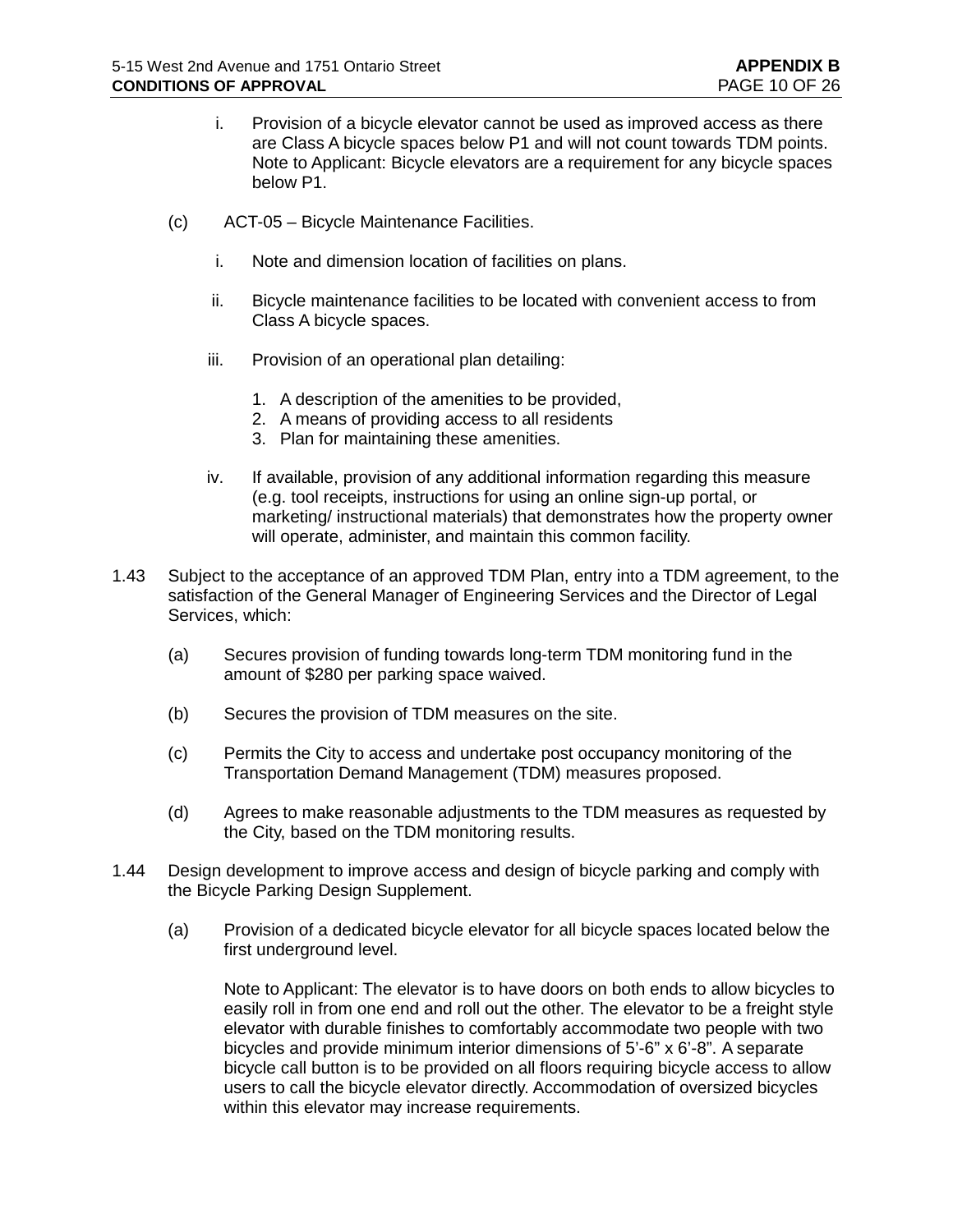- (b) Provision of minimum 1.8 m length for all Class B bicycle spaces.
- (c) Provision of bicycle parking lockers accommodating a maximum of one bicycle each.
- (d) Provision of a minimum 1.2 m wide access route between the bicycle parking spaces and the outside.
- (e) Provision of 1.5 m clear aisle width for access to all Oversized Class A Bicycle spaces. Eliminate conflict between the Oversized spaces and the bicycle maintenance area.

Note to Applicant: Maximum 60% Stacked and Vertical Class A parking spaces allowed.

- 1.45 Design development to improve the parkade layout and access design and comply with the Parking and Loading Design Supplement to the satisfaction of the General Manager of Engineering Services, including the following:
	- (a) Provision of improved two-way flow for vehicles on the ramp and in the parking areas.
	- (b) Provision of minimum 20 ft. wide ramp with no column obstructions. The main parkade ramp shows a column which is not compliant.

Note to Applicant: Column encroachments, setbacks and parking space widths to comply with the Parking and loading design Supplement. Column encroachments are not permitted in single module stalls.

- 1.46 Design development to improve accessibility and function of the proposed shared vehicle spaces.
	- (a) Provision of 2.9 m stall width for shared vehicle parking spaces.
	- (b) Relocation of the shared vehicle parking space to improve access and visibility from the outside.
- 1.47 The following information is required for drawing submission at the development permit stage to facilitate a complete Transportation review:
	- (a) A complete tech table is required showing the calculations for the minimum required parking, loading, bicycle spaces and the number of spaces being provided.
	- (b) All types of parking and loading spaces individually numbered, and labelled on the drawings.
	- (c) Dimension of column encroachments into parking stalls.
	- (d) Show all columns in the parking layouts.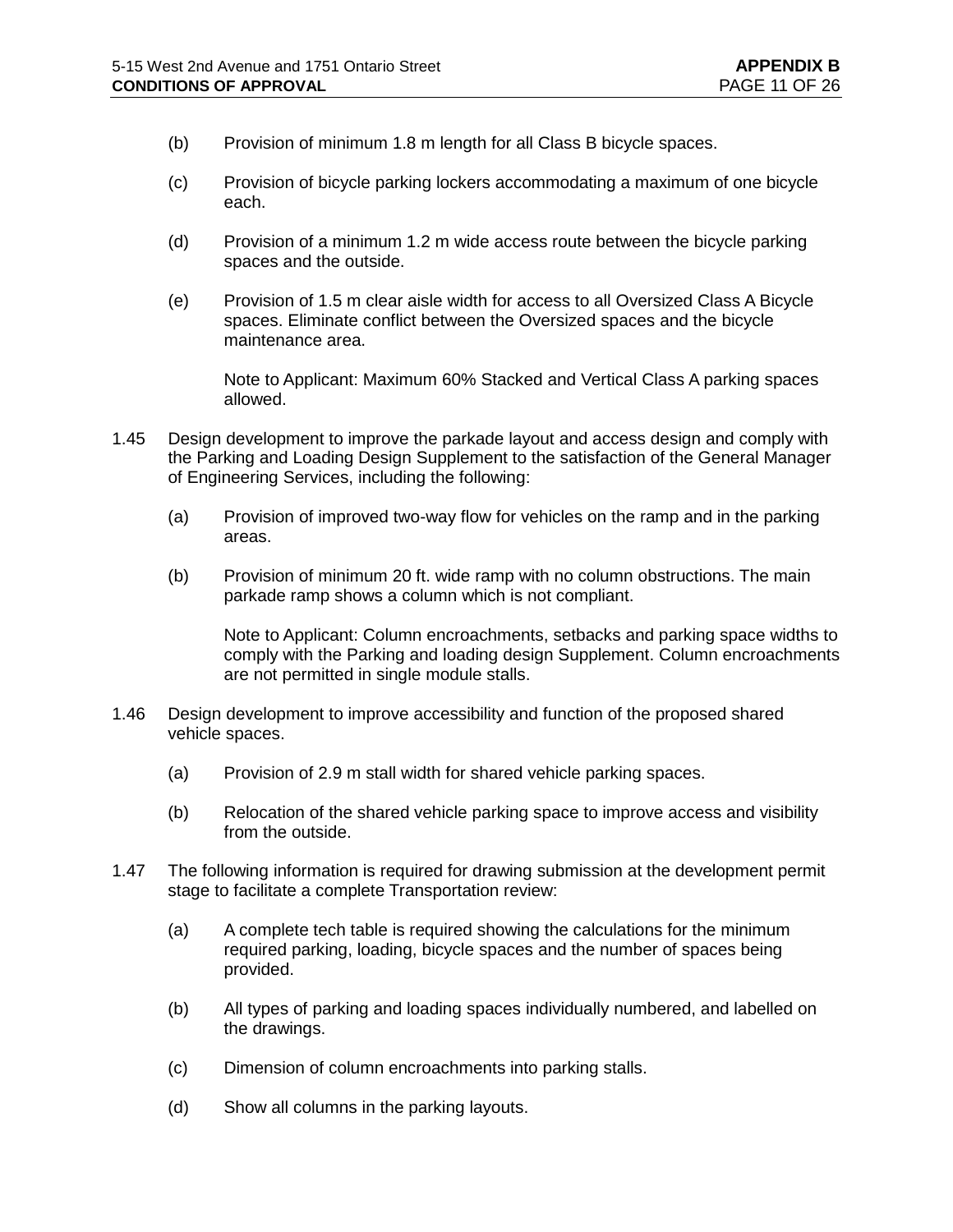- (e) Dimensions for typical parking spaces.
- (f) Dimensions of additional setbacks for parking spaces due to columns and walls.
- (g) Dimensions of manoeuver aisles and the drive aisles at the parkade entrance and all gates.
- (h) Section drawings showing elevations and minimum vertical clearances for parking levels, loading bays, ramps, and security gates. These clearances must consider mechanical projections and built obstructions.
- (i) Details on the ramp/parkade warning and/or signal systems and locations of lights, signs and detection devices to be shown on the plans.
- (j) Areas of minimum vertical clearances labelled on parking levels.
- (k) Design elevations on both sides of the ramps and drive aisles at all breakpoints, loading bays, disability spaces, and at all entrances. The slope and length of the ramped sections at all breakpoints to be shown on the submitted drawings.
- (l) Indicate the stair-free access route from the Class A bicycle spaces to reach the outside. Stair ramps are not generally acceptable.
- (m) Existing street furniture including bus stops, benches etc. to be shown on plans.
- (n) The location of all poles and guy wires to be shown on the site plan.
- 1.48 Prior to Development Permit, provide a Final Hydrogeological Study which meets the requirements of the Groundwater Management Bulletin [\(https://bylaws.vancouver.ca/bulletin/bulletin-groundwater-management.pdf\)](https://bylaws.vancouver.ca/bulletin/bulletin-groundwater-management.pdf);
- 1.49 Provision of a draft final Rainwater Management Plan (RWMP) which includes the following amendments:
	- (a) Volume Reduction Provide design specifics and details of all best management practices (BMP) to support the design claim for meeting target requirements. Coordinate with the landscape architect on the details specific to the landscape portion, such as proposed growing medium depth.
	- (b) Volume Reduction Calculation of any required detention tank volume to equal the greater of either the pre-development peak flow storage volume or the amount of the 24 mm rainfall not captured in Tier 1 & Tier 2 practices.

Note to Applicant: The volume of the detention tank may further reduced if the runoff from adjacent hardscape areas are directed to pervious landscaping elements. Coordination with the landscape architect, soil storage capacities and a grading plan will be required to support this proposal.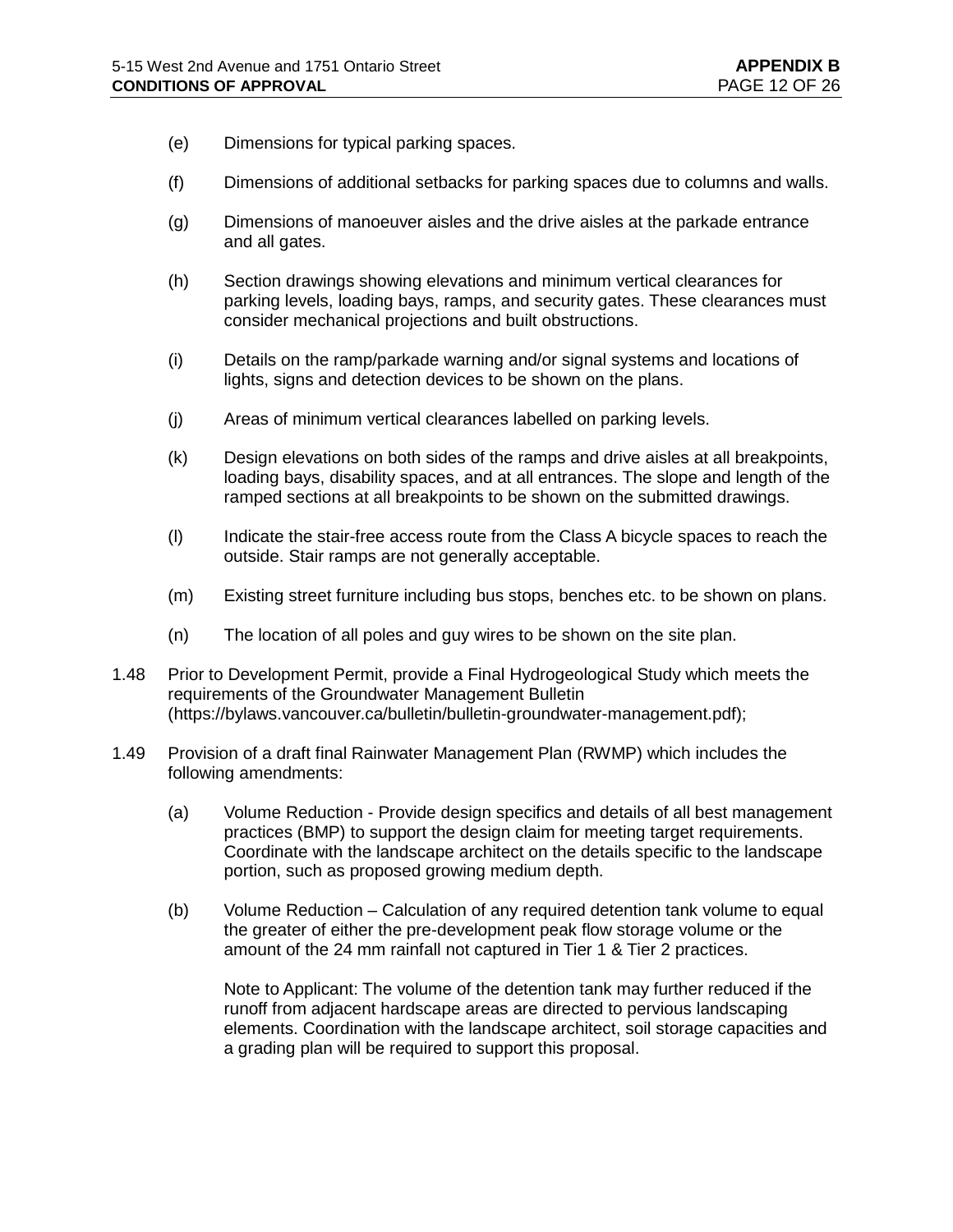- (c) Provide summary of all the catchment areas in a tabular form, including the required capture and treatment, any direct capture and treatment achieved from adjacent surfaces, and storage capacities for that catchment.
- (d) Provide post-development site plan(s) that includes the following:
	- i. building location/footprint;
	- ii. underground parking extent;
	- iii. proposed service connections to the municipal sewer system;
	- iv. location and labels for all proposed rainwater management practices;
	- v. area measurements for all the different land use surface types within the site limits; and
	- vi. delineated catchments to demonstrate BMPs are appropriately sized.

Note to Applicant: Ensure delineated catchments are consistent with summary tables.

- (e) Water Quality Provide information on how the water quality requirement will be achieved on this site, as water quality treatment is required for the first 24 mm (~70% annual average rainfall) of all rainfall from the site that is not captured in Tier 1 or Tier 2 practices and 48 mm (~90% annual average rainfall) of treatment is required for high traffic areas. For the DP submission, the following should be included for review:
	- i. Product Name and Manufacturer/Supplier.
	- ii. Total area and percent impervious being treated.
	- iii. Treatment flow rate.
	- iv. Supporting calculations to demonstrate adequate sizing.
	- v. Include discussion of the specified treatment device's % TSS removal efficiency from Washington State Department of Ecology's Technology Assessment Protocol (TAPE) or ISO 14034 ETV certification.
	- vi. Location on Plan in drawing or as figure in the report.

Release Rate - The target release rate shall utilize the greater of either the effective storage volume required to meet the pre development peak flow rate for the 1:10 year return period or the volume the amount of the 24 mm rainfall not captured in Tier 1 & Tier 2 practices. The corresponding controlled post development peak flow rate shall be indicated with supporting calculations.

(g) Provide adequate and concise supplementary documentation for any proprietary products that clearly demonstrates how they contribute to and/or meet the rainwater management requirements.

Note to Applicant: As it is acknowledged that not all design components are advanced fully at this stage, placeholders will be accepted in this resubmission with the expectation the final RWMP will include all relevant details.

Note to Applicant: Please contact the City of Vancouver's Rainwater Management Review group for any questions or concerns related to the conditions or comments prior to resubmission with the DP application. A meeting may be scheduled upon request by contacting [rainwater@vancouver.ca.](mailto:rainwater@vancouver.ca)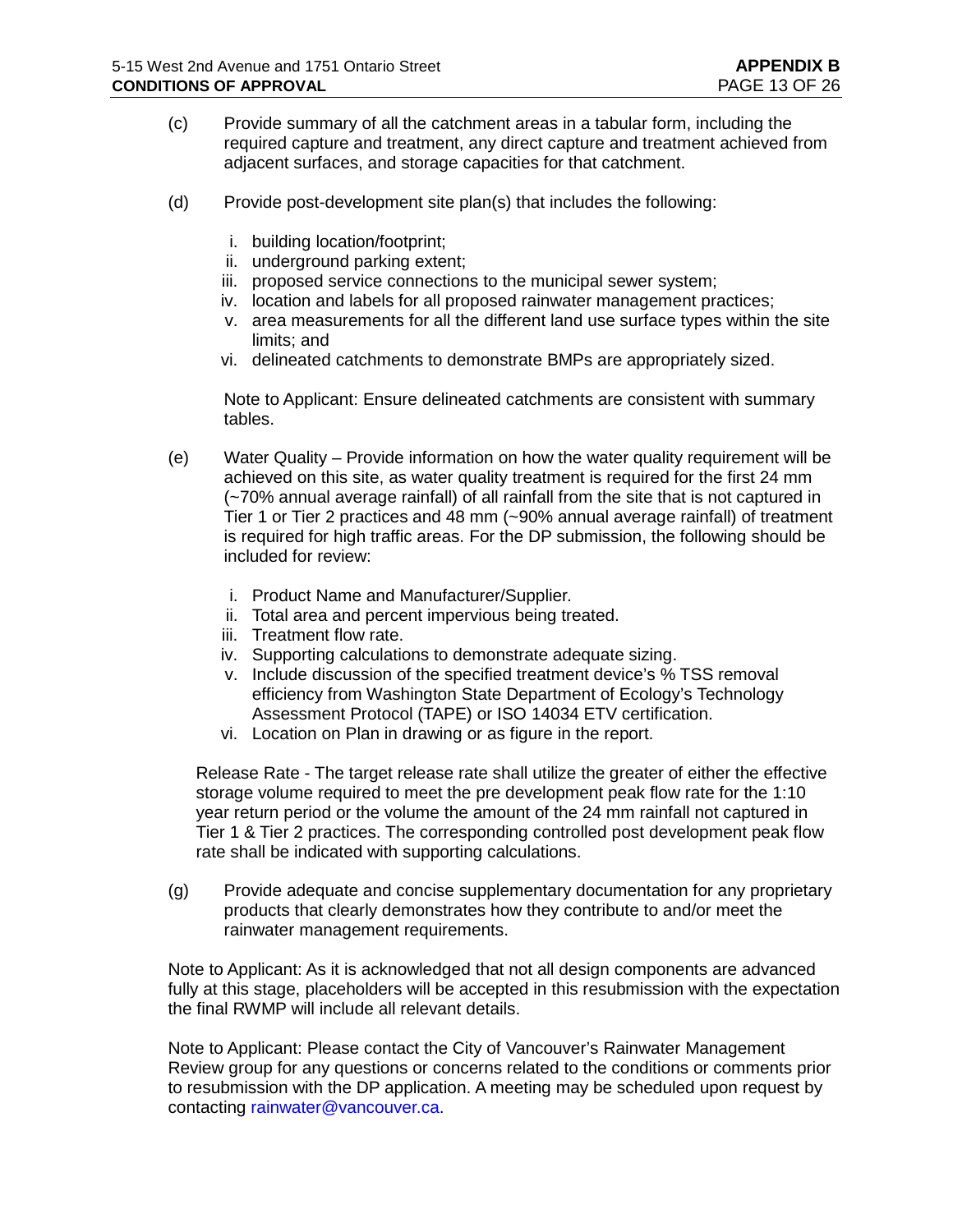- 1.50 Provision of a Rainwater Management Agreement to the satisfaction of the General Manager of Engineering Services and the Director of Legal Services registered prior to issuance of the Development Permit.
- 1.51 Provision of a final RWMP, which includes a written report, supporting calculations, computer models and drawings to the satisfaction of the Engineering Services and the City Engineer prior to the issuance of any building permit.
- 1.52 Provision of a final Operations and Maintenance (O&M) Manual for the rainwater management system to the satisfaction of Engineering Services and the City Engineer prior to the issuance of any building permit.
- 1.53 Submission of a Key Plan to the City for review and approval prior to submission of any third party utility drawings is required. The review of third party utility service drawings will not be initiated until the Key Plan is defined and achieves the following objectives:
	- (a) The Key Plan shall meet the specifications in the City of Vancouver Engineering Design Manual Section 2.4.4 Key Plan [https://vancouver.ca/files/cov/engineering](https://vancouver.ca/files/cov/engineering-design-manual.PDF)[design-manual.PDF;](https://vancouver.ca/files/cov/engineering-design-manual.PDF) and
	- (b) All third party service lines to the development is to be shown on the plan (e.g., BC Hydro, Telus, Shaw, etc.) and the applicant is to provide documented acceptance from the third party utilities prior to submitting to the City.

Note to Applicant: Use of street for temporary power (e.g., temporary pole, pole mounted transformer or ducting) is to be coordinated with the city well in advanced of construction. Requests will be reviewed on a case by case basis with justification provided substantiating need of street space against other alternatives. If street use for temporary power is not approved, alternate means of providing power will need to be proposed. An electrical permit will be required.

- 1.54 Architectural drawings: Ensure elevations along property line match City supplied building grades. To minimize grade differences, interpolate a continuous building grade between the points given on the City supplied plan.
- 1.55 Landscape drawings: Follow City South East False Creek Streetscape Guidelines.
- 1.56 When submitting Landscape plans, please place the following statement on the landscape plan; this plan is "NOT FOR CONSTRUCTION" and is to be submitted for review to Engineering Services a minimum of 8 weeks prior to the start of any construction proposed for public property. No work on public property may begin until such plans receive "For Construction" approval and related permits are issued. Please contact Engineering, Development Services and/or your Engineering, Building Site Inspector for details."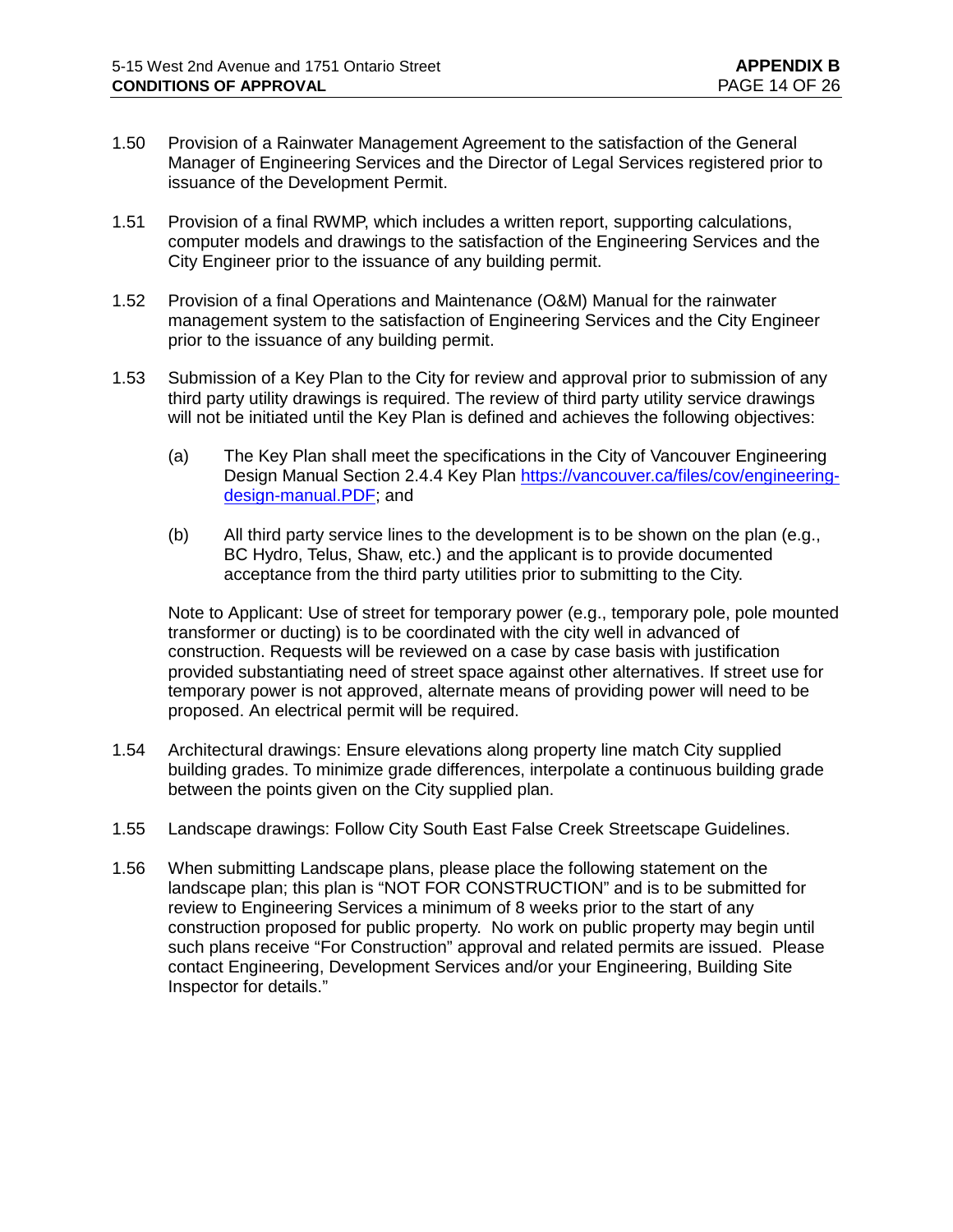## **Neighbourhood Energy Utility**

The development is located in the False Creek Neighbourhood Energy Utility (NEU) designated service area. The Energy Utility System By-law No. 9552 requires all new developments within the designated service area to connect to the City-Owned NEU for the provision of low carbon thermal energy services (i.e. space heat and hot water), if connection is deemed feasible by the General Manager of Engineering Services. Conditions of rezoning have been incorporated to require NEU compatibility, connection, and a statutory right-of-way for NEU equipment.

1.57 The building(s) heating and domestic hot water system shall be designed to be compatible with the NEU system to supply all heating and domestic hot water requirements, if connection is deemed feasible by the General Manager of Engineering Services prior to issuance of Development Permit.

Note to Applicant: The applicant shall refer to the *Energy Utility System By-law No. 9552* and *Neighbourhood Energy Utility Building Connectivity Guidelines & Requirements* (2020) for specific design requirements. The applicant is encouraged to work closely with Staff to ensure adequate provisions for NEU compatibility.

- 1.58 The proposed plan for site heating and cooling, developed in consultation with the City, shall be provided prior to the issuance of development permit, to the satisfaction of the General Manager of Engineering Services.
- 1.59 The applicant must demonstrate adherence to the following design provisions related to NEU compatibility, prior to issuance of development permit, all to the satisfaction of the General Manager of Engineering Services:
	- a) Provide for an adequate and appropriate dedicated Energy Transfer Station (ETS) room (6 m x 3 m), located on P1 and free of other equipment, for connection to the NEU, prior to the issuance of development permit. Applicant must coordinate with City staff to ensure proposed ETS room location is acceptable.

Note to Applicant: This site will be serviced by the NEU from the NE corner of the building. The room location as provided on A 1.03 is acceptable. If the ETS room cannot be located at the above location, the Owner will be responsible for the cost of pipe and installation from the NEU service location to the alternate location, as approved by the General Manager of Engineering Services.

- b) Provide for a minimum of a 1.8 m wide clearance continuous pathway from the exterior of the development to the NEU room, including double doorway entry (outward swing) where required, to accommodate installation of the skid mounted ETS.
- c) The building mechanical system shall utilize the NEU system for all the space heating and domestic hot water requirements for the development and must not incorporate any prohibited heat production equipment in accordance with *Energy Utility System By-law No. 9552* Section 5.2.
- 1.60 Prior to the issuance of building permit, a detailed design review of the building HVAC and mechanical heating system must be completed to ensure compliance with NEU design and technical requirements.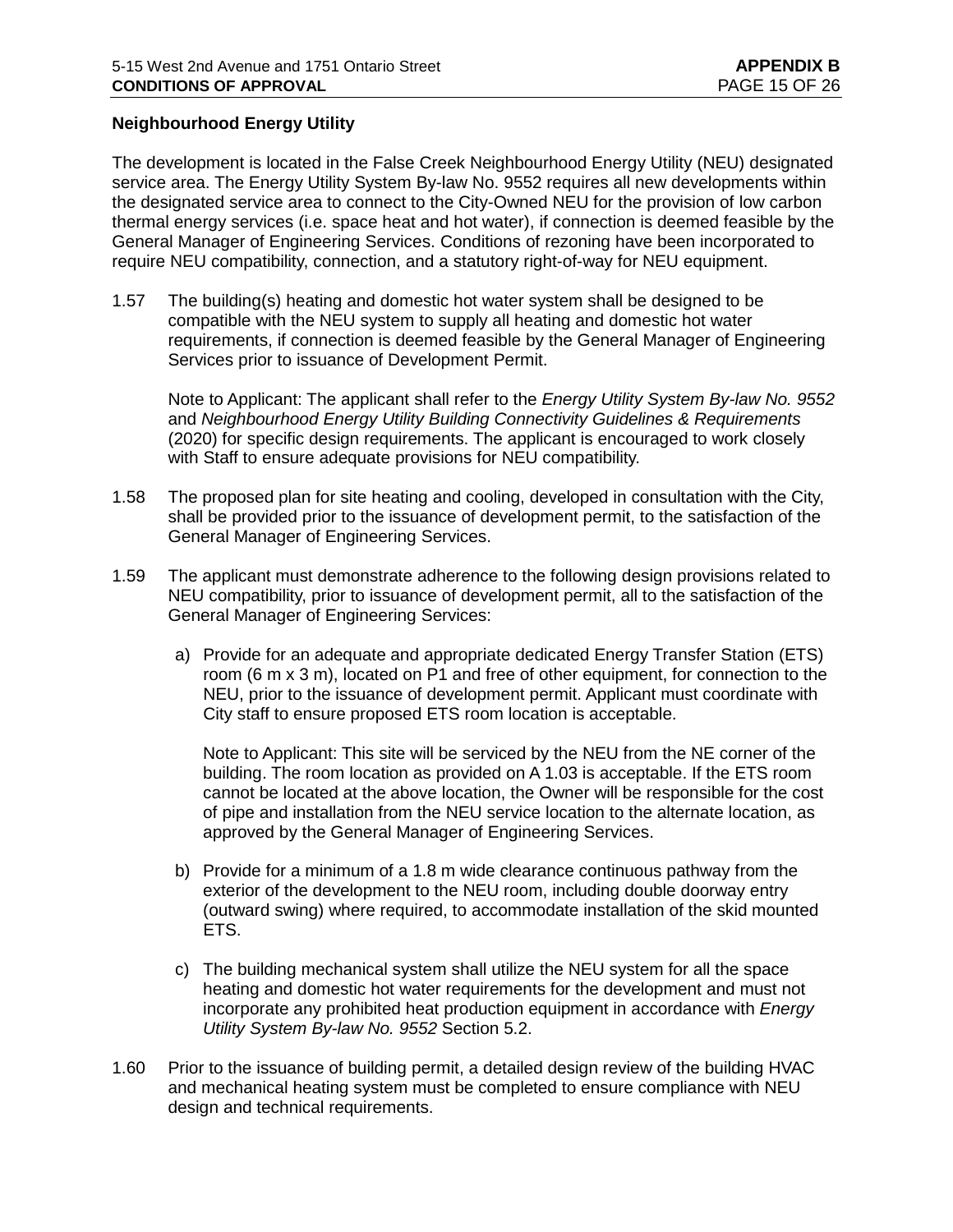In accordance with *Energy Utility System By-law No. 9552*, the Owner must pay the Connection Levy and any costs associated with an approved alternate location for the ETS room (if applicable), prior to issuance of Building Permit.

### **Housing**

- 1.61 The design and layout of at least 25% of both the market rental units and below-market rental units must:
	- (a) be suitable for family housing;
	- (b) include two or more bedrooms; and
	- (c) comply with Council's "High-Density Housing for Families with Children Guidelines"
- 1.62 A minimum of 20% of the total residential floor area must be Below-Market Rental Housing Units.
- 1.63 The proposed unit mix, including 21 studio units (17 %), 57 one-bedroom units (48 %), 36 two-bedroom units (29.5 %), and 8 three-bedroom units (6.5 %) is to be included in the Development Permit drawings.

Note to Applicant: Any changes in the unit mix from the rezoning application may only be varied under the discretion of the Director of Planning or Development Permit Board provided that it does not go lower than 25% of both the market rental units and the below-market rental units are designed to be suitable for families with children.

- 1.64 The development should be designed in accordance with the High-Density Housing for Families with Children Guidelines, including the provision of:
	- (a) An outdoor amenity area to include areas suitable for a range of children's play activities and urban agriculture, ranging in size from 130 sq. m (1,399 sq. ft.) to 280 sq. m (3,014 sq. ft.) and situation to maximize sunlight access (S. 3.3.2, 3.4.3);
	- (b) a minimum of 2.3 sq. m (24.7 sq. ft.) of bulk storage for each dwelling unit (S. 4.4.2);
	- (c) a multi-purpose indoor amenity space at least 37 sq. m (398 sq. ft.) with a wheelchair accessible washroom and kitchenette. Consider positioning this adjacent to the children's play area to enable parental supervision from the amenity room (S. 3.7.3); and
	- (d) a balcony for each unit with 1.8 m x 2.7 m minimum dimensions (S. 4.3.2).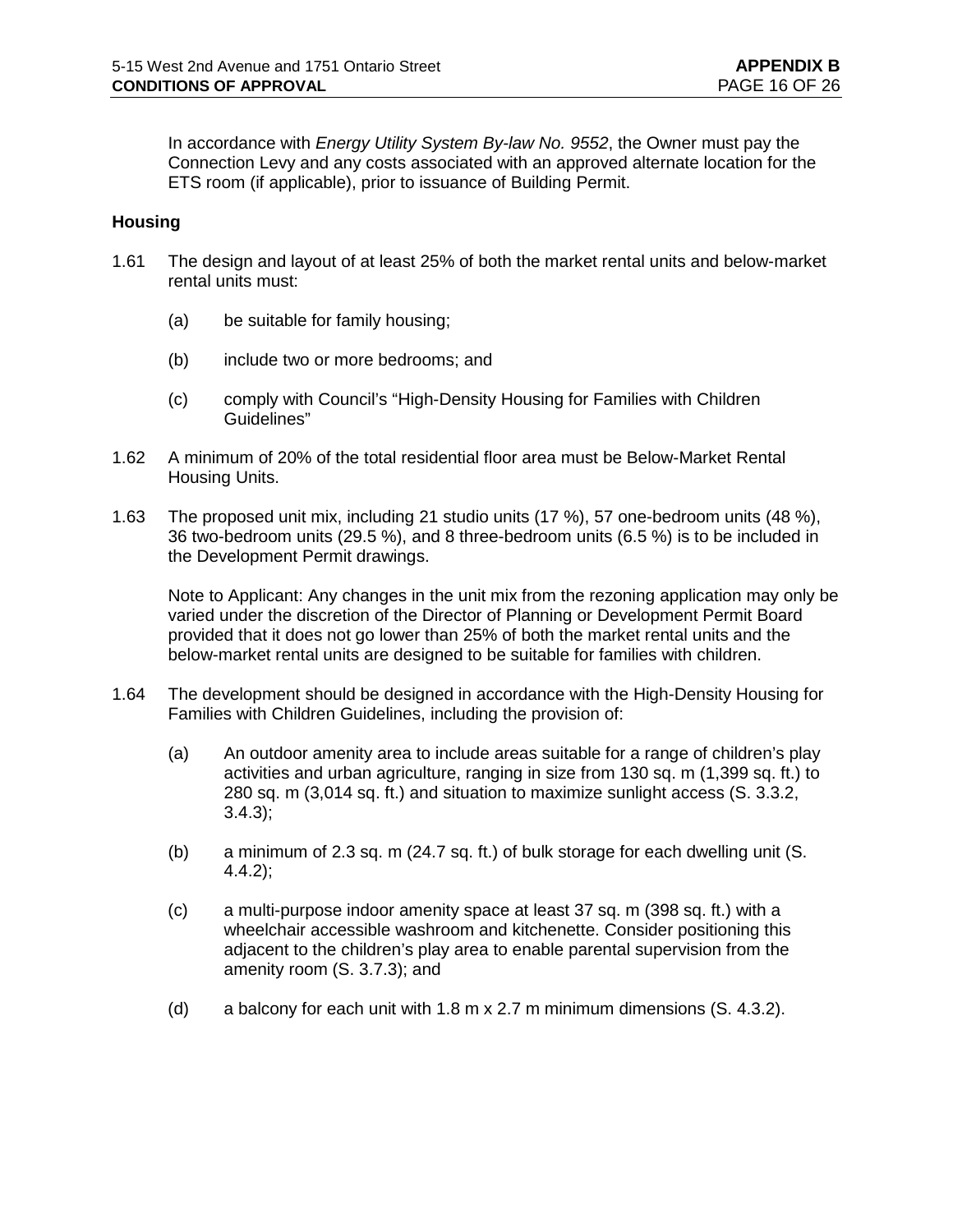# **PART 2: CONDITIONS OF BY-LAW ENACTMENT**

That, prior to enactment of the CD-1 By-law, the registered owner shall on terms and conditions satisfactory to the Director of Legal Services and to the General Manager of Planning and Development, the General Manager of Arts, Culture and Community Services, the General Manager of Engineering Services, the Director of Facility Design and Management and the Approving Officer, as necessary, and at the sole cost and expense of the owner/developer, make arrangements for the following:

### **Engineering**

2.1 Consolidation of Lots 9 and 10, Block 9, District Lot 200A, Plan 197 to create a single parcel and subdivision of that site to result in the dedication of the south 5' (1.524 m) for road purposes.

Note to Applicant: The generic footing design shown on page A300 would encroach into the area to be dedicated. The final footing design is to have no encroachments.

A subdivision plan and application to the Subdivision and Strata Group is required. For general information see the subdivision website at: [http://vancouver.ca/home-property-development/apply-to-subdivide-or-join](http://vancouver.ca/home-property-development/apply-to-subdivide-or-join-properties.aspx)[properties.aspx](http://vancouver.ca/home-property-development/apply-to-subdivide-or-join-properties.aspx)

Note to Applicant: This lot is on the boundary of the False Creek floodplain. The northwest corner of the lot may be at risk to flooding in the future due to sea level rise. Any at-grade or below grade (eg. Underground parking access) at this NW corner should consider the potential for future flood risk.

- 2.2 Enter into such agreements as the General Manager of Engineering Services and the Director of Legal Services determine are necessary for connecting to and securing adequate space for the Neighbourhood Energy Utility (NEU), which may include but are not limited to agreements which:
	- (a) Grant the City Engineer, and other employees of the City, access to the building mechanical system, thermal energy system-related infrastructure, and suitable space required for the Energy Transfer Station within the development for the purpose of enabling NEU connection and operation.
- 2.3 Arrangements are to be made for a statutory Right of Way for landscaping and lane lighting purposes over the north 1.5 m of the site.
- 2.4 Provision of a building setback and surface statutory right of way (SRW) for public pedestrian use over a portion of the site along Ontario Street to be achieve a 5 ft. offset distance measured from the property line for widened sidewalks. The SRW will be free of any encumbrance such as vents, structure, stairs, and planter walls at grade (and is to accommodate the underground parking structure within the SRW agreement).
- 2.5 Arrangements are to be made for release of Easement & Indemnity Agreement 26027M (commercial crossing) prior to building occupancy.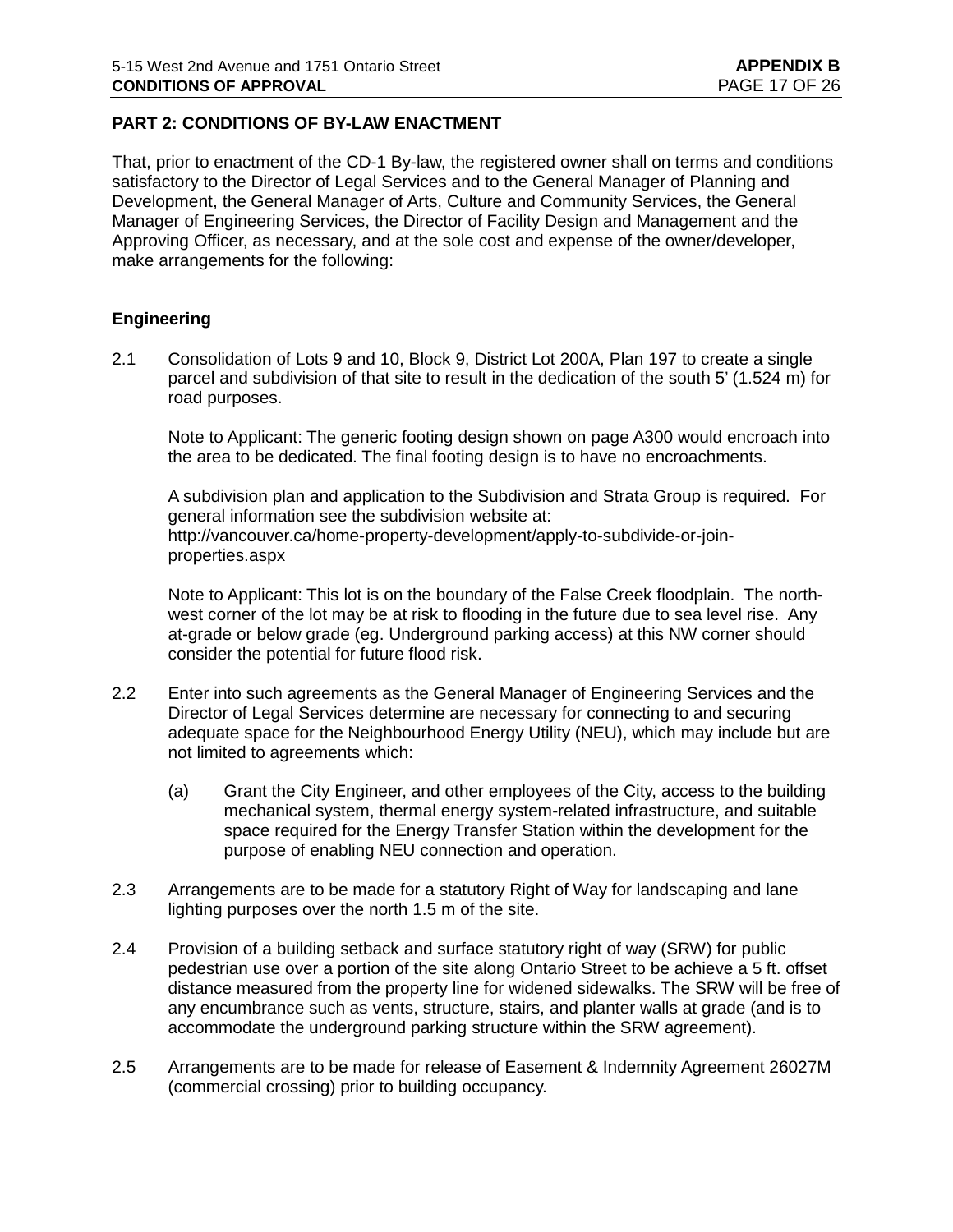Note to Applicant: Arrangements are to be secured prior to zoning enactment, with release to occur prior to issuance of an occupancy permit for the site. Provision of a letter of commitment will satisfactorily address this condition for zoning enactment.

Prior to building occupancy the applicant is to supply a written request to the City, a fresh title search and a copy of the documents along with executable discharge documents to affect the releases.

- 2.6 Provision of a Shared Use Loading Agreement to the satisfaction of the General Manager of Engineering Services and the Director of Legal Services for the Class B loading space between the commercial and residential uses and label the space as 'Residential and Commercial Loading'.
- 2.7 Subject to the acceptance of the finalized TDM Plan, Entry into a Shared Vehicle Agreement with the City to secure the provision, operation and maintenance of three two-way Shared Vehicles and the provision and maintenance of three Shared Vehicle Parking Spaces for use exclusively by such Shared Vehicles, with such parking spaces to be in addition to the minimum parking spaces required by the Parking Bylaw, on terms and conditions satisfactory to the General Manager of Engineering Services and the Director of Legal Services, including the following:
	- (a) Provide three two-way Shared Vehicles to the development for a minimum period of three years;
	- (b) Enter into an agreement with a two-way Shared Vehicle Organization satisfactory to the General Manager of Engineering Services to secure the operation and maintenance of the Shared Vehicles;
	- (c) Provide and maintain the Shared Vehicle Parking Spaces for use exclusively by such shared vehicles;
	- (d) Make arrangements to allow members of the Shared Vehicle Organization access to the Shared Vehicle Parking Spaces;
	- (e) Provide security in the form of a Letter of Credit for \$50,000 per Shared Vehicle;
	- (f) Registration of the Shared Vehicle Agreement against the title to the development, with such priority as the Director of Legal Services may require and including a covenant under section 219 of the Land Title Act of British Columbia, a statutory right of way, or other instrument satisfactory to the Director of Legal Services, securing these conditions.
	- (g) A letter of intent from a two-way car share company indicating their willingness to supply car share vehicles on the site at building occupancy. The letter is to also indicate acceptance of the general location, configuration and accessibility of the shared vehicle spaces.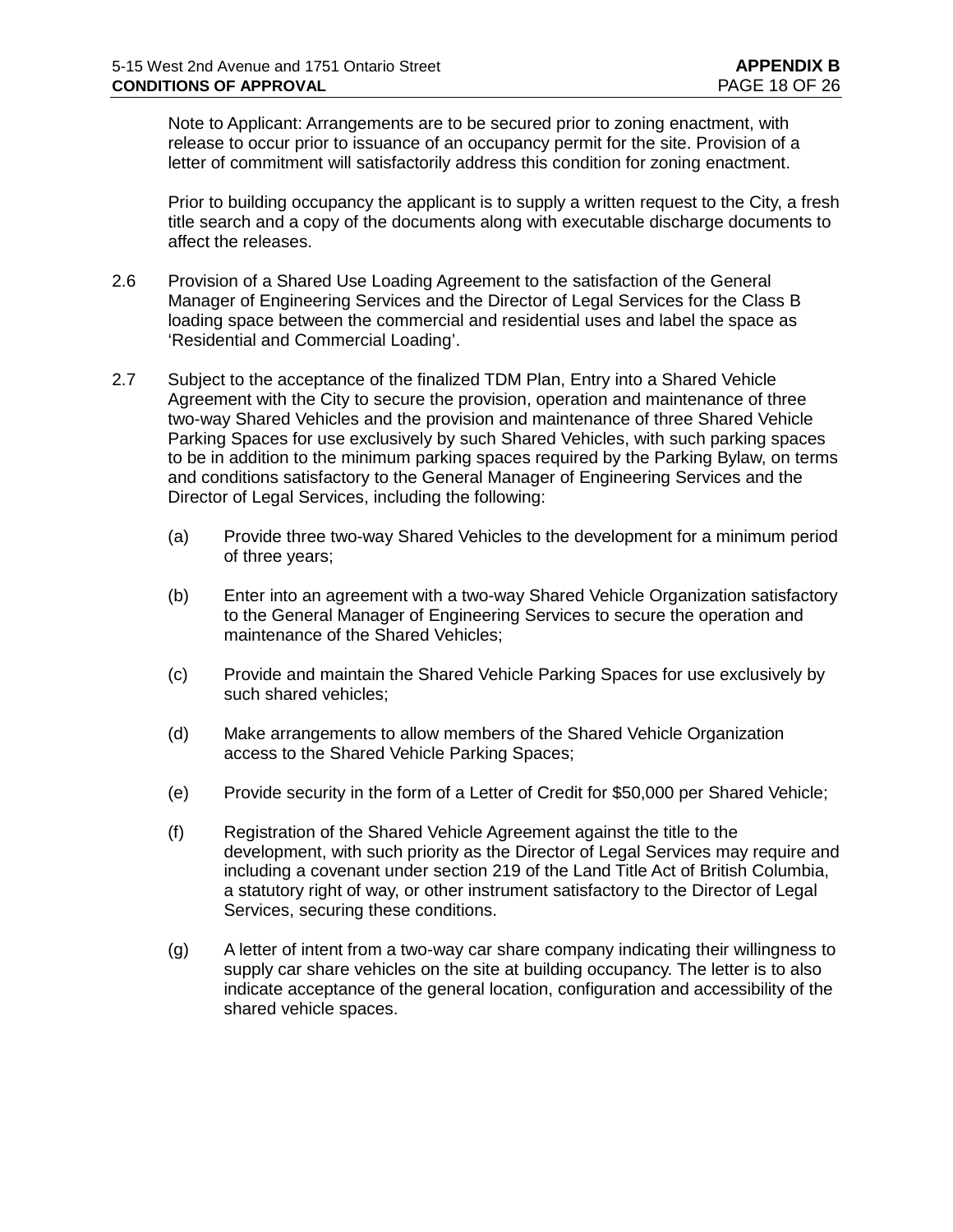2.8 Provision of a Services Agreement to detail the on-site and off-site works and services necessary or incidental to the servicing of the rezoning site (collectively called the "Services") such that they are designed, constructed and installed at no cost to the City and all necessary street dedications and rights-of-way for the Services are provided all to the satisfaction of the General Manager of Engineering Services.

No development permit for the rezoning site, or any portion thereof, or for any building or improvements thereon will be issued until the letter of credit, as security for the Services, is provided. The timing for the delivery of the Services shall be determined by the General Manager of Engineering Services in his sole discretion and holds shall be placed on such permits as deemed necessary in his sole discretion. Except as explicitly provided for in Condition 2.9(a), the Services are not excess and/or extended services and the applicant is not entitled to a Latecomer Agreement.

- (a) Provision of adequate water service to meet the fire flow demands of the project.
	- i. Based on the confirmed Fire Underwriter's Survey Required Fire Flows and domestic flows submitted by R.F.Binnie & Associates Ltd. dated November 9, 2020, no water main upgrades are required to service the development.

Note to Applicant: The main servicing the proposed development is 200mm along West 2nd Avenue or 200 mm along Ontario Street. Should the development require water service connections larger than the existing main, the developer shall upsize the existing main to the satisfaction of the General Manager of Engineering Services. The developer is responsible for 100% of the cost of the upgrading.

Note to Applicant: Should the development's Fire Underwriter's Survey Required Fire Flow calculation change as the building design progresses, a resubmission to the City of Vancouver Waterworks Engineer is required for re-evaluation of the Water System.

- (b) Provision of adequate sewer (storm and sanitary) service to meet the demands of the project.
	- i. Implementation of development(s) at 5 West 2nd Avenue does not require any sewer upgrade.

The post-development 10-year flow rate discharged to the storm sewer shall be no greater than the 10-year pre-development flow rate. The predevelopment estimate shall utilize the 2014 IDF curves, whereas the postdevelopment estimate shall utilize the 2100 IDF curves to account for climate change.

Note to Applicant: Development to be serviced to the existing 900 mm SAN and 1200 mm STM sewers in West 2nd Avenue.

(c) Provision of street improvements along West 2nd Avenue adjacent to the site and appropriate transitions including the following: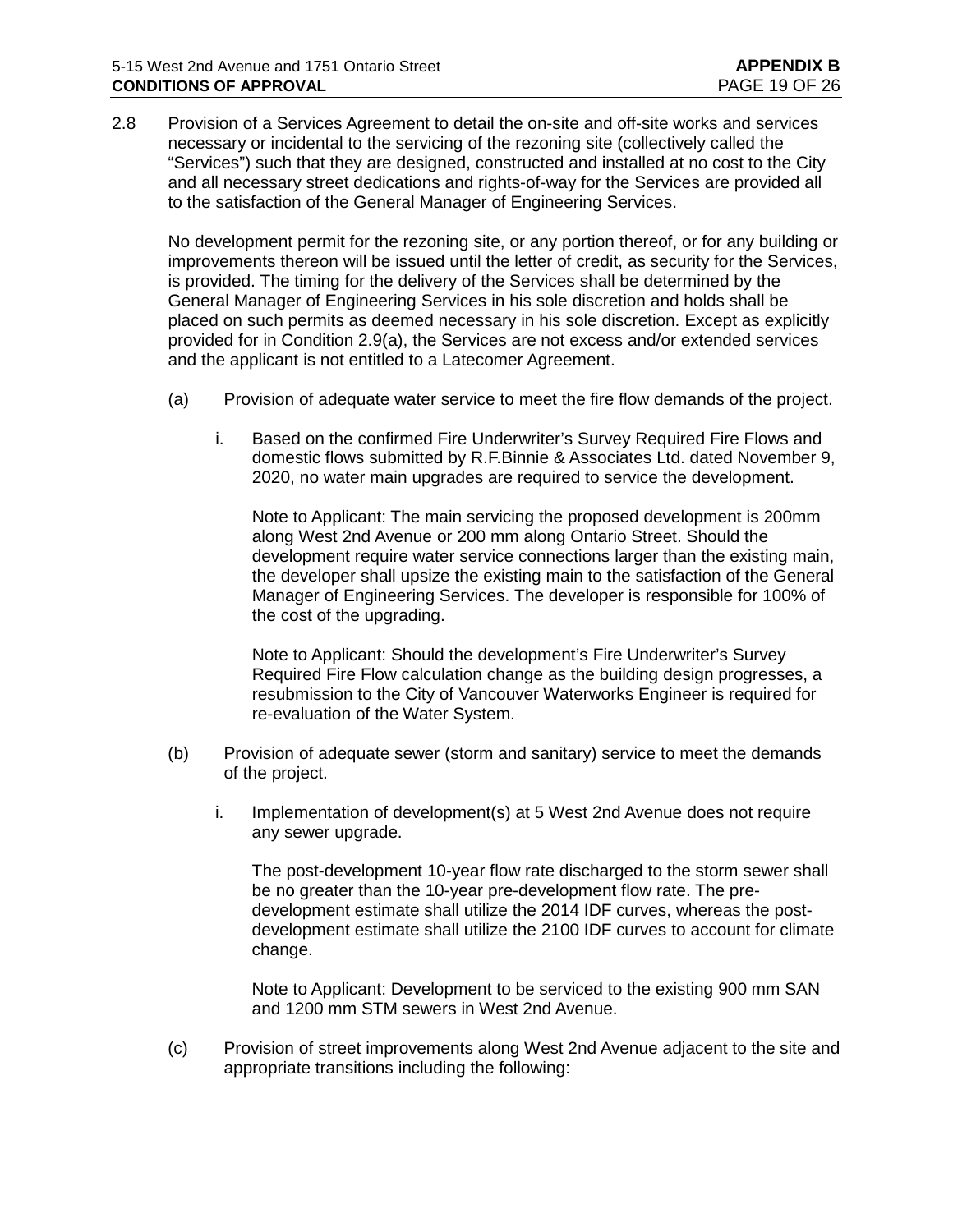- i. Front boulevard with street trees and broom finish saw-cut concrete sidewalk to the new property line that follows the City's South East False Creek Streetscape Design Detail.
- ii. Remove existing driveways and replace with full height curb, boulevard and sidewalk to City standards;
- iii. Curb and gutter, including any required road re-construction to current standards;
- iv. Curb ramps;
- v. Remove and replace full depth of asphalt on the parking lane along West 2nd Avenue frontage (where the existing asphalt surface has deteriorated) as per City "Industrial, Arterial and Bus Routes" specification;
- vi. Relocation of the existing traffic signal pole as required to accommodate these street improvements.
- (d) Provision of street improvements along Ontario Street adjacent to the site and appropriate transitions including the following:
	- i. Front boulevard with street trees and broom finish saw-cut concrete sidewalk to the property line and also within the SRW area that follows the City's South East False Creek Streetscape Design Detail.
	- ii. Remove existing driveways and replace with full height curb, boulevard and sidewalk to City standards;
	- iii. Curb and gutter, including any required road re-construction to current standards;
	- iv. Curb bulge or raised asphalt protected bike lane;
	- v. Curb ramps;
	- vi. Relocation of the existing traffic signal push button pole as required to accommodate these street improvements.

Note to Applicant: The City will provide a geometric design for these street improvements. The design for Ontario Street has not been finalized but is expected to include either a protected bike lane adjacent to the site or a curb bulge.

- (e) Provision for the construction of green infrastructure rainwater management of runoff from adjacent right-of-ways including the following:
	- i. On Ontario Street, install stormwater tree trenches under sidewalk to capture and retain 90% of average annual rainfall or a 48 mm – 24 hr event from the sidewalk area to the greatest extent practical. The stormwater tree trench must also be designed to provide the minimum soil volume storage for street trees as per the Engineering Design Manual.
	- ii. On West 2nd Avenue, install stormwater tree trenches under sidewalk to capture and retain 90% of average annual rainfall or a 48 mm – 24 hr event from sidewalk area to the greatest extent practical. The stormwater tree trench must also be designed to provide the minimum soil volume storage for street trees as per the Engineering Design Manual.

Note to Applicant: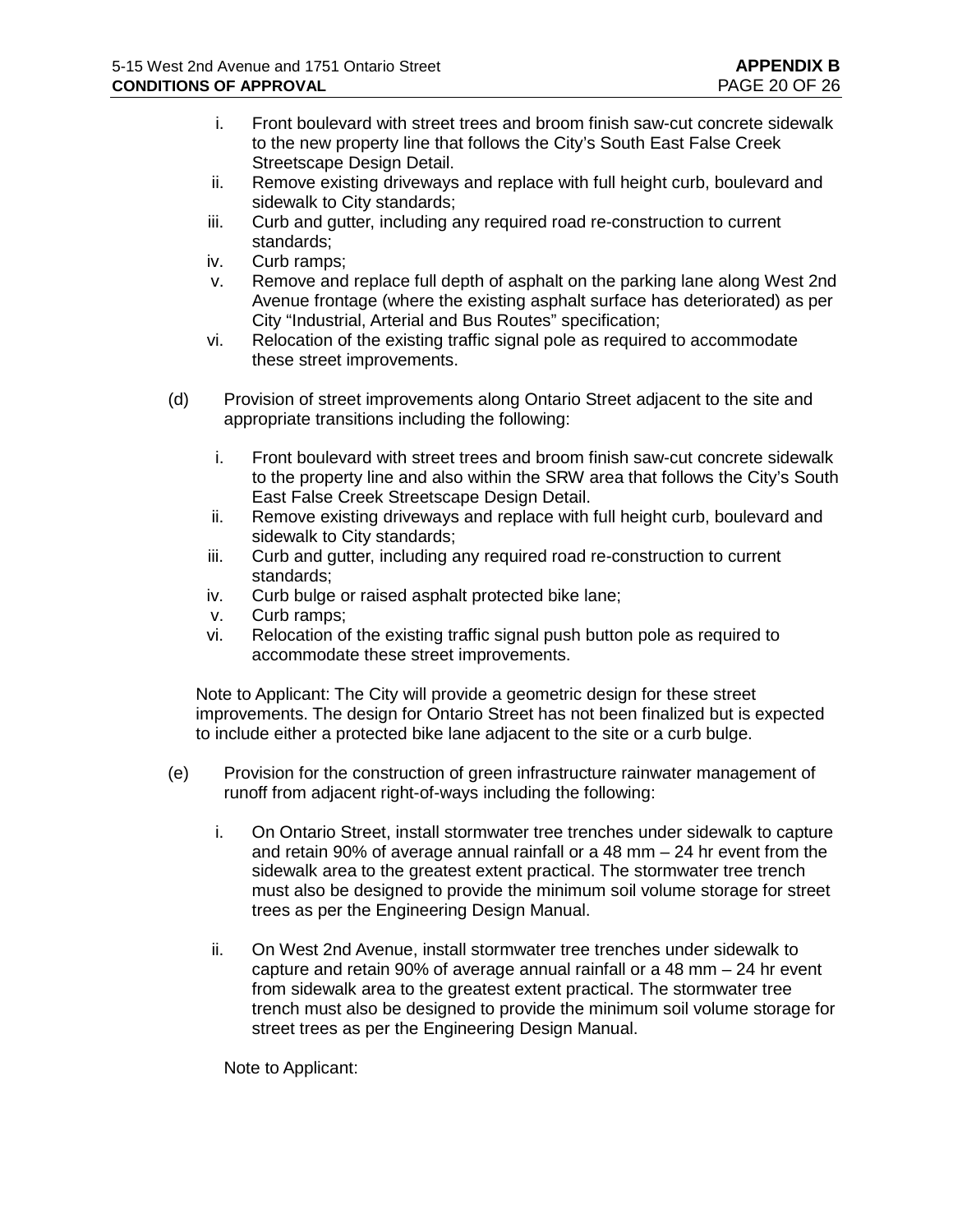- Green infrastructure design will be coordinated with Transportation Planning and Street Design Branch to approve all infrastructure proposed within the public realm.
- The City will provide the green infrastructure location and high level sizing in the geometric design for these street improvements.
- Depending on the geotechnical conditions the runoff can be, in order of preference, fully infiltrated, partially infiltrated, or filtered through soil. The geotechnical assessment needs to determine the infiltration potential and the design infiltration rate.
- (f) Provision of upgraded street lighting (roadway and sidewalk) adjacent to the site to current City standards and IESNA recommendations.
- (g) Provision of improvements at the intersection of Ontario Street and West 2nd Avenue for signal modifications to accommodate the geometric changes proposed at the intersection.
- (h) Provision of improvements at the intersection of Ontario Street and West 2nd Avenue for upgrades to the existing traffic signal including;
	- i. an accessible pedestrian signal (APS).
	- ii. entire intersection lighting upgrade to current City standards and IESNA recommendations.
- (i) Provision of new or replacement duct banks adjacent the development site that meet current City standards. Duct banks are to consist of electrical and communication ducts sized to meet City needs in a configuration acceptable by the General Manager of Engineering Services and in conformance with applicable electrical codes and regulations. A detailed design will be required prior to the start of any associated street work.

Note to Applicant: As-constructed documentation will be required that includes photographic and measured evidence of the installed number of conduits, their final locations and depths.

- (j) Provision of a new standard concrete pedestrian lane crossing, new curb returns and curb ramps at the existing lane crossing on Ontario Street adjacent to the site.
- (k) Provision of a new catch basin on Ontario Street on the south side of the lane crossing adjacent to the development site.
- (l) Provision to mill and regrade the laneway to centerline along the development site's frontage to accommodate City supplied building grades.
- (m) Provision to construct speed humps in the lane north of West 2nd Avenue between Manitoba Street and Ontario Street.
- (n) Provision of lane lighting on standalone poles with underground ducts. The ducts must be connected to existing City Street Lighting infrastructure.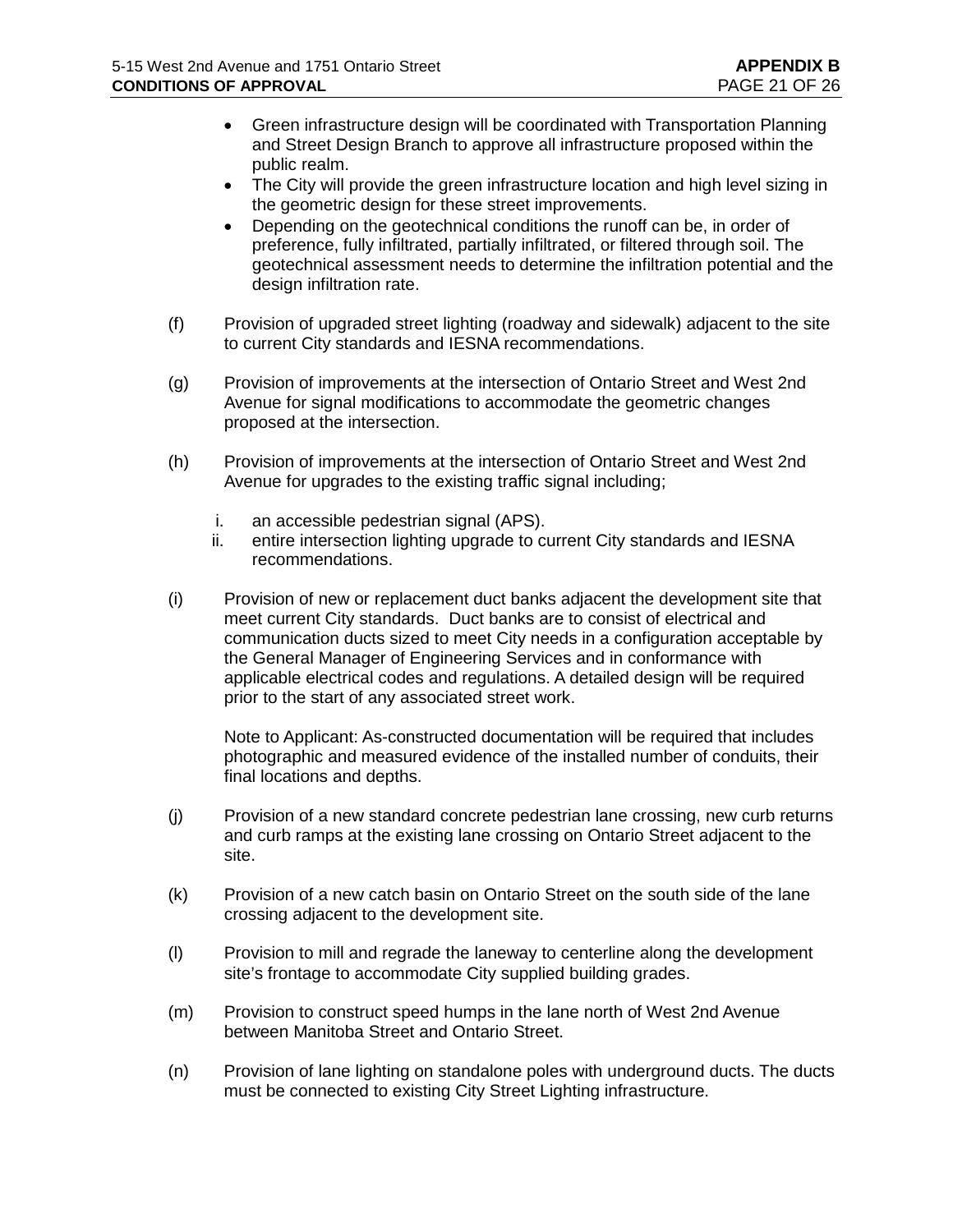- (o) Provision for the installation of parking regulatory signage on streets adjacent to the site.
- 2.9 Provision of one or more Latecomer Agreements to the satisfaction of the General Manager of Engineering Services and the Director of Legal Services for the following works, which constitute excess and/or extended services:
	- (a) Improvements at the intersection of Ontario Street and West 2nd Avenue per condition 2.8(h)

Note to Applicant: The benefiting area of these works is under review.

Note to Applicant: An administrative recovery charge will be required from the applicant in order to settle the latecomer agreement. The amount, which will be commensurate with the costs incurred by the City to administer the latecomer scheme, will be provided by the City and specified in the latecomer agreement.

2.10 Provision of all third party utility services (e.g., BC Hydro, Telus and Shaw) to be underground. BC Hydro service to the site shall be primary.

BC Hydro System Vista, Vista switchgear, pad mounted transformers, low profile transformers and kiosks as well as telecommunications kiosks are to be located on private property with no reliance on public property for placement of these features. Submission of a written confirmation from BC Hydro that all these items will be located on the development property.

For questions on this requirement, please contact Utilities Management Branch at 604- 829-9447 or at [umb@vancouver.ca.](mailto:umb@vancouver.ca)

# **Housing**

2.11 Make arrangements to the satisfaction of the General Manager of Planning, Urban Design and Sustainability and the Director of Legal Services to enter into a Housing Agreement and Section 219 Covenant to secure all residential units as secured rental housing units, including at least 20 per cent of the residential floor area that is counted in the calculation of the dwelling unit area per the CD-1 By-law secured as below-market rental housing units subject to the conditions set out below for such units and in accordance with the requirements set out in the Moderate Income Rental Housing Pilot Program, for the longer of 60 years or the life of the building, and such other terms and conditions as the General Manager of Planning, Urban Design and Sustainability and the Director of Legal Services may require.

The applicant has advised that it is electing to seek a waiver of the Development Cost Levies pursuant to Section 3.1A of the Vancouver Development Cost Levy By-law No. 9755 (the "DCL By-law") and Section 3.1A of the Area Specific Development Cost Levy By-law No. 9418 (the "Area Specific DCL By-law") and the agreement or agreements will include but not be limited to the following terms and conditions: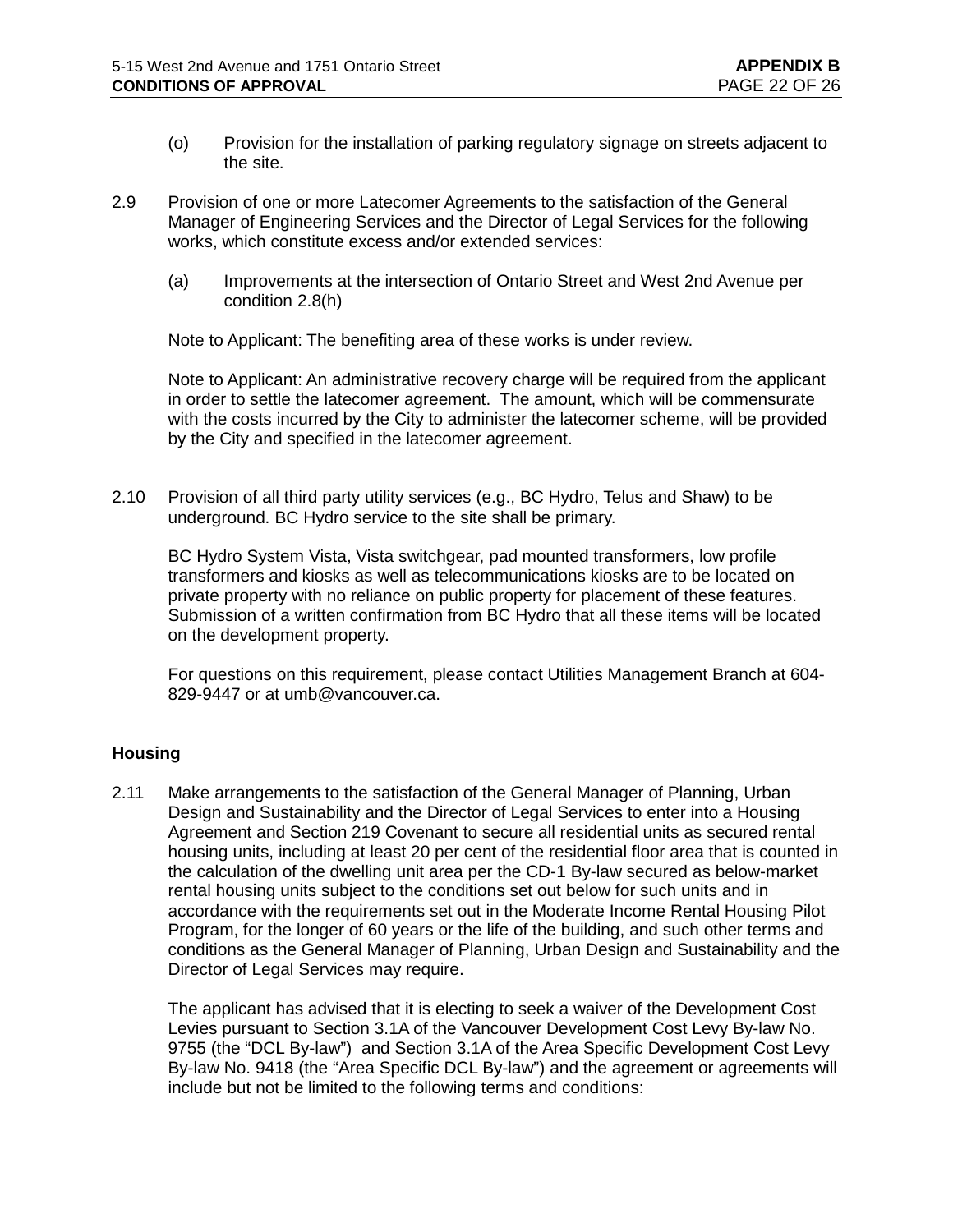- (a) A no separate sales covenant;
- (b) A no stratification covenant;
- (c) A provision that none of such units will be rented for less than one month at a time;
- (d) All rental units will be secured as rental for a term of 60 years or the life of the building, whichever is greater;
- (e) The average size of each unit type for all rental housing units will be at or below the limit set out under Section 3.1A(c) of the DCL By-law and Area-specific Bylaw:

| Unit Type     | Maximum Average Unit     |  |
|---------------|--------------------------|--|
|               | <b>Size</b>              |  |
| <b>Studio</b> | 42 sq. m (450 sq. ft.)   |  |
| 1-bed         | 56 sq. m (600 sq. ft.)   |  |
| 2-bed         | 77 sq. m (830 sq. ft.)   |  |
| 3-bed         | 97 sq. m (1,044 sq. ft.) |  |

(f) That the average initial starting monthly rents for the below-market rental housing units, will be at or below the following rents:

| Unit   | <b>Average Initial Rents</b> |
|--------|------------------------------|
| Type   |                              |
| Studio | \$950                        |
| 1-bed  | \$1200                       |
| 2-bed  | \$1600                       |
| 3-bed  | \$2000                       |

and will not be adjusted prior to the issuance of the first Occupancy Permit for the development, unless permitted under the DCL By-law and Area-specific By-law. A rent roll indicating the agreed maximum average initial monthly rents for the below-market rental housing units will be required prior to Development Permit and Building Permit issuance and again prior to issuance of an Occupancy Permit, to the satisfaction of the General Manager of Planning, Urban Design or Sustainability and the Director of Legal Services;

- (g) That rent increases for the below-market rental housing units after initial occupancy will be capped at the Residential Tenancy Act maximum annual allowable increase, as published by the Province of British Columbia, regardless of a change in occupancy;
- (h) The applicant will verify eligibility of new tenants for the below-market rental housing units, based on the following:
	- i. For new tenants, annual household income cannot exceed 4 times the annual rent for the unit (i.e. at least 25% of household income is spent on rent); and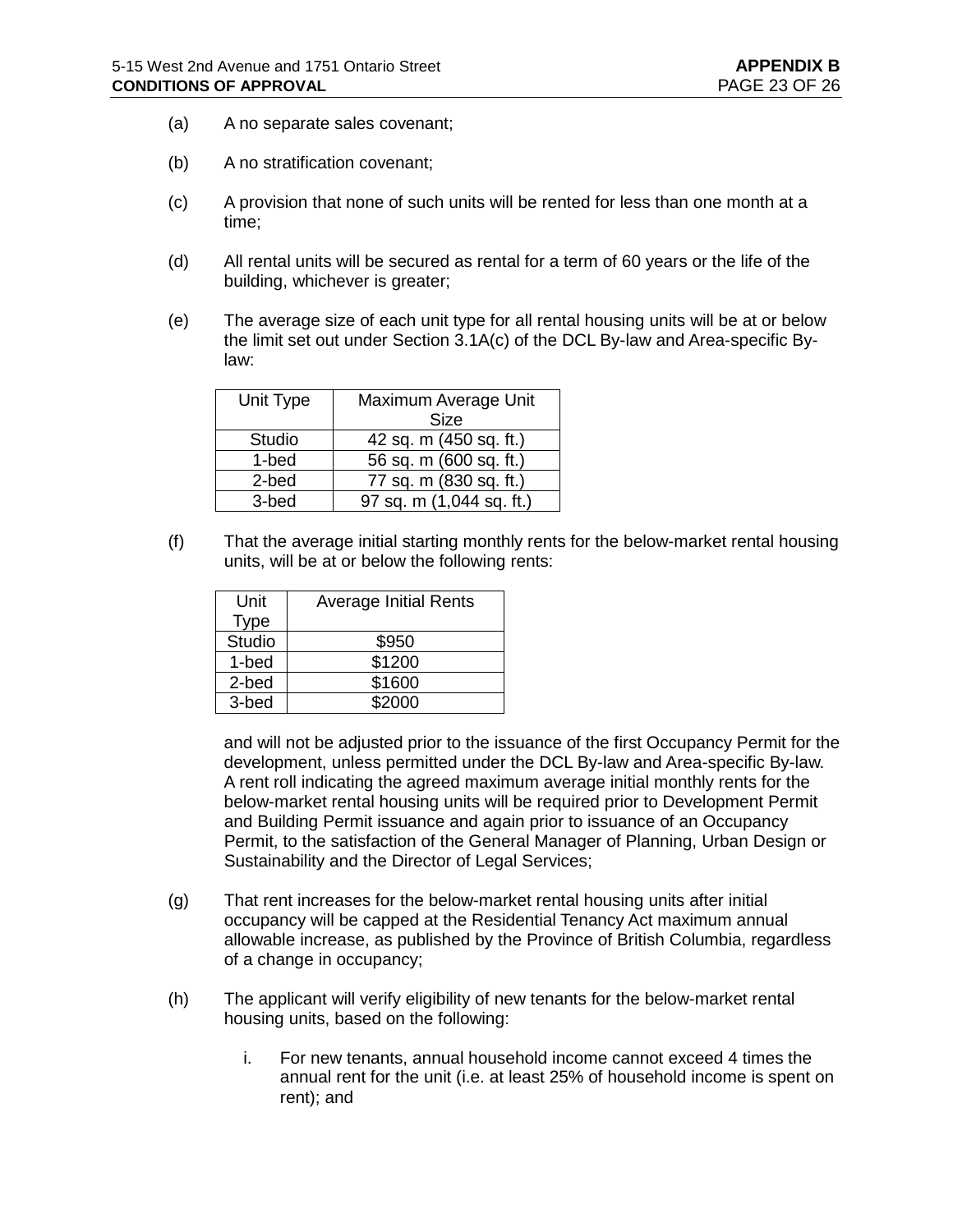- ii. There must be at least one occupant per bedroom in the unit.
- (i) The applicant will verify the ongoing eligibility of existing tenants in the units secured at moderate income rates every five (5) years after initial occupancy:
	- i. For such tenants, annual household income cannot exceed 5 times the annual rent for the unit (i.e. at least 20% of income is spent on rent); and
	- ii. There must be at least one occupant per bedroom in the unit.
- (j) On an annual basis, or at the request of the City, the applicant will report to the City of Vancouver on the operation of the below-market rental housing units which will ensure that the City can confirm that the units are being operated as agreed, and will include a rent roll for the below-market rental housing units, and a summary of the results of eligibility testing for these units; and
- (k) Such other terms and conditions as the General Manager of Planning, Urban Design and Sustainability and the Director of Legal Services may require in their sole discretion.

If the applicant elects to seek a DCL waiver, in addition to the foregoing terms and conditions, the following additional terms and conditions will also apply:

- (l) If the applicant elects to seek a DCL waiver under Section 3.1A(d) of the DCL By-law and Area-specific By-law, then the average initial starting monthly rents for the below-market rental housing units, which comprise at least 20% of the residential floor area that is counted in the calculation of the floor space ratio, will be at or below the rents in the table set out under (f) and notwithstanding the provision for adjustment in (f) or the Moderate Income Rental Housing Pilot Program (MIRHPP) Rezoning Policy, the average initial starting monthly rents for the below-market rental housing units will only be permitted to be adjusted if permitted under and in accordance with the DCL By-law and Section 3.1B(c) of the Area-specific DCL By-law; or
- (m) If the applicant elects to seek a DCL waiver under Section 3.1A(e) of the DCL Bylaw and Area-specific By-law, the average initial starting monthly rents for the below-market rental housing units, which comprise at least 20% of the residential floor area that is counted in the calculation of the floor space ratio, will be at or below the rents in the table set out under (f) and the average initial starting monthly rents for all rental housing units in the development will be determined in accordance with Section 3.1A(e) and notwithstanding the provision for adjustment in (f) or the Moderate Income Rental Housing Pilot Program (MIRHPP) Rezoning Policy, will only be permitted to be adjusted prior to the issuance of the first occupancy permit for the development, in accordance with Section 3.1B(c) of the DCL By-law and Section 3.1B(c) of the Area-specific DCL By-law,

and the average size of each unit type of all the units in the building will be at or below the maximum sizes provided under Section 3.1A of the DCL By-law.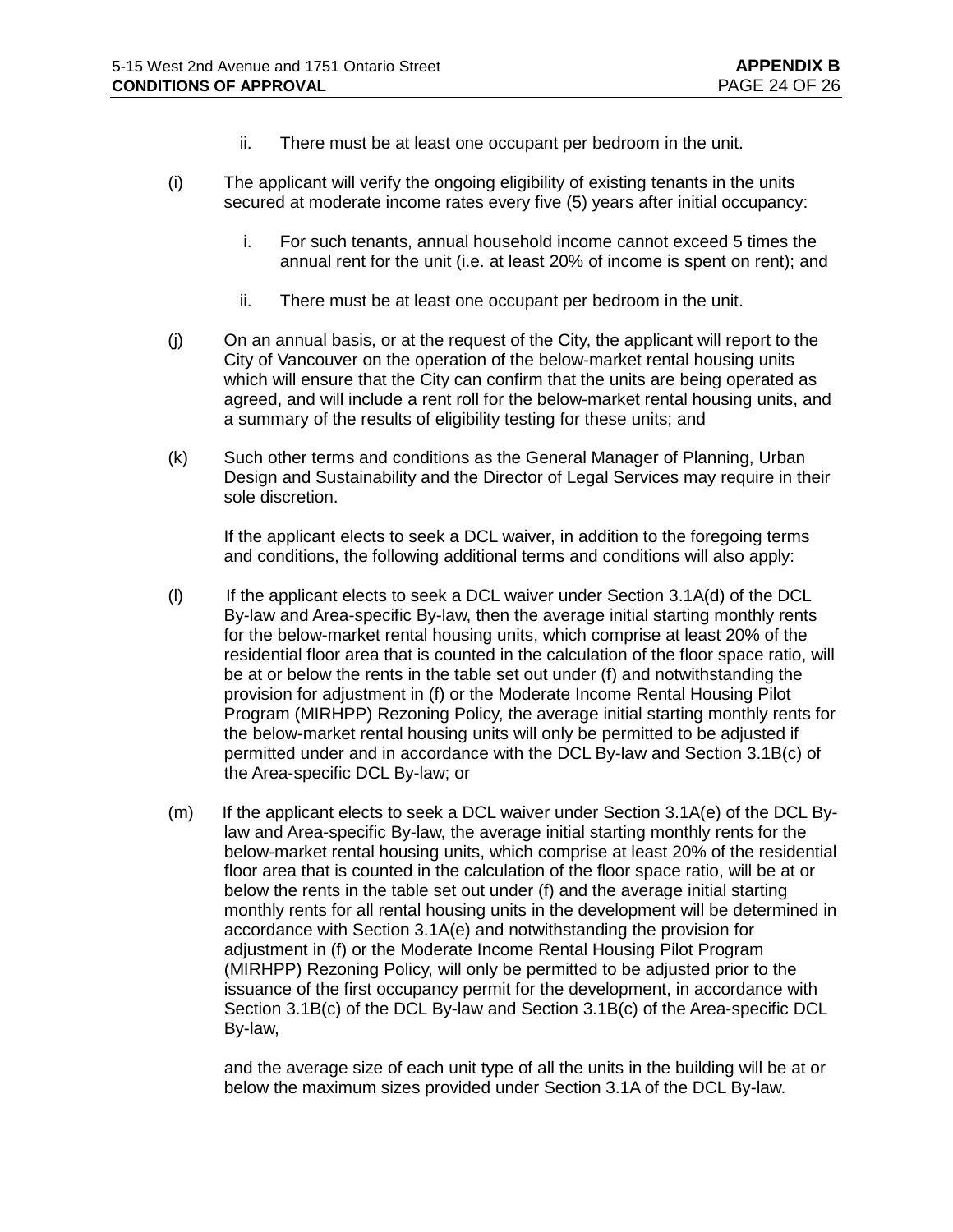Note to Applicant: if the applicant elects not to seek a DCL waiver, the applicant may be required to seek further Council approval and to make arrangements to the satisfaction of the General Manager of Planning, Urban Design and Sustainability and the Director of Legal Services to amend the Housing Condition and the Housing Agreement.

## **Sustainability**

2.12 Enter into such agreements as the General Manager of Planning, Urban Design and Sustainability and the Director of Legal Services determine are necessary that require the owner to report energy use data, on an aggregated basis, for the building as a whole and for certain common areas and building systems. Such agreement or agreements will also provide for the hiring of a qualified service provider to assist the owner for a minimum of three years in collecting and submitting energy use data to the City.

### **Environmental Contamination**

- 2.13 As applicable:
	- (a) Submit a site disclosure statement to the Environmental Services Division;
	- (b) As required by the Manager of Environmental Services and the Director of Legal Services, in their discretion, do all things and/or enter into such agreements deemed necessary to fulfill the requirements of Section 571(B) of the Vancouver Charter; and
	- (c) If required by the Manager of Environmental Services and the Director of Legal Services in their discretion, enter into a remediation agreement for the remediation of the site and any contaminants which have migrated from the site on terms and conditions satisfactory to the Manager of Environmental Services, the General Manager of Engineering Services and Director of Legal Services, including a Section 219 Covenant that there will be no occupancy of any buildings or improvements on the site constructed pursuant to this rezoning until a Certificate of Compliance satisfactory to the City for the on-site and off-site contamination, issued by the Ministry of Environment, has been provided to the City.

Note: Where the Director of Legal Services deems appropriate, the preceding agreements are to be drawn, not only as personal covenants of the property owners, but also as Covenants pursuant to Section 219 of the Land Title Act.

The preceding agreements are to be registered in the appropriate Land Title Office, with priority over such other liens, charges and encumbrances affecting the subject site as is considered advisable by the Director of Legal Services, and otherwise to the satisfaction of the Director of Legal Services prior to enactment of the by-laws.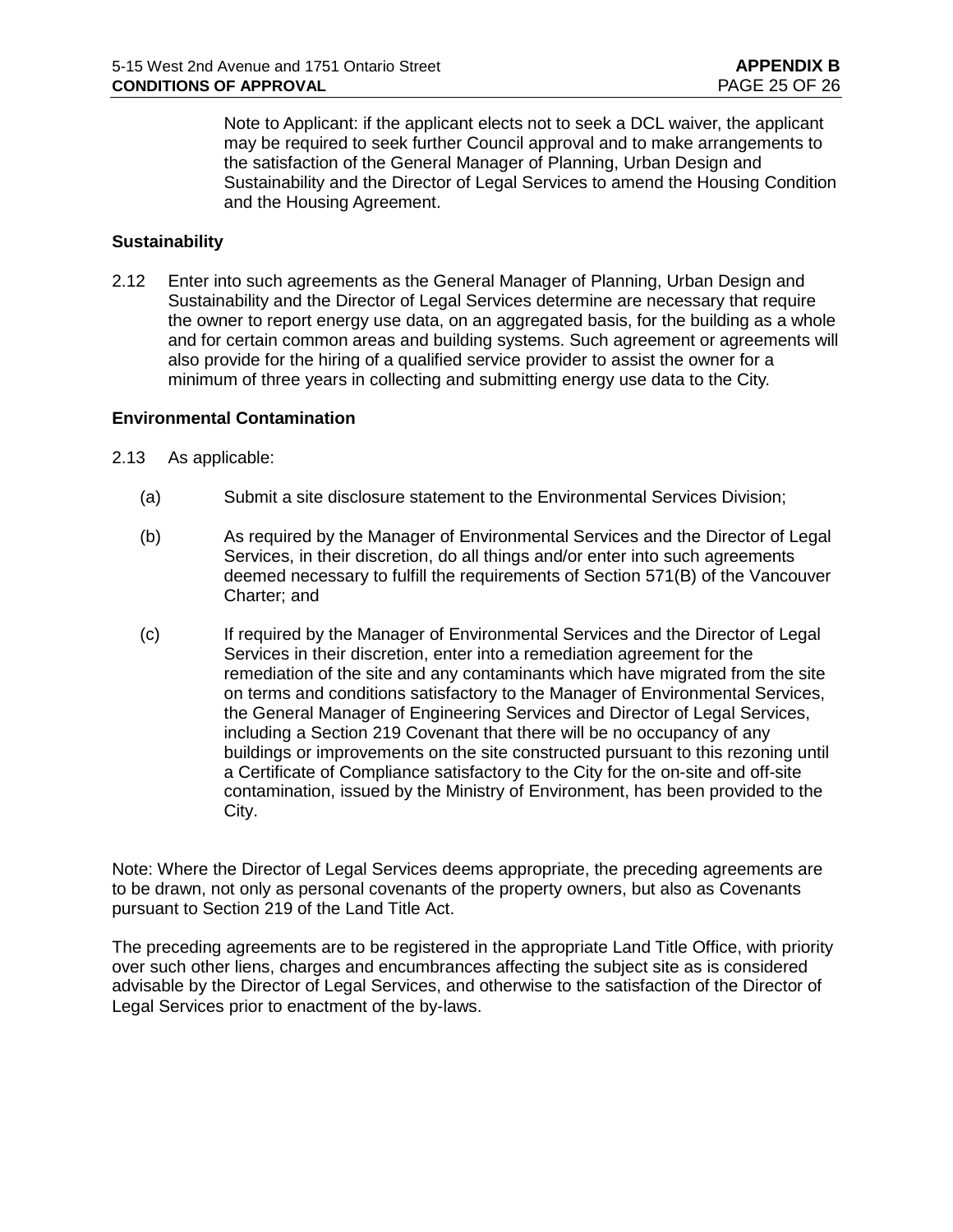The preceding agreements shall provide security to the City including indemnities, warranties, equitable charges, letters of credit and withholding of permits, as deemed necessary by and in a form satisfactory to the Director of Legal Services. The timing of all required payments, if any, shall be determined by the appropriate City official having responsibility for each particular agreement, who may consult other City officials and City Council.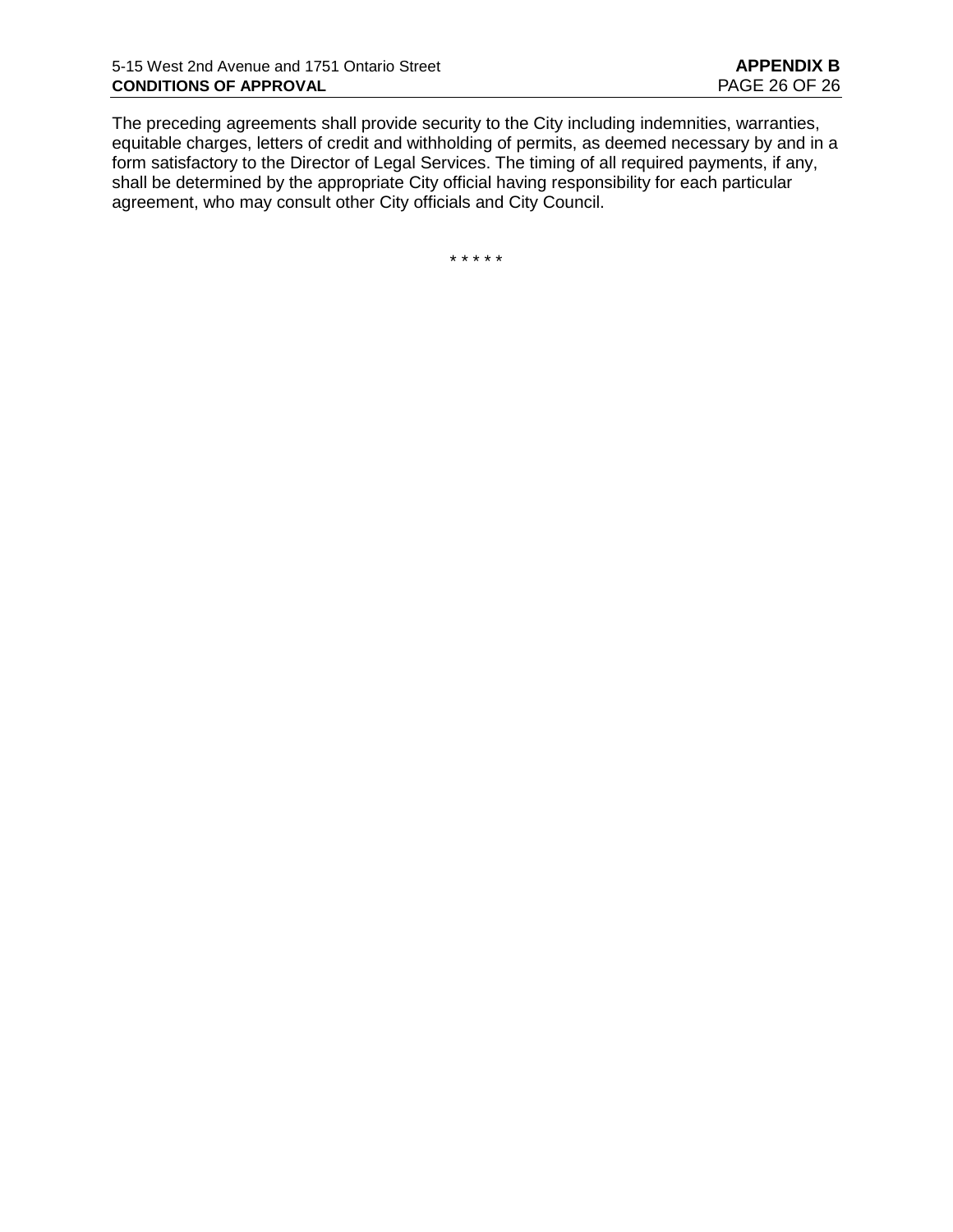### **5-15 West 2nd Avenue and 1751 Ontario Street DRAFT CONSEQUENTIAL AMENDMENTS**

Note: By-laws will be prepared generally in accordance with the provisions listed below, subject to change and refinement prior to posting.

### **PROPOSED AMENDMENTS TO THE SOUTHEAST FALSE CREEK OFFICIAL DEVELOPMENT PLAN (BY-LAW NO. 9073)**

- 1. In Table 1 of Section 4.2, Council:
	- (a) in the line for Area 2B:
		- $(i)$  strikes out "6,922 m<sup>2</sup>" under "Maximum permitted floor area for nonresidential uses other than cultural, recreational and institutional" and substitutes "7,376 m<sup>2</sup>", and
		- (ii) strikes out "150,834  $m<sup>2</sup>$ " under "Maximum permitted floor area for all uses and substitutes "151,288 m<sup>2</sup>".
	- (b) in the line for "Total maximum permitted floor area for all uses":
		- $(i)$  strikes out "35,306 m<sup>2</sup>" under "Maximum permitted floor area for nonresidential uses other than cultural, recreational and institutional" and substitutes "35,760 m $^{2}$ ", and
		- (ii) strikes out "673,944 m<sup>2</sup>" under "Maximum permitted floor area for all uses" and substitutes "674,398  $m<sup>2</sup>$ ".

# **DRAFT AMENDMENTS TO THE SIGN BY-LAW**

Amend Schedule A (CD-1 Zoning Districts regulated by Part 9) by adding the following:

"5-15 West 2nd Avenue and 1751 Ontario Street  $[CD-1 \; #]$  [By-law #] M-2"

# **DRAFT AMENDMENTS TO THE NOISE CONTROL BY-LAW NO. 6555**

Amend Schedule A (Activity Zone) by adding the following:

" [CD-1 #] [By-law #] 5-15 West 2nd Avenue and 1751 Ontario Street"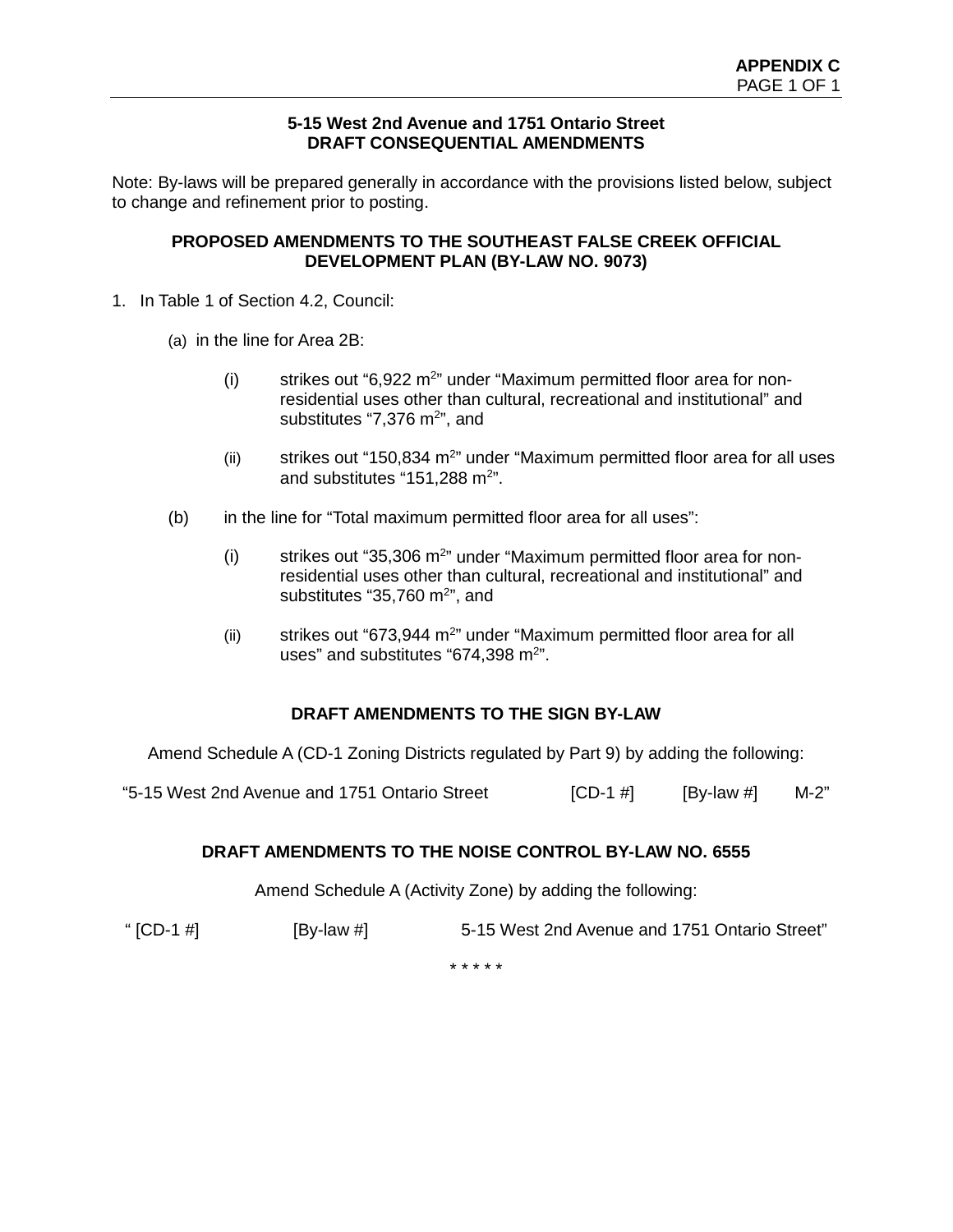### **5-15 West 2nd Avenue and 1751 Ontario Street URBAN DESIGN PANEL**

Urban Design Panel Minutes – June 9, 2020

| 1. | Address:                                                           | 5-15 West 2nd Avenue and 1751 Ontario Street                                                                                                                                                                                                                                                                                                                                                                                                                           |
|----|--------------------------------------------------------------------|------------------------------------------------------------------------------------------------------------------------------------------------------------------------------------------------------------------------------------------------------------------------------------------------------------------------------------------------------------------------------------------------------------------------------------------------------------------------|
|    | Permit No.                                                         | RZ-2020-00073                                                                                                                                                                                                                                                                                                                                                                                                                                                          |
|    |                                                                    | To develop an 18-storey mixed-use rental building with 122 rental<br>units and commercial uses at grade; all over three levels of<br>underground parking consisting of 53 vehicle spaces and 232<br>bicycle spaces. The building height is 55.17 m (181 ft.) and the floor<br>space ratio (FSR) is 7.77. This application is being considered<br>under the Southeast False Creek Official Development Plan and<br>the Below-Market Renal Housing Policy for Rezonings. |
|    | Zoning:<br><b>Application Status</b><br><b>Application Review:</b> | M-2 to CD-1<br>Rezoning<br>First                                                                                                                                                                                                                                                                                                                                                                                                                                       |
|    | Architect:                                                         | MA+HG Architect                                                                                                                                                                                                                                                                                                                                                                                                                                                        |
|    | Delegation:                                                        | Marianne<br>Amodio                                                                                                                                                                                                                                                                                                                                                                                                                                                     |
|    |                                                                    | Harley<br>Grusko                                                                                                                                                                                                                                                                                                                                                                                                                                                       |
|    |                                                                    | Peter Kreuk                                                                                                                                                                                                                                                                                                                                                                                                                                                            |
|    | Staff:                                                             | Nicholas Danford & Miguel Castillo Urena                                                                                                                                                                                                                                                                                                                                                                                                                               |

EVALUATION: Support with recommendations (7/2)

Panel's Consensus on Key Aspects Needing Improvement:

Having reviewed the project, it was moved by MS. ENMAN and seconded by MR. DAVIES and was the decision of the Urban Design Panel:

THAT the Panel SUPPORTS the project with the following recommendations to be reviewed by City Staff:

- 1. Design development to massing of the building to reduce shadowing on adjacent outdoor spaces, and maximizing separation to adjacent living spaces;
- 2. Reduce privacy and oversight concerns to the northern neighbor;
- 3. Improve urban realm of the lane by reducing or moving service areas below grade; and
- 4. Consider alternate location for the children's amenity play area.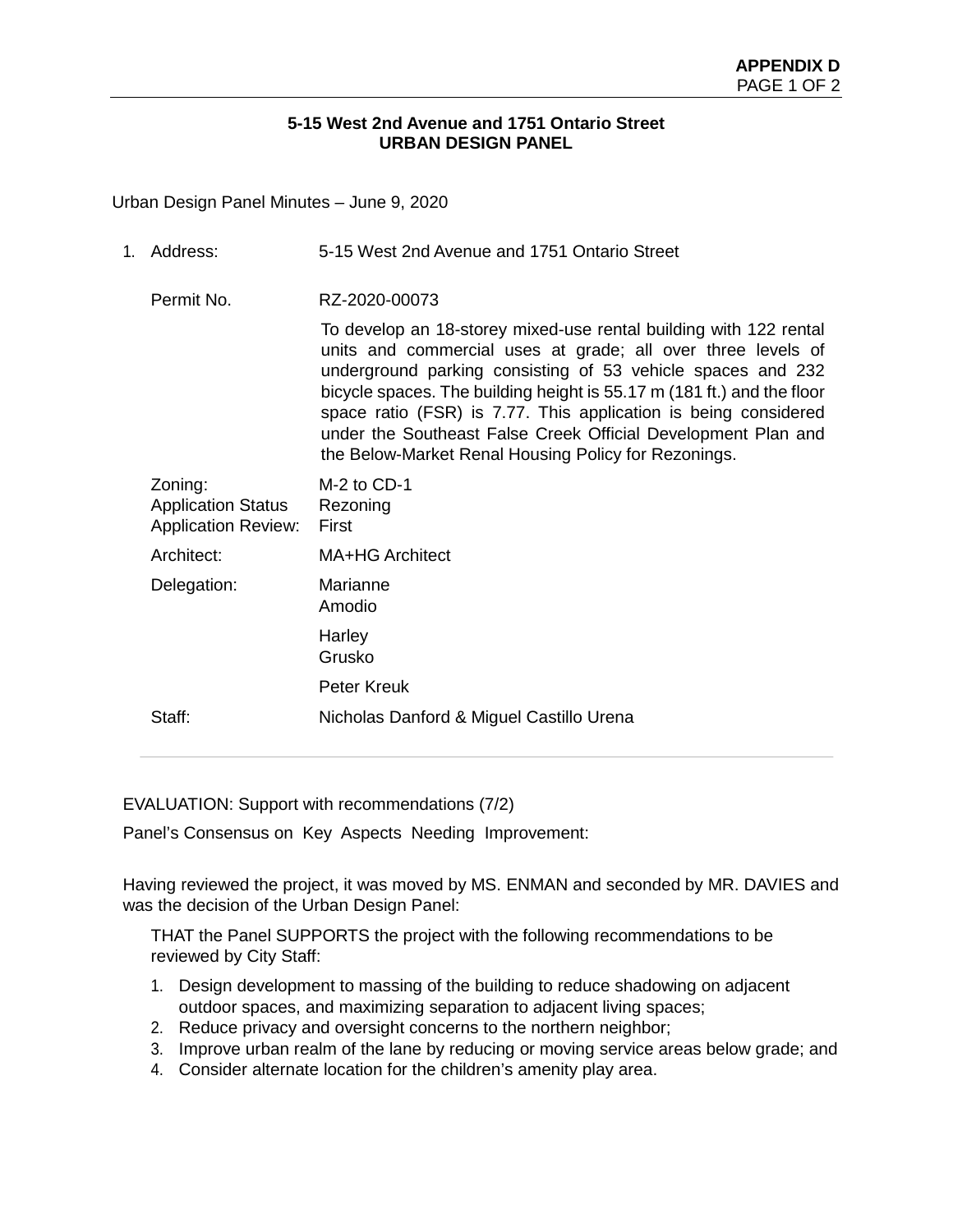### **Panel Commentary**

There were mixed reviews from the Panel on the height and massing, some were supportive and others were concerned with proximity to existing buildings and over shadowing. Panel noted concerns with the density and tower separation. Some panelists expressed their nonsupport to the height proposed.

Panel noted the building to the north and roof deck will be in shadow from March to September and recommended sculpting to help with the shadow. Panel noted the setbacks and tower separation from the residential is creating privacy issues and should be increased.

Panel encouraged solutions to mitigate privacy issues. Panel suggested narrowing the planters on north and south side and make them deck spaces for livability of units. Some panelists recommended balconies for studios units as well. Panel noted that living spaces and balconies are minimum.

Panel noted the child play area on the amenity at level two facing west will be in shadow most of the day and suggesting moving it to the upper deck.

Panel noted the proposal presented limited sustainability information.

Some Panel members noted public realm for this project is minimal. Panel noted the resolution and programming at the storefront on the public realm. Consider sliding doors to open the interior space towards the exterior. Panel noted to address greater legibility of the entrance on the ground level. Panel suggested at the lane frontage to consolidate the loading and give more to the lane for a nicer experience. Panel noted appreciation for the public realm path, the node public park ahead, suggest giving it some setback along the path.

Panel members noted concerns with the lane and suggested improving livability to the lane. Panel recommended activating the laneway, encourage activation, and reduce the service nature of the north edge of the building. Panel noted concerns with the access of the lane in terms of loading. Panel recommended losing a bit of the commercial square feet on ground floor and to take the loading bay down and garbage enclosure and have more landscape at the lane frontage; in addition, adding setback on the western edge, reducing the commercial activity space or garage space on the ground and have some relief on this western edge.

Applicant's Response: The applicant team thanked the panel for their comments.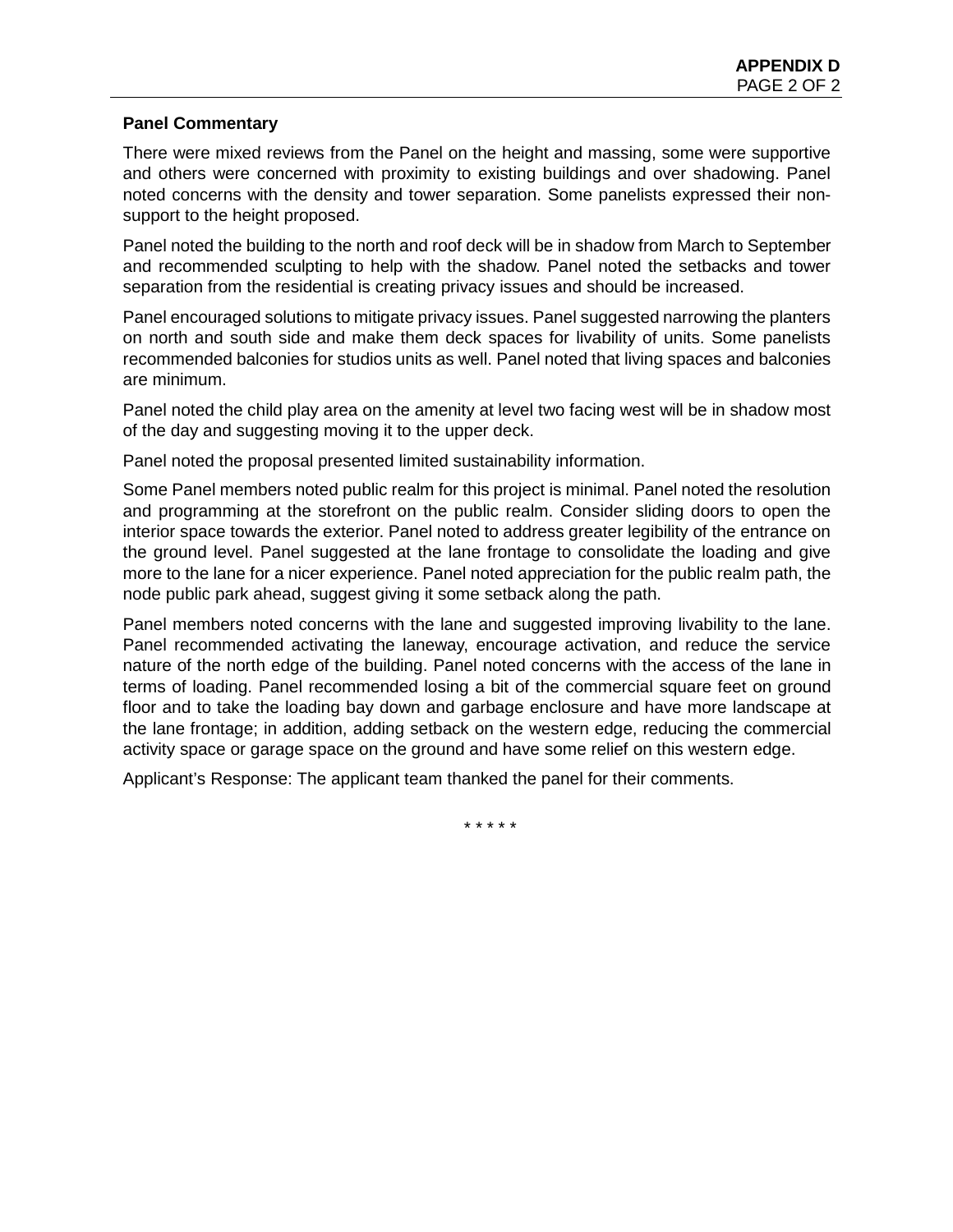### **5-15 West 2nd Avenue and 1751 Ontario Street PUBLIC CONSULTATION SUMMARY**

# **1. List of Engagement Events, Notification, and Responses**

|                                                                                     | <b>Date</b>                         | <b>Results</b>                                               |  |  |
|-------------------------------------------------------------------------------------|-------------------------------------|--------------------------------------------------------------|--|--|
| <b>Event</b>                                                                        |                                     |                                                              |  |  |
| Virtual open house (City-led)                                                       | April 12, 2021 to May 2,<br>2021    | 265 participants<br>(aware)*<br>• 114 informed<br>53 engaged |  |  |
| <b>Public Notification</b>                                                          |                                     |                                                              |  |  |
| Postcard distribution – Notice of<br>rezoning application and virtual open<br>house | April 8, 2021                       | 4,592 notices mailed                                         |  |  |
| <b>Public Responses</b>                                                             |                                     |                                                              |  |  |
| Online questions                                                                    | April 12, 2021 to April 18,<br>2021 | 8 submittals                                                 |  |  |
| Online comment forms<br>Shape Your City platform                                    | February - May, 2021                | 73 submittals                                                |  |  |
| Overall position<br>support<br>opposed<br>mixed                                     | February - May, 2021                | 73 submittals<br>26 responses<br>32 responses<br>14 response |  |  |
| Other input                                                                         | February - May, 2021                | 0 submittals                                                 |  |  |
| <b>Online Engagement - Shape Your City Vancouver</b>                                |                                     |                                                              |  |  |
| Total participants during online<br>engagement period                               | February - May, 2021                | 767 participants<br>(aware)*<br>282 informed<br>75 engaged   |  |  |

*Note: All reported numbers above are approximate.*

\* The Shape Your City platform allows staff to capture more nuanced levels of engagement associated with the rezoning application, categorized as:

- **Aware**: Number of unique visitors to the application webpage that viewed only the main page.
- **Informed**: Visitors who viewed documents or the video/photo gallery associated with the application; *informed* participants are a subset of *aware* participants.
- **Engaged**: Visitors that submitted a comment form or asked a question; *engaged* participants are a subset of *informed* and *aware* participants.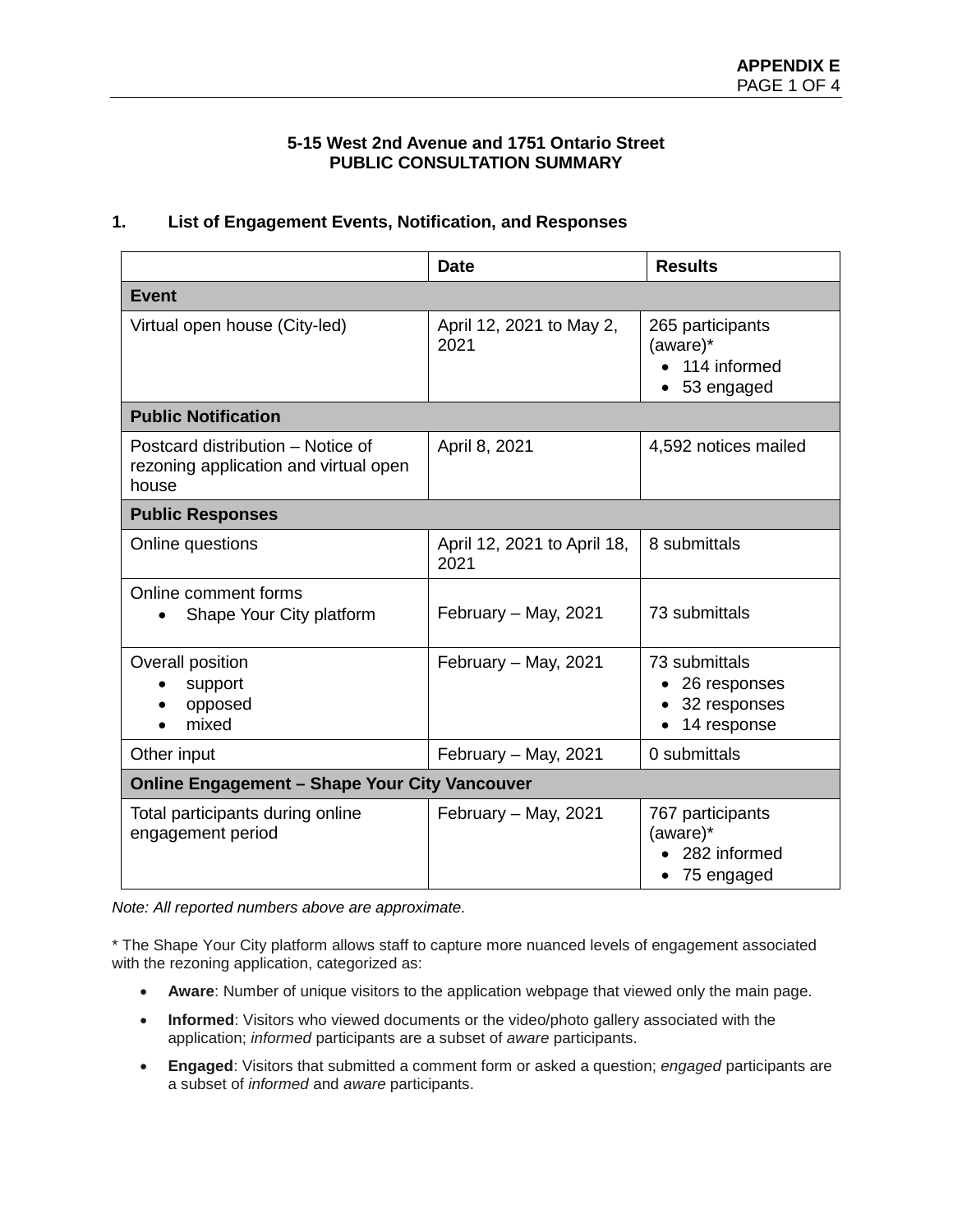# **2. Map of Notification Area**



# **3. Analysis of All Comments Received**

Below is an analysis of all public feedback by topic and ordered by frequency.

Generally, comments of support fell within the following areas:

- **Building height, massing, density and context:** The building height, massing, density and context is appropriate given its location at an arterial street that is serviced by transit and a great addition to the False Creek South area.
- **Building design:** The building design is creative, unique and brings much needed architectural variety to the area. The building design also plays homage to the industrial heritage of False Creek which is seen as a nice gesture to preserve the local history of the area. The various coloured bricks used offer an intriguing building exterior which helps with breaking away from the monotony of the existing architecture in the area.
- **Housing stock:** The addition of more purpose-built rental housing is much needed in the city.
- **Affordability:** The 20% of floorspace dedicated to moderate income households is greatly appreciated especially for moderate income earners who want to remain close to their jobs in the Downtown core.
- **Parking:** The amount of parking proposed is appropriate.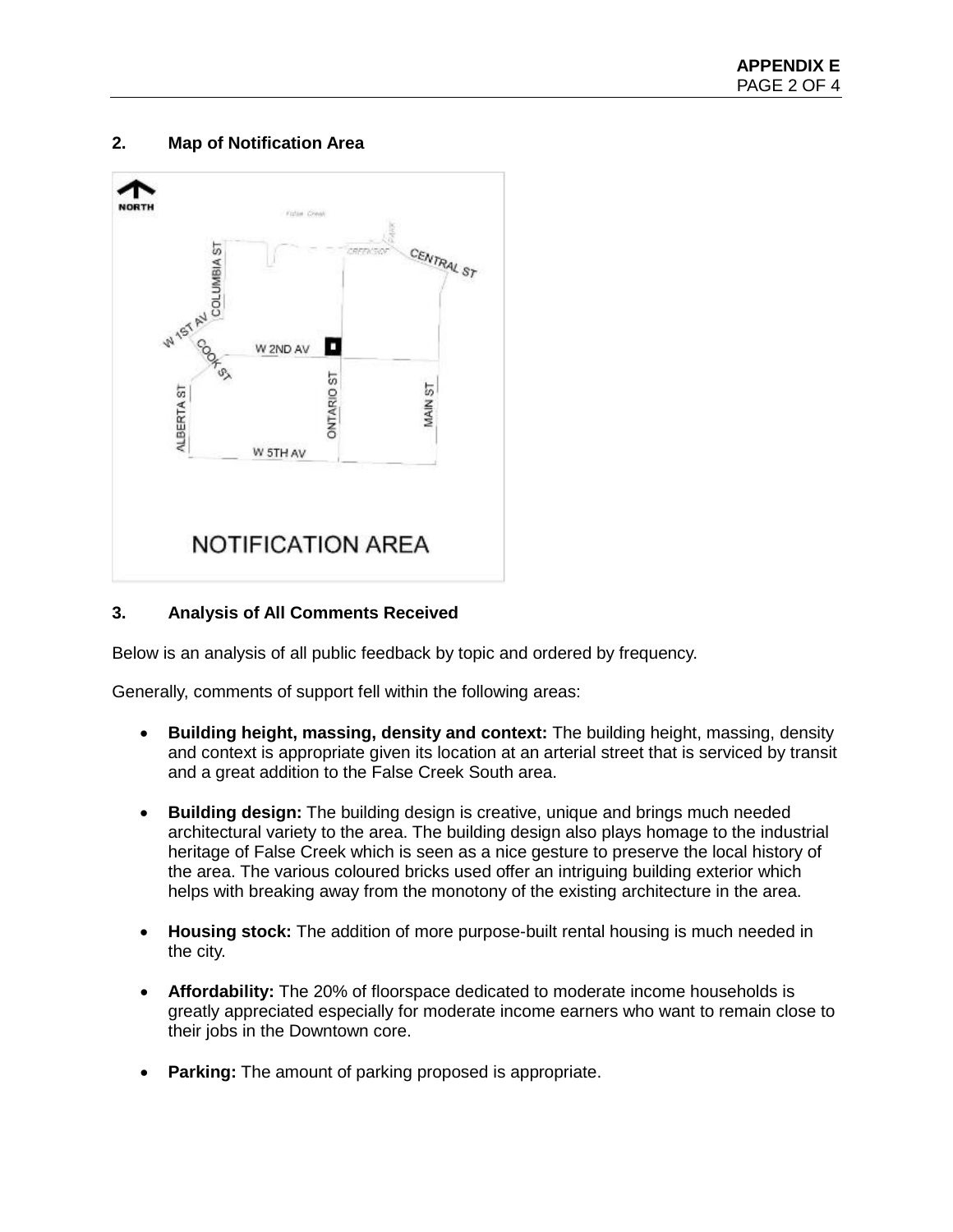Generally, comments of concern fell within the following areas:

- **Building height, massing, density and context:** The height, massing, density and context of this proposal is not appropriate and creates inconsistency for this area. The height proposed will cause increased shadowing and block access to views for the surrounding buildings. Privacy concerns are also raised as this development is in very close proximity to the neighbouring buildings.
- **Building design:** The building design is too bulky and miss matched and does not fit with the rest of the neighbourhood. The multi themed colour palate for the bricks used is too jarring and tacky.
- **Artist space:** The loss of existing artist space and lack of provisions to address this issue is a cause of concern.
- **Amenities:** Not enough local amenities within the area to properly facilitate the increase in density
- **Parking:** The proposed number of parking is not enough to serve all the residents that will be moving into the building and will cause parking spillage onto already crowded side streets.

The following miscellaneous comments were received from the public (note: these were topics that were not ranked as highly as above).

*General comments of support:*

- The ratio of bicycle parking to vehicular parking in this development is appropriate given this part of False Creek is very bicycle friendly with ample outdoor space.
- The use of public art being brought into the laneway is a great addition and would help activate this space to be more inviting.
- The materials used for the building will greatly assist with occupant comfort while also being energy efficient as well.

*General comments of concern:*

- The proposed below-market rental housing units are still out of reach for a majority of Vancouver residents.
- Ongoing construction noise and traffic disruptions are a concern for residents as there have been multiple developments happening throughout the general area.
- The lack of provisions the City is doing to replace lost industrial space is a concern.
- Lack of design considerations for public realm enhancements for this project are a concern.

# *Neutral comments/suggestions/recommendations:*

- The building's height should be scaled down to 10-12 stories.
- The building's height should be taller considering its location on an arterial with direct transit access.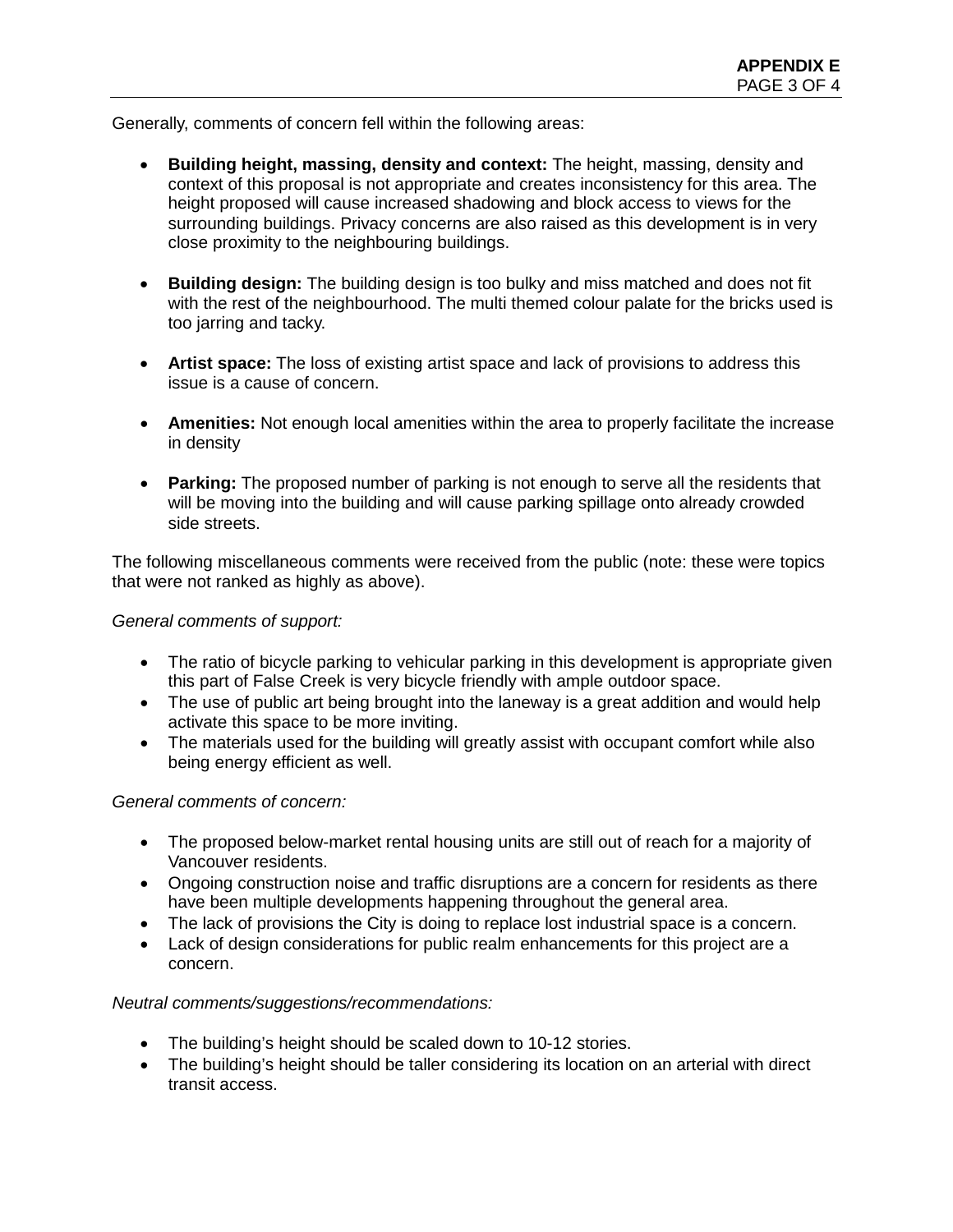- The ground floor and entrance of the building should match a with the rest of the building for more aesthetic cohesion.
- Triple pane windows should be used in order to reduce traffic noises and sirens along West 2nd Avenue.
- The windows should be reworked into something similar to the adjacent buildings in order to create a better sense of architectural unity.
- Weather protection designs should be incorporated to the building.
- Some low income rental units should be incorporated into this project to create a better diversity of rental housing.
- More units in this building should be considered for moderate income earners.
- There should be provisions for temporary loading spaces for delivery trucks taking up the very limited street parking and illegally parking in narrow laneways within the surrounding area.
- Ride sharing spots should be set aside for this project to encourage the use of alternate modes of transit.
- More bicycle parking should be considered as this area is very bicycle friendly.
- Secured bicycle storage units should be a consideration to help deter potential break ins and theft.
- Enhancements should be made to the laneway to better the flow of traffic from incoming vehicles going down to the parking lot.
- The current artist space and all of its programming should be transferred to the underused BMO Theatre at Olympic Village as an interim solution for the displacement of artists.
- A public pool should be considered for this area of False Creek as there are none within the general vicinity.
- Provisions to include balconies should be considered as having access to adequate outdoor space is crucial for the wellbeing of residents.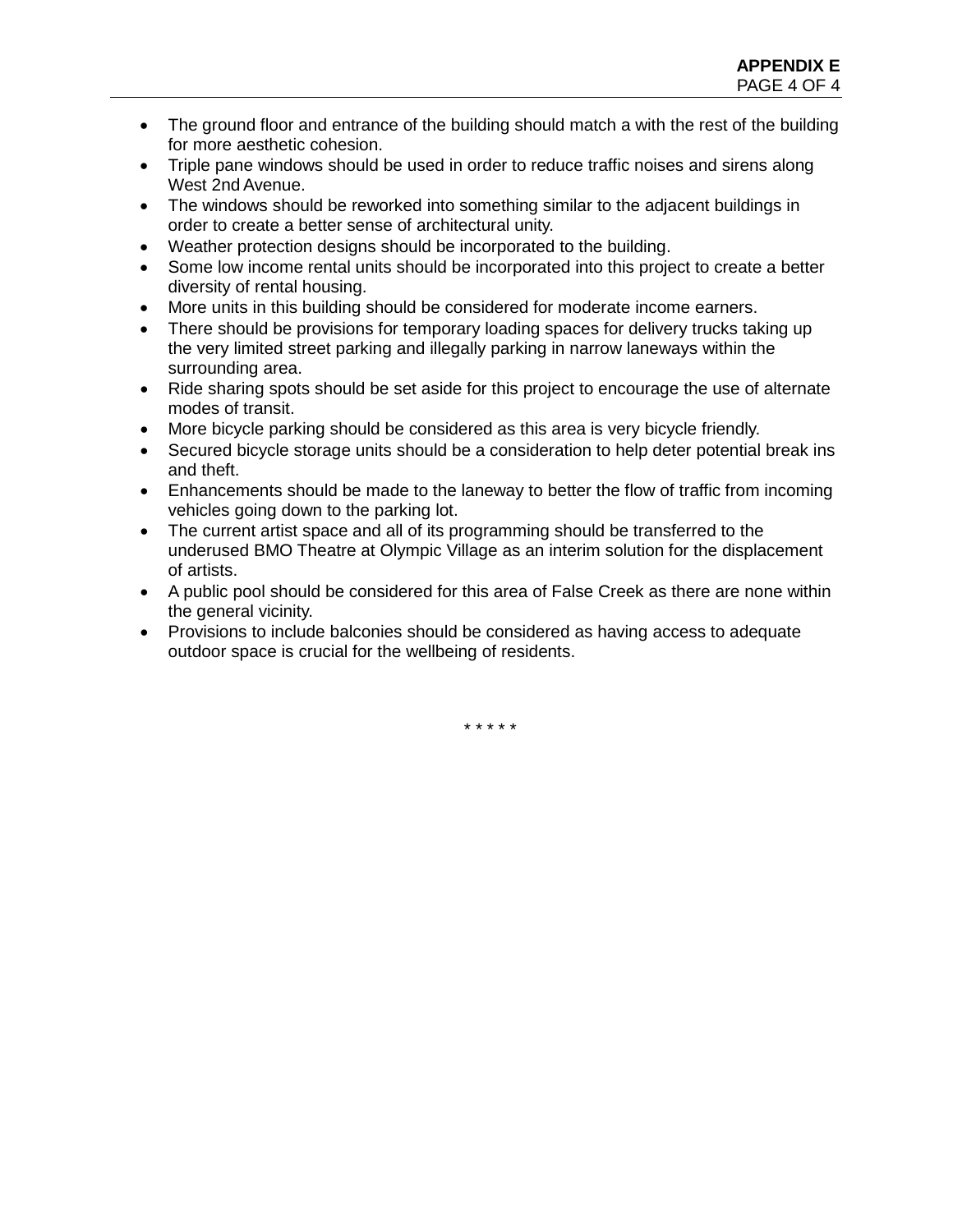

**East Elevation. West Elevation**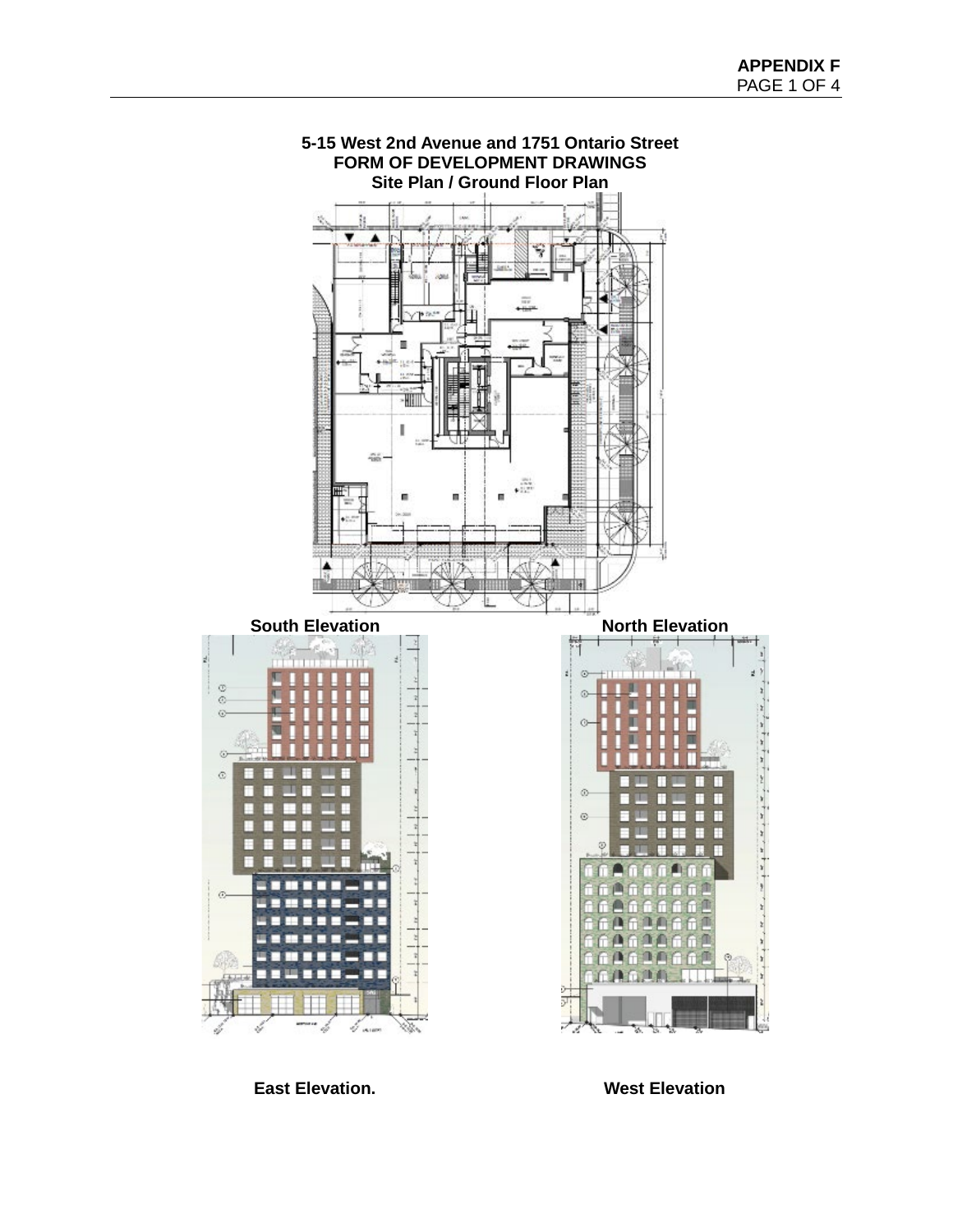# **APPENDIX F**  PAGE 2 OF 4



 $\circ$ 

 $\circ$ 

 $\circ$ 

 $\circ$ 

 $\odot$ 

 $\odot$ 

켵  $\varphi$  п

Е

Е

о

п г

 $\mathcal{G}$ 

it s

П

Е

÷

F

E

E

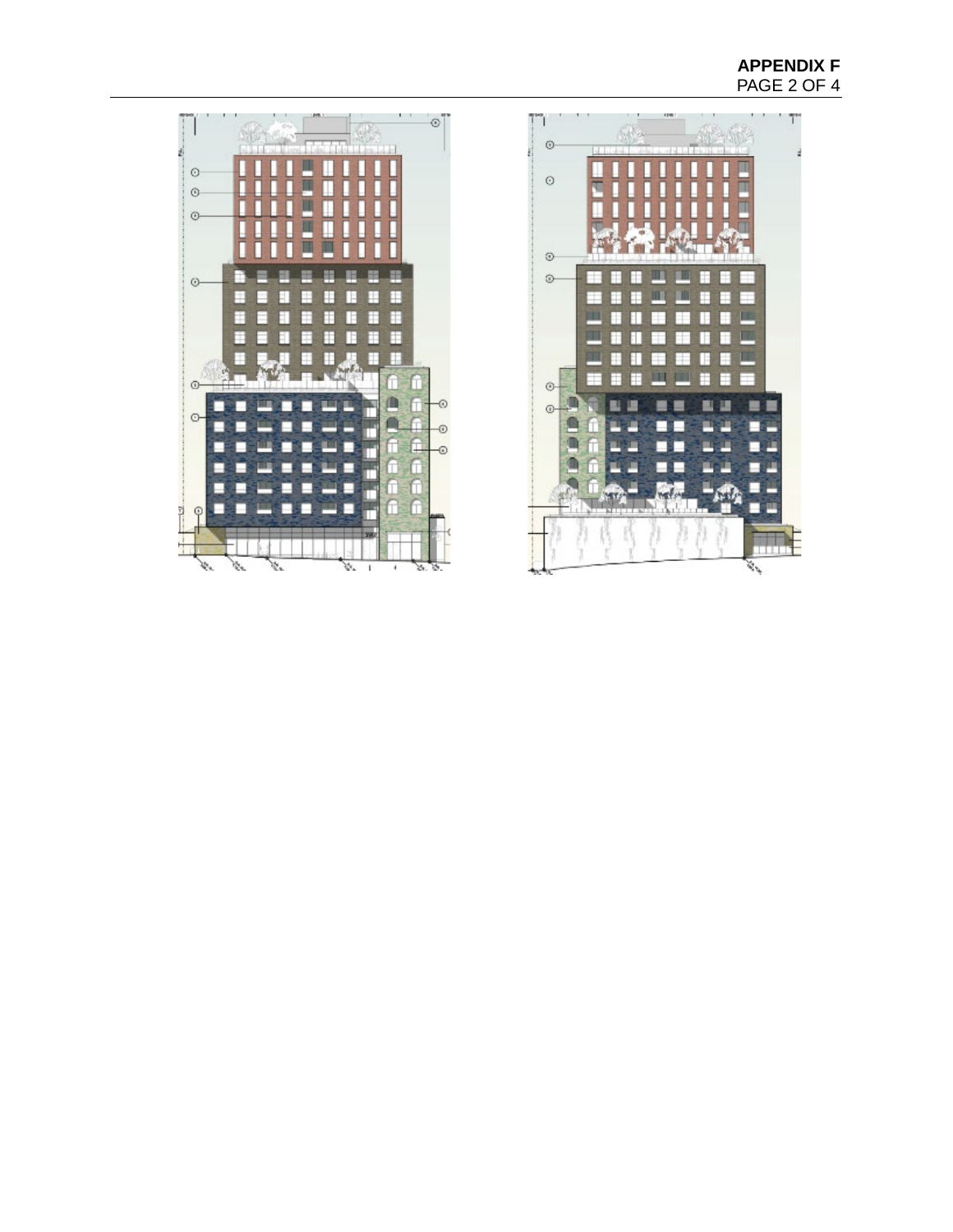

**Ground Floor Landscape Plan**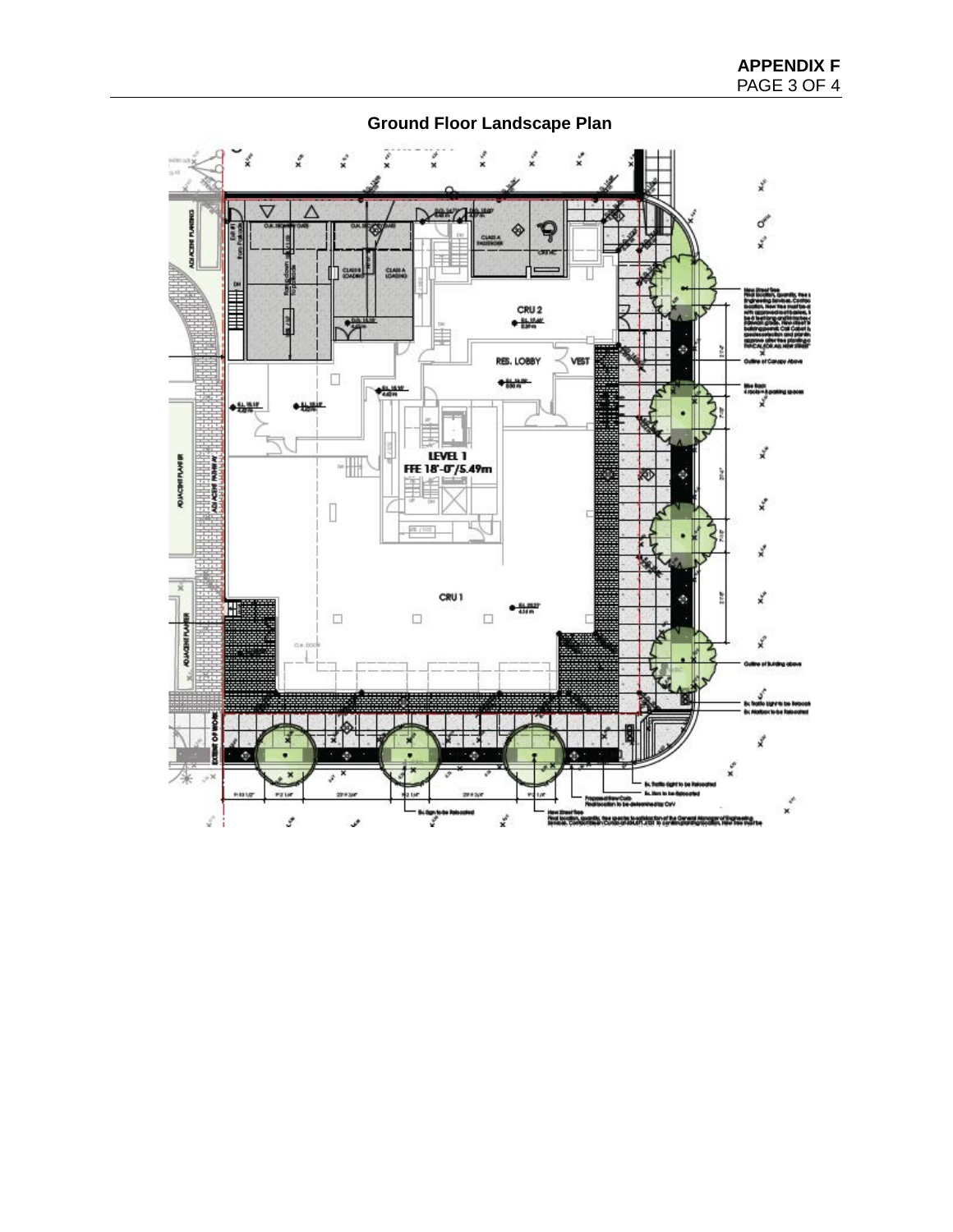# **APPENDIX F**  PAGE 4 OF 4

# **Shadow Analysis - Spring Equinox – March 21**

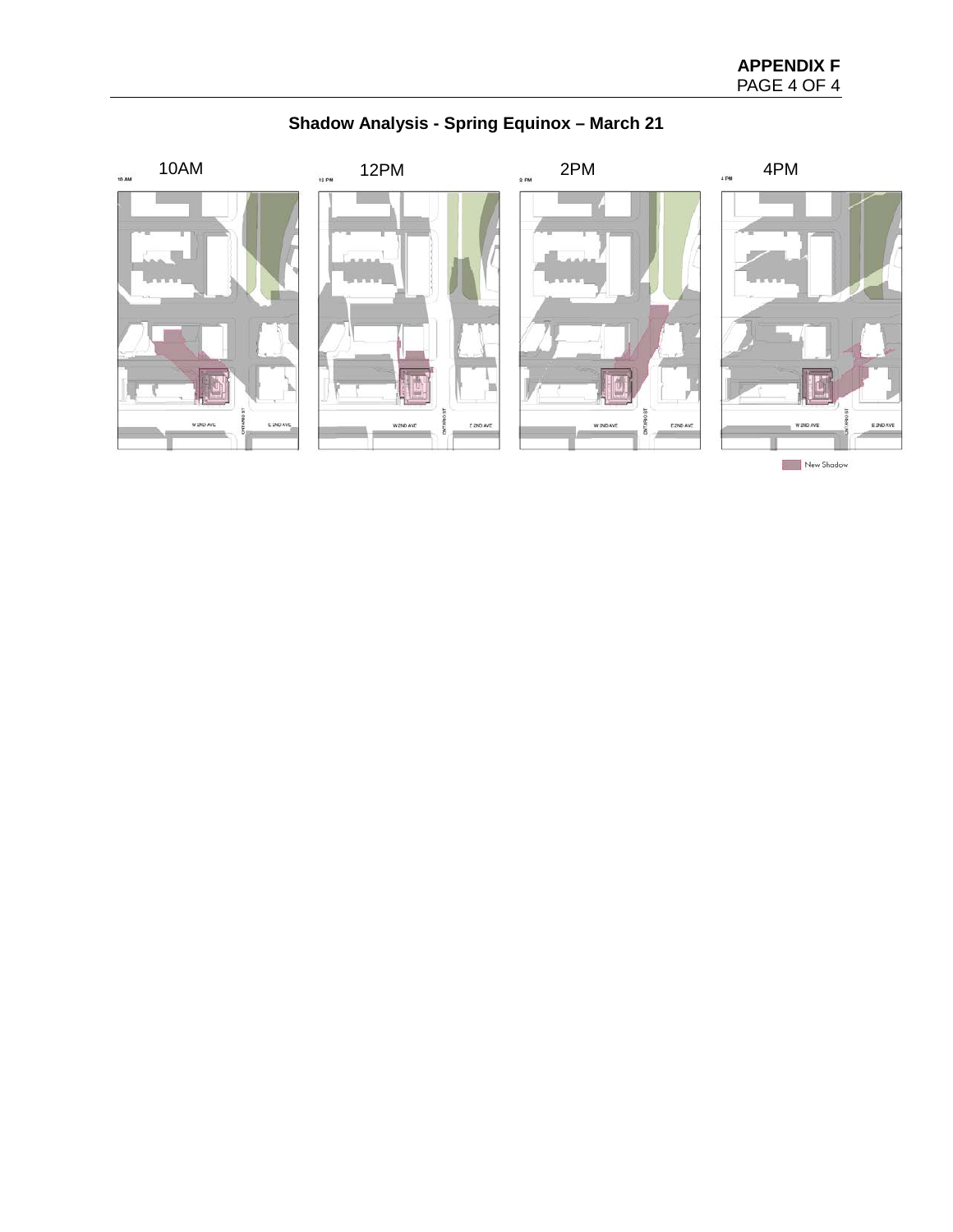### **5-15 West 2nd Avenue and 1751 Ontario Street DEVELOPMENT COST LEVY WAIVER ANALYSIS**

To qualify for waiver of the Development Cost Levy (DCL) for the residential floor space, the application must meet the criteria set out in the relevant DCL By-law under section 3.1A. This application qualifies as outlined below.

- (a) All dwelling units proposed in the building will be secured as rental through the Housing Agreement called for in the Conditions of Approval (Appendix B).
- (b) None of the proposed dwelling units will be strata units, as required through the Housing Agreement.
- (c) The average size of all the proposed dwelling units will not be greater than specified in the DCL By-law.

| Unit Type | No. units | DCL By-law maximum       | Proposed average unit  |
|-----------|-----------|--------------------------|------------------------|
|           | proposed  | average unit size        | size                   |
| Studio    | 21        | 42 sq. m (452 sq. ft.)   | 36 sq. m (391 sq. ft.) |
| 1-bedroom | 57        | 56 sq. m (603 sq. ft.)   | 45 sq. m (488 sq. ft.) |
| 2-bedroom | 36        | 77 sq. m (829 sq. ft.)   | 69 sq. m (745 sq. ft.) |
| 3-bedroom |           | 97 sq. m (1,044 sq. ft.) | 93 sq. m (998 sq. ft.) |

(d) The average initial rents for all proposed below-market rental housing units do not exceed rents specified in section 3.1A(d) of the DCL By-law.

| Unit Type     | No. units proposed | DCL By-law maximum |
|---------------|--------------------|--------------------|
|               |                    | average unit rent  |
| <b>Studio</b> |                    | \$950              |
| 1-bedroom     |                    | \$1,200            |
| 2-bedroom     |                    | \$1,600            |
| 3-bedroom     |                    | \$2,000            |

By way of the Housing Agreement, the tenure of the housing will be secured as rental for the longer of the life of the building and 60 years, and the initial rents at occupancy will be secured to meet the averages set out under (d) above.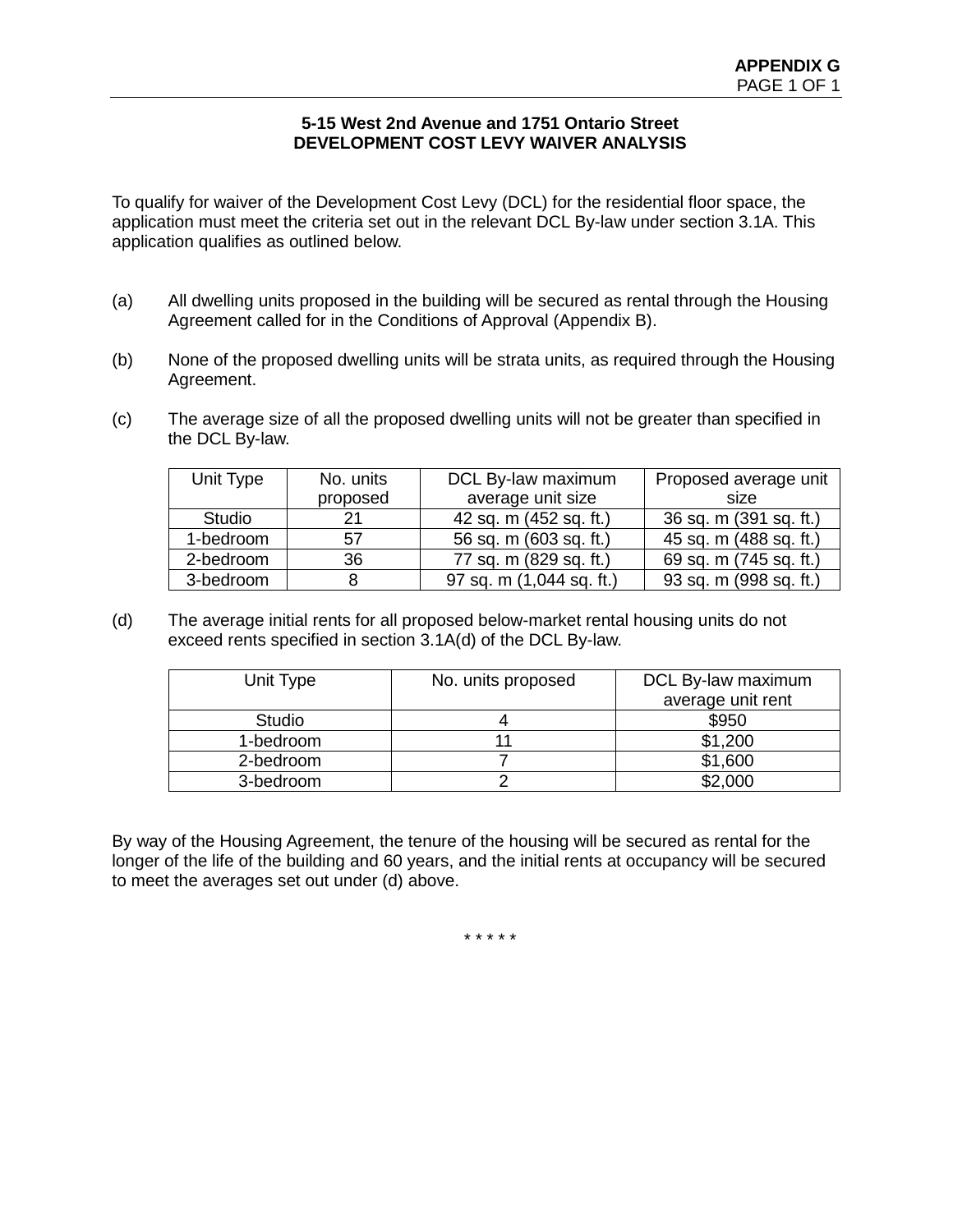### **5-15 West 2nd Avenue and 1751 Ontario Street PUBLIC BENEFITS SUMMARY**

#### **Project Summary:**

Proposal for an 18-storey mixed-use building, containing 122 rental residential units. Commercial units are proposed on the ground level.

#### **Public Benefit Summary:**

The proposal will deliver 122 rental residential units, of which, 20% of the residential floor area targeting households earning under \$80,000/year.

|                                                  | <b>Current Zoning</b> | <b>Proposed Zoning</b>    |
|--------------------------------------------------|-----------------------|---------------------------|
| <b>Zoning District</b>                           | $M-2$                 | $CD-1$                    |
| FSR (site area = $1,124$ sq. m / 12,906 sq. ft.) | 5.0                   | 7.91                      |
| Floor Area (sq. ft.)                             | 60,495 sq. ft.        | 95,713 sq. ft.            |
| Land Use                                         | Industrial            | Residential<br>Commercial |

#### **Summary of Development Contributions Expected Under Proposed Zoning**

| City-wide $DCL^{1, 2}$                 | \$91,798    |
|----------------------------------------|-------------|
| Utilities DCL <sup>1</sup>             | \$941,003   |
| SEFC Area-specific DCL <sup>1, 2</sup> | \$120,168   |
|                                        |             |
| <b>TOTAL</b>                           | \$1,152,969 |

**Other Benefits** (non-quantified): 100% of residential floor area as residential rental including 98 units of market rental housing and approximately 24 units (20% of the residential floor area) below-market rental housing units.

<sup>1</sup> Based on rates in effect as at September 30, 2021. DCL Bylaws are subject to future adjustment by Council including annual inflationary adjustments. DCLs are payable at building permit issuance based on rates in effect at that time. A development may qualify for 12 months of in-stream rate protection, see the City'[s DCL Bulletin](http://vancouver.ca/files/cov/Development-Cost-Levies-Bulletin.pdf) for details.

<sup>2</sup> The applicant has requested a waiver of the City-wide DCL and the Southeast False Creek Area DCL attributed to the residential floor area qualifying as "for-profit affordable rental housing", as permitted under Section 3.1A of the DCL By-law. Compliance with DCL waiver requirements will continue to be assessed through the development permit stage up to occupancy permit issuance, ensuring that maximum average unit sizes are not exceeded and a final rent roll that sets out the initial monthly rents is submitted. Based on DCL by-laws and rates in effect as of September 30, 2021, the value of the City-wide DCL and Area-specific DCL waivers is approximately \$3,445,512 (\$1,636,916 and \$1,808,596, respectively).